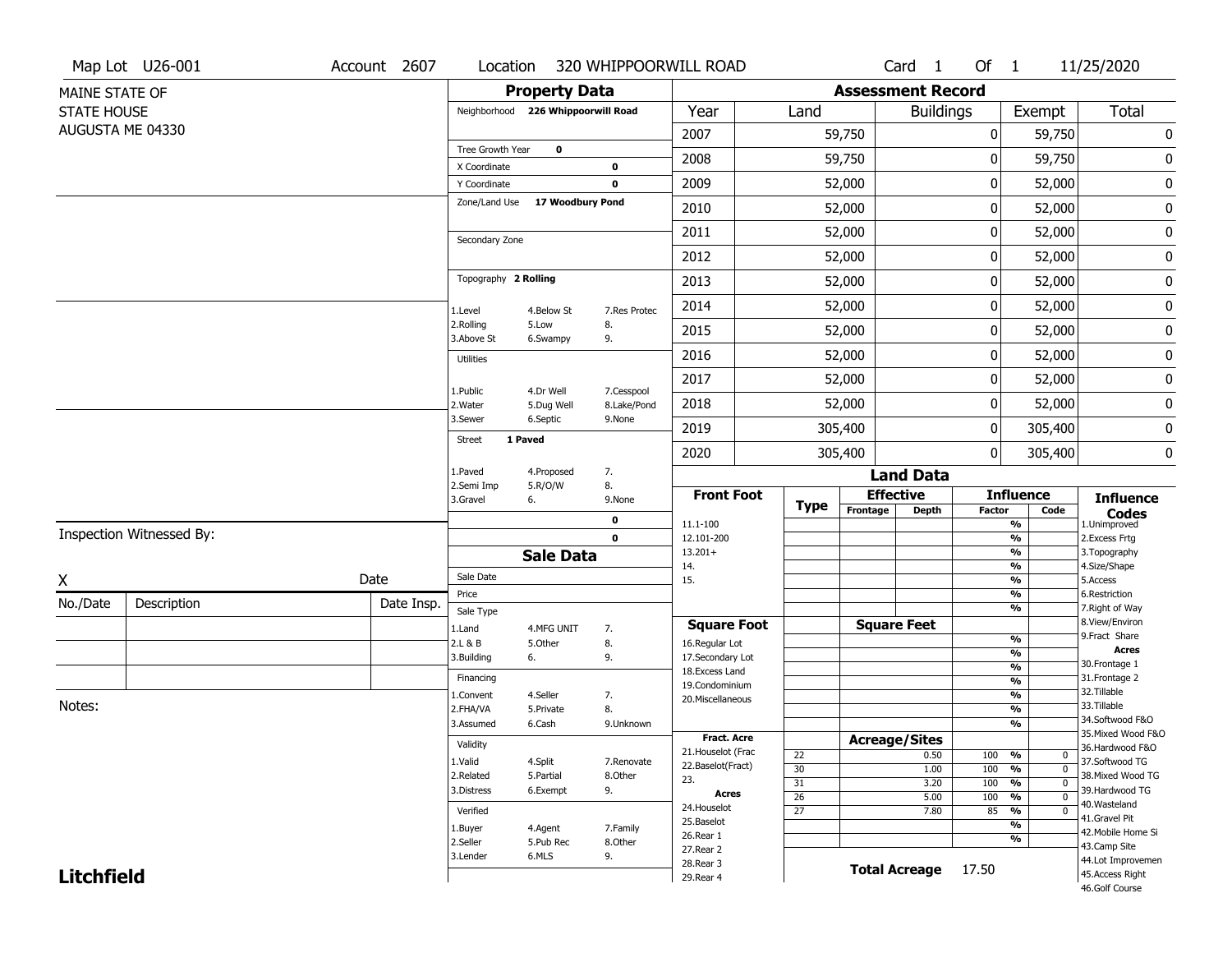|                       |                 |              |                       |                  |            |                                                   |                          |                         |             |                 | Litchfield            |  |  |        |        |            |
|-----------------------|-----------------|--------------|-----------------------|------------------|------------|---------------------------------------------------|--------------------------|-------------------------|-------------|-----------------|-----------------------|--|--|--------|--------|------------|
|                       | Map Lot U26-001 |              |                       |                  |            | Account 2607                                      |                          | Location                |             |                 | 320 WHIPPOORWILL ROAD |  |  | Card 1 | Of $1$ | 11/25/2020 |
| <b>Building Style</b> |                 |              | <b>SF Bsmt Living</b> |                  |            |                                                   |                          | Layout                  |             |                 |                       |  |  |        |        |            |
| 0.Uncoded             | 4.Cape          | 8.Log        | Fin Bsmt Grade        |                  |            |                                                   |                          | 1.Typical               | 4.          |                 | 7.                    |  |  |        |        |            |
| 1.Conv.               | 5.Garrison      | 9.Other      |                       | OPEN-5-CUSTOMIZE |            |                                                   |                          | 2.Inadeq                | 5.          |                 | 8.                    |  |  |        |        |            |
| 2.Ranch               | 6.Split         | 10.Tri-Lev   | Heat Type             | 100%             |            |                                                   |                          | 3.                      | 6.          |                 | 9.                    |  |  |        |        |            |
| 3.R Ranch             | 7.Contemp       | 11.Earth O   | 0.Uncoded             |                  | 4.Steam    | 8.Fl/Wall                                         |                          | Attic                   |             |                 |                       |  |  |        |        |            |
| <b>Dwelling Units</b> |                 |              | 1.HWBB                |                  | 5.FWA      | 9.No Heat                                         |                          | 1.1/4 Fin               | 4.Full Fin  |                 | 7.                    |  |  |        |        |            |
| Other Units           |                 |              | 2.HWCI                |                  | 6.GravWA   |                                                   | 10.Radiant               | 2.1/2 Fin               | 5.Fl/Stair  |                 | 8.                    |  |  |        |        |            |
| <b>Stories</b>        |                 |              | 3.H Pump              |                  | 7.Electric | 11.Radiant                                        |                          | 3.3/4 Fin               | 6.          |                 | 9.None                |  |  |        |        |            |
| 1.1                   | 4.1.5           | 7.1.25       | Cool Type             | 0%               |            |                                                   |                          | Insulation              |             |                 |                       |  |  |        |        |            |
| 2.2                   | 5.1.75          | 8.3.5        | 1.Refrig              |                  | 4.W&C Air  | 7.RadHW                                           |                          | 1.Full                  | 4.Minimal   |                 | 7.                    |  |  |        |        |            |
| 3.3                   | 6.2.5           | 9.4          | 2.Evapor              |                  | 5.Monitor- | 8.                                                |                          | 2.Heavy                 | 5.Partial   |                 | 8.                    |  |  |        |        |            |
| <b>Exterior Walls</b> |                 |              | 3.H Pump              |                  | 6.Monitor- | 9.None                                            |                          | 3.Capped                | 6.          |                 | 9.None                |  |  |        |        |            |
| 0.Uncoded             | 4.Asbestos      | 8.Concrete   | Kitchen Style         |                  |            |                                                   |                          | Unfinished %            |             |                 |                       |  |  |        |        |            |
| 1.Wd Clapb            | 5.Stucco        | 9.0ther      | 1.Modern              |                  | 4.Obsolete | 7.                                                |                          | Grade & Factor          |             |                 |                       |  |  |        |        |            |
| 2.Vinyl               | 6.Brick         | 10.Wd shin   | 2.Typical             |                  | 5.         | 8.                                                |                          | 1.E Grade               | 4.B Grade   |                 | 7.AAA Grad            |  |  |        |        |            |
| 3.Compos.             | 7.Stone         | $11.71 - 11$ | 3.Old Type            |                  | 6.         | 9.None                                            |                          | 2.D Grade               | 5.A Grade   |                 | 8.M&S                 |  |  |        |        |            |
| Roof Surface          |                 |              | Bath(s) Style         |                  |            |                                                   |                          | 3.C Grade               |             | 6.AA Grade      | 9.Same                |  |  |        |        |            |
| 1.Asphalt             | 4.Composit      | 7.Rolled R   | 1.Modern              |                  | 4.Obsolete | 7.                                                |                          | SQFT (Footprint)        |             |                 |                       |  |  |        |        |            |
| 2.Slate               | 5.Wood          | 8.           | 2. Typical            |                  | 5.         | 8.                                                |                          | Condition               |             |                 |                       |  |  |        |        |            |
| 3.Metal               | 6.Other         | 9.           | 3.Old Type            |                  | 6.         | 9.None                                            |                          | 1.Poor                  | 4.Avg       |                 | 7.V G                 |  |  |        |        |            |
| SF Masonry Trim       |                 |              | # Rooms               |                  |            |                                                   |                          | 2.Fair                  | $5.Avg+$    |                 | 8.Exc                 |  |  |        |        |            |
| OPEN-3-CUSTOM         |                 |              | # Bedrooms            |                  |            |                                                   |                          | $3.Avg-$                | 6.Good      |                 | 9.Same                |  |  |        |        |            |
| OPEN-4-CUSTOM         |                 |              | # Full Baths          |                  |            |                                                   |                          | Phys. % Good            |             |                 |                       |  |  |        |        |            |
| Year Built            |                 |              | # Half Baths          |                  |            |                                                   |                          | Funct. % Good           |             |                 |                       |  |  |        |        |            |
| Year Remodeled        |                 |              | # Addn Fixtures       |                  |            |                                                   |                          | <b>Functional Code</b>  |             |                 |                       |  |  |        |        |            |
| Foundation            |                 |              | # Fireplaces          |                  |            |                                                   |                          | 1.Incomp                | 4.Delap     |                 | 7.No Power            |  |  |        |        |            |
| 1.Concrete            | 4.Wood          | 7.           |                       |                  |            |                                                   |                          | 2.O-Built               | 5.Bsmt      |                 | 8.LongTerm            |  |  |        |        |            |
| 2.C Block             | 5.Slab          | 8.           |                       |                  |            |                                                   |                          | 3.Damage                |             | 6.Common        | 9.None                |  |  |        |        |            |
| 3.Br/Stone            | 6.Piers         | 9.           |                       |                  |            |                                                   |                          | Econ. % Good            |             |                 |                       |  |  |        |        |            |
| Basement              |                 |              |                       |                  |            |                                                   |                          | Economic Code           |             |                 |                       |  |  |        |        |            |
| 1.1/4 Bmt             | 4.Full Bmt      | 7.           |                       |                  |            |                                                   |                          | 0.None                  |             | 3.No Power      | 9.None                |  |  |        |        |            |
| 2.1/2 Bmt             | 5.Crawl Sp      | 8.           |                       |                  |            |                                                   |                          | 1.Location              |             | 4.Generate      | 8.                    |  |  |        |        |            |
| 3.3/4 Bmt             | 6.              | 9.None       |                       |                  |            |                                                   |                          | 2.Encroach              | 5.Multi-Fa  |                 | 9.                    |  |  |        |        |            |
| Bsmt Gar # Cars       |                 |              |                       |                  |            | <i>Software</i>                                   |                          | <b>Entrance Code</b>    | $\mathbf 0$ |                 |                       |  |  |        |        |            |
| Wet Basement          |                 |              |                       |                  |            | A Division of Harris Computer Systems             |                          | 1.Interior              | 4.Vacant    |                 | 7.                    |  |  |        |        |            |
|                       | 4.Dirt Flr      | 7.           |                       |                  |            |                                                   |                          | 2.Refusal               |             | 5.Estimate      | 8.                    |  |  |        |        |            |
| 1.Dry<br>2.Damp       | 5.              | 8.           |                       |                  |            |                                                   |                          | 3.Informed              | 6.Existing  |                 | 9.                    |  |  |        |        |            |
| 3.Wet                 | 6.              | 9.           |                       |                  |            |                                                   |                          | <b>Information Code</b> |             | $\mathbf 0$     |                       |  |  |        |        |            |
|                       |                 |              |                       |                  |            |                                                   |                          | 1.Owner                 |             |                 | 7.Vacant              |  |  |        |        |            |
|                       |                 |              |                       |                  |            |                                                   |                          | 2.Relative              | 4.Agent     | 5.Estimate      | 8.                    |  |  |        |        |            |
|                       |                 |              | Date Inspected        |                  |            |                                                   |                          | 3.Tenant                | 6.Other     |                 | 9.                    |  |  |        |        |            |
|                       |                 |              |                       |                  |            |                                                   |                          |                         |             |                 | 1.One Story Fram      |  |  |        |        |            |
|                       |                 |              |                       |                  |            | <b>Additions, Outbuildings &amp; Improvements</b> |                          |                         |             |                 | 2. Two Story Fram     |  |  |        |        |            |
| Type                  |                 | Year         | Units                 | Grade            | Cond       | Phys.                                             | Funct.                   | Sound Value             |             |                 | 3. Three Story Fr     |  |  |        |        |            |
|                       |                 |              |                       |                  |            | $\%$                                              | $\%$                     |                         |             | 4.1 & 1/2 Story |                       |  |  |        |        |            |
|                       |                 |              |                       |                  |            | $\%$                                              | %                        |                         |             | 5.1 & 3/4 Story |                       |  |  |        |        |            |
|                       |                 |              |                       |                  |            |                                                   |                          |                         |             | 6.2 & 1/2 Story |                       |  |  |        |        |            |
|                       |                 |              |                       |                  |            | $\sqrt{6}$                                        | $\sqrt[6]{6}$            |                         |             |                 | 21. Open Frame Por    |  |  |        |        |            |
|                       |                 |              |                       |                  |            | $\%$                                              | $\%$                     |                         |             |                 | 22.Encl Frame Por     |  |  |        |        |            |
|                       |                 |              |                       |                  |            | $\sqrt{6}$                                        | $\%$                     |                         |             |                 | 23. Frame Garage      |  |  |        |        |            |
|                       |                 |              |                       |                  |            | $\sqrt{6}$                                        | $\overline{\frac{0}{6}}$ |                         |             | 24.Frame Shed   |                       |  |  |        |        |            |
|                       |                 |              |                       |                  |            |                                                   |                          |                         |             |                 | 25.Frame Bay Wind     |  |  |        |        |            |
|                       |                 |              |                       |                  |            | $\sqrt{6}$                                        | $\overline{\frac{0}{6}}$ |                         |             |                 |                       |  |  |        |        |            |
|                       |                 |              |                       |                  |            | $\sqrt{6}$                                        | $\overline{\frac{0}{6}}$ |                         |             |                 | 26.1SFr Overhang      |  |  |        |        |            |
|                       |                 |              |                       |                  |            | $\sqrt{6}$                                        | $\frac{1}{2}$            |                         |             |                 | 27.Unfin Basement     |  |  |        |        |            |
|                       |                 |              |                       |                  |            |                                                   |                          |                         |             |                 | 28. Unfinished Att    |  |  |        |        |            |
|                       |                 |              |                       |                  |            | $\sqrt{6}$                                        | $\frac{1}{2}$            |                         |             |                 | 29. Finished Attic    |  |  |        |        |            |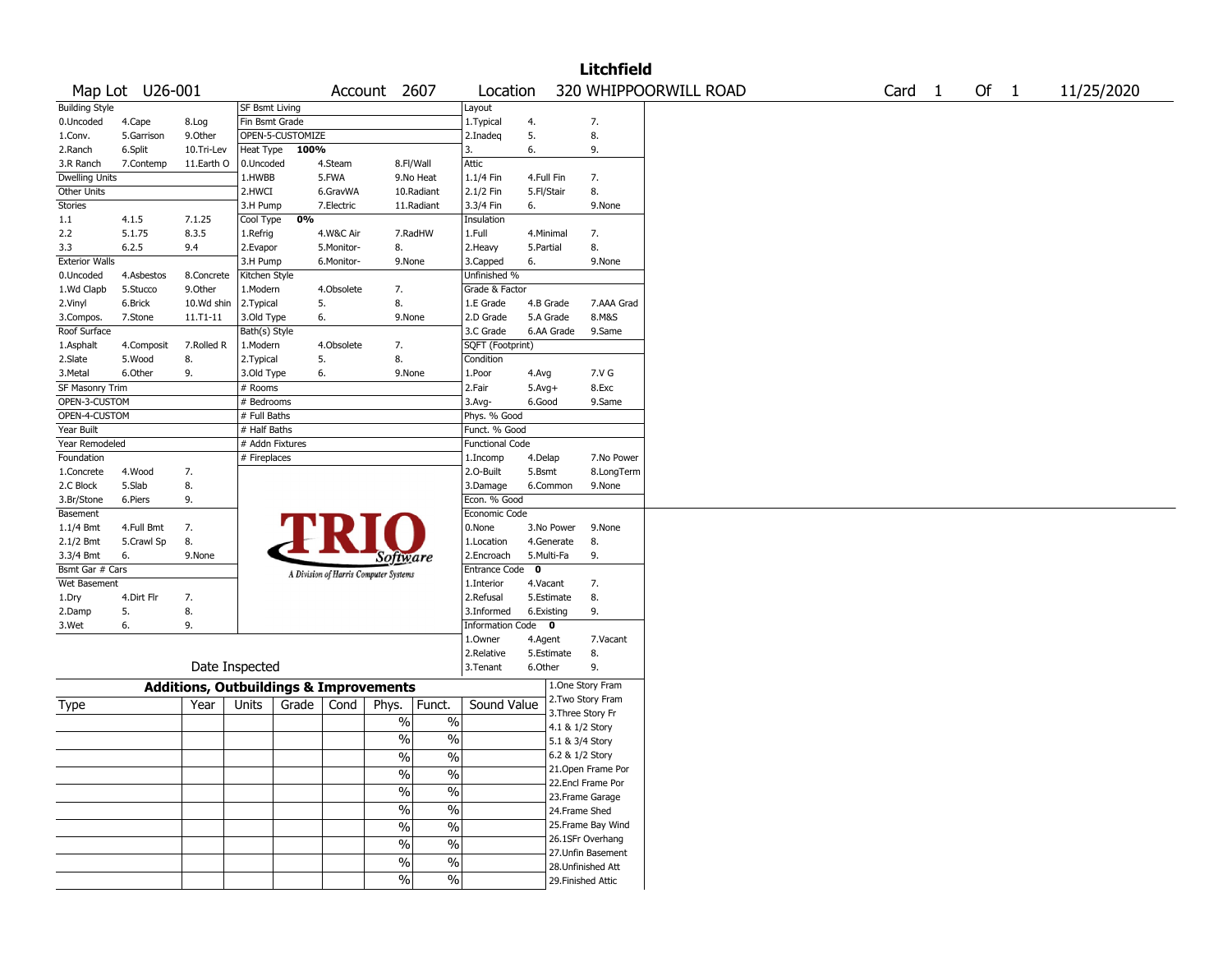|                   | Map Lot U26-002                           | Account 296 | Location                           |                         | <b>WHIPPOORWILL ROAD</b>  |                                    |             |                      | Card <sub>1</sub>        | Of 1          |                                                      | 11/25/2020                           |
|-------------------|-------------------------------------------|-------------|------------------------------------|-------------------------|---------------------------|------------------------------------|-------------|----------------------|--------------------------|---------------|------------------------------------------------------|--------------------------------------|
|                   | <b>CENTRAL MAINE POWER</b>                |             |                                    | <b>Property Data</b>    |                           |                                    |             |                      | <b>Assessment Record</b> |               |                                                      |                                      |
|                   | c/o Avangrid Management Company-Local Tax |             | Neighborhood 226 Whippoorwill Road |                         |                           | Year                               | Land        |                      | <b>Buildings</b>         |               | Exempt                                               | <b>Total</b>                         |
|                   | One City Center, 5th Floor                |             |                                    |                         |                           | 2007                               |             | 30,610               |                          | 0             | $\mathbf{0}$                                         | 30,610                               |
| Portland ME 04101 |                                           |             | Tree Growth Year                   | $\bf o$                 |                           | 2008                               |             | 30,610               |                          | 0             | 0                                                    | 30,610                               |
|                   |                                           |             | X Coordinate<br>Y Coordinate       |                         | 0<br>$\mathbf 0$          | 2009                               |             | 30,250               |                          | 0             |                                                      | 0<br>30,250                          |
|                   |                                           |             | Zone/Land Use                      | <b>11 Residential</b>   |                           | 2010                               |             | 30,250               |                          | 0             | 0                                                    | 30,250                               |
|                   |                                           |             |                                    |                         |                           | 2011                               |             |                      |                          | $\mathbf 0$   | 0                                                    |                                      |
|                   |                                           |             | Secondary Zone                     |                         |                           |                                    |             | 30,250               |                          |               |                                                      | 30,250                               |
|                   |                                           |             |                                    |                         |                           | 2012                               |             | 30,250               |                          | 0             |                                                      | 0<br>30,250                          |
|                   |                                           |             | Topography 2 Rolling               |                         | 9                         | 2013                               |             | 30,250               |                          | 0             | 0                                                    | 30,250                               |
|                   |                                           |             | 1.Level                            | 4.Below St              | 7.Res Protec              | 2014                               |             | 30,250               |                          | 0             |                                                      | 0<br>30,250                          |
|                   |                                           |             | 2.Rolling<br>3.Above St            | 5.Low<br>6.Swampy       | 8.<br>9.                  | 2015                               |             | 30,250               |                          | $\mathbf 0$   | 0                                                    | 30,250                               |
|                   |                                           |             | Utilities 9 None                   |                         | 9 None                    | 2016                               |             | 30,250               |                          | 0             | 0                                                    | 30,250                               |
|                   |                                           |             |                                    |                         |                           | 2017                               |             | 30,250               |                          | 0             | 0                                                    | 30,250                               |
|                   |                                           |             | 1.Public<br>2.Water                | 4.Dr Well<br>5.Dug Well | 7.Cesspool<br>8.Lake/Pond | 2018                               |             | 30,250               |                          | 0             | 0                                                    | 30,250                               |
|                   |                                           |             | 3.Sewer                            | 6.Septic                | 9.None                    | 2019                               |             | 11,400               |                          | $\mathbf 0$   | 0                                                    | 11,400                               |
|                   |                                           |             | Street                             | 1 Paved                 |                           | 2020                               |             | 11,400               |                          | $\mathbf{0}$  | $\mathbf{0}$                                         | 11,400                               |
|                   |                                           |             | L.Paved                            | 4.Proposed              | 7.                        |                                    |             |                      | <b>Land Data</b>         |               |                                                      |                                      |
|                   |                                           |             | 2.Semi Imp<br>3.Gravel             | 5.R/O/W<br>6.           | 8.<br>9.None              | <b>Front Foot</b>                  |             |                      | <b>Effective</b>         |               | <b>Influence</b>                                     | <b>Influence</b>                     |
|                   |                                           |             |                                    |                         | 0                         | 11.1-100                           | <b>Type</b> | Frontage             | Depth                    | <b>Factor</b> | Code<br>$\overline{\frac{9}{6}}$                     | <b>Codes</b><br>1.Unimproved         |
|                   | Inspection Witnessed By:                  |             |                                    |                         | $\mathbf 0$               | 12.101-200                         |             |                      |                          |               | $\frac{9}{6}$                                        | 2. Excess Frtg                       |
|                   |                                           |             |                                    | <b>Sale Data</b>        |                           | $13.201+$<br>14.                   |             |                      |                          |               | $\frac{9}{6}$<br>$\frac{9}{6}$                       | 3. Topography<br>4.Size/Shape        |
| X                 |                                           | Date        | Sale Date                          |                         |                           | 15.                                |             |                      |                          |               | $\overline{\frac{9}{6}}$                             | 5.Access                             |
| No./Date          | Description                               | Date Insp.  | Price                              |                         |                           |                                    |             |                      |                          |               | $\frac{9}{6}$<br>$\overline{\frac{9}{6}}$            | 6.Restriction<br>7. Right of Way     |
|                   |                                           |             | Sale Type<br>1.Land                | 4.MFG UNIT              | 7.                        | <b>Square Foot</b>                 |             |                      | <b>Square Feet</b>       |               |                                                      | 8.View/Environ                       |
|                   |                                           |             | 2.L & B                            | 5.Other                 | 8.                        | 16.Regular Lot                     |             |                      |                          |               | $\frac{9}{6}$                                        | 9.Fract Share<br><b>Acres</b>        |
|                   |                                           |             | 3.Building                         | 6.                      | 9.                        | 17.Secondary Lot<br>18.Excess Land |             |                      |                          |               | $\frac{9}{6}$<br>$\frac{9}{6}$                       | 30. Frontage 1                       |
|                   |                                           |             | Financing                          |                         |                           | 19.Condominium                     |             |                      |                          |               | $\overline{\frac{9}{6}}$                             | 31. Frontage 2                       |
| Notes:            |                                           |             | L.Convent                          | 4.Seller                | 7.                        | 20.Miscellaneous                   |             |                      |                          |               | $\frac{9}{6}$                                        | 32.Tillable<br>33.Tillable           |
|                   |                                           |             | 2.FHA/VA                           | 5.Private<br>6.Cash     | 8.                        |                                    |             |                      |                          |               | $\overline{\frac{9}{6}}$<br>$\overline{\frac{9}{6}}$ | 34.Softwood F&O                      |
|                   |                                           |             | 3.Assumed                          |                         | 9.Unknown                 | Fract. Acre                        |             | <b>Acreage/Sites</b> |                          |               |                                                      | 35. Mixed Wood F&O                   |
|                   |                                           |             | Validity                           |                         |                           | 21. Houselot (Frac                 | 55          |                      | 1.90                     | 100           | %<br>0                                               | 36.Hardwood F&O                      |
|                   |                                           |             | 1.Valid                            | 4.Split                 | 7.Renovate                | 22.Baselot(Fract)                  |             |                      |                          |               | $\frac{9}{6}$                                        | 37.Softwood TG                       |
|                   |                                           |             | 2.Related<br>3.Distress            | 5.Partial<br>6.Exempt   | 8.Other<br>9.             | 23.                                |             |                      |                          |               | $\overline{\frac{9}{6}}$                             | 38. Mixed Wood TG<br>39.Hardwood TG  |
|                   |                                           |             |                                    |                         |                           | <b>Acres</b><br>24. Houselot       |             |                      |                          |               | $\overline{\frac{9}{6}}$                             | 40. Wasteland                        |
|                   |                                           |             | Verified                           |                         |                           | 25.Baselot                         |             |                      |                          |               | $\overline{\frac{9}{6}}$<br>$\overline{\frac{9}{6}}$ | 41.Gravel Pit                        |
|                   |                                           |             | 1.Buyer                            | 4.Agent                 | 7.Family                  | 26.Rear 1                          |             |                      |                          |               | $\overline{\frac{9}{6}}$                             | 42. Mobile Home Si                   |
|                   |                                           |             | 2.Seller<br>3.Lender               | 5.Pub Rec<br>6.MLS      | 8.Other<br>9.             | 27.Rear 2                          |             |                      |                          |               |                                                      | 43.Camp Site                         |
|                   | <b>Litchfield</b>                         |             |                                    |                         |                           | 28. Rear 3                         |             |                      | <b>Total Acreage</b>     | 1.90          |                                                      | 44.Lot Improvemen<br>45.Access Right |
|                   |                                           |             |                                    |                         |                           | 29. Rear 4                         |             |                      |                          |               |                                                      | 46.Golf Course                       |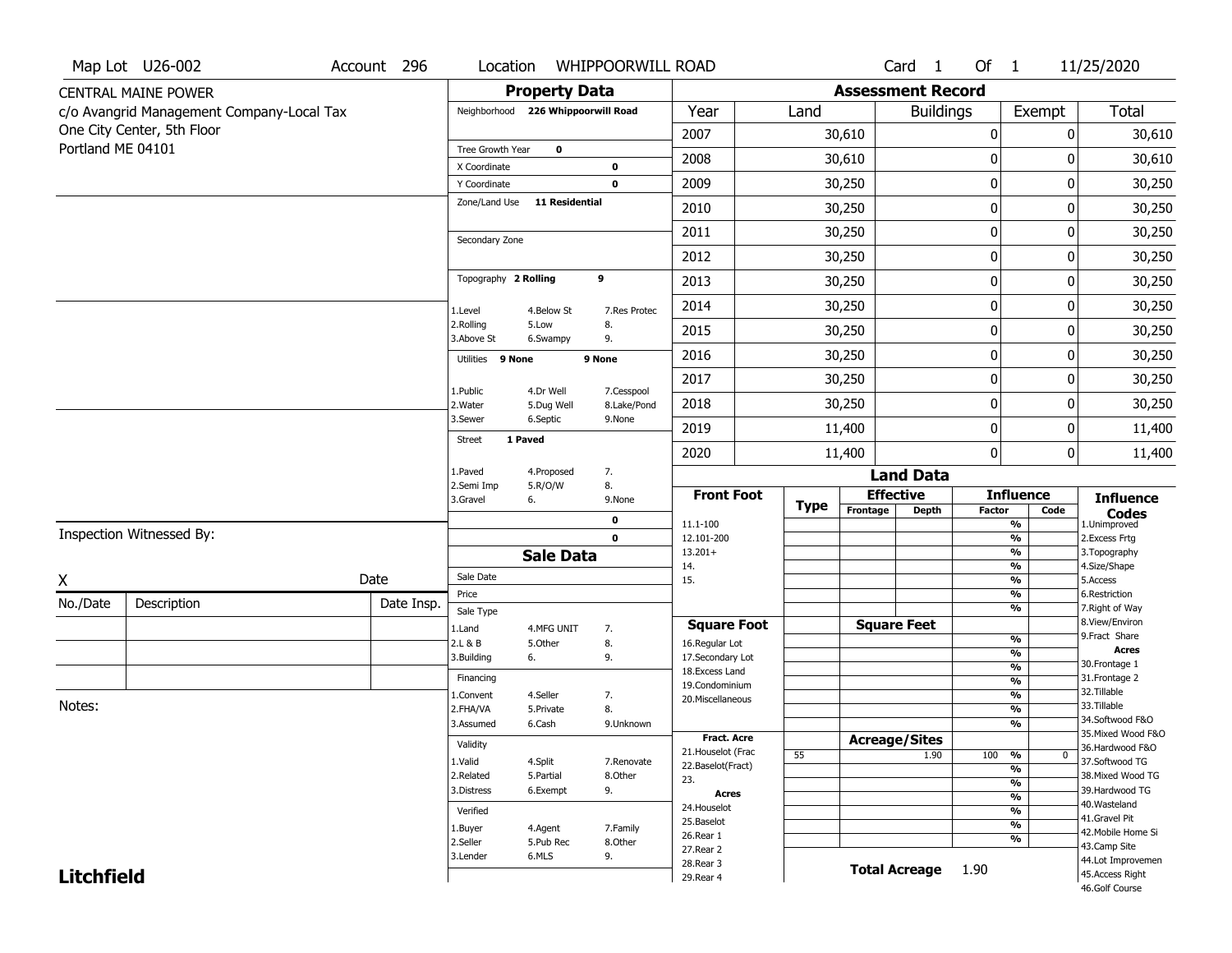|                       |                 |                                                   |                 |                  |            |                                       |                          |                        |              |                   | <b>Litchfield</b>  |  |        |      |            |
|-----------------------|-----------------|---------------------------------------------------|-----------------|------------------|------------|---------------------------------------|--------------------------|------------------------|--------------|-------------------|--------------------|--|--------|------|------------|
|                       | Map Lot U26-002 |                                                   |                 |                  | Account    | 296                                   |                          | Location               |              |                   | WHIPPOORWILL ROAD  |  | Card 1 | Of 1 | 11/25/2020 |
| <b>Building Style</b> |                 |                                                   | SF Bsmt Living  |                  |            |                                       |                          | Layout                 |              |                   |                    |  |        |      |            |
| 0.Uncoded             | 4.Cape          | 8.Log                                             | Fin Bsmt Grade  |                  |            |                                       |                          | 1. Typical             | 4.           |                   | 7.                 |  |        |      |            |
| 1.Conv.               | 5.Garrison      | 9.Other                                           |                 | OPEN-5-CUSTOMIZE |            |                                       |                          | 2.Inadeq               | 5.           |                   | 8.                 |  |        |      |            |
| 2.Ranch               | 6.Split         | 10.Tri-Lev                                        | Heat Type       | 100%             |            |                                       |                          | 3.                     | 6.           |                   | 9.                 |  |        |      |            |
| 3.R Ranch             | 7.Contemp       | 11.Earth O                                        | 0.Uncoded       |                  | 4.Steam    | 8.Fl/Wall                             |                          | Attic                  |              |                   |                    |  |        |      |            |
| Dwelling Units        |                 |                                                   | 1.HWBB          |                  | 5.FWA      |                                       | 9.No Heat                | 1.1/4 Fin              | 4.Full Fin   |                   | 7.                 |  |        |      |            |
| Other Units           |                 |                                                   | 2.HWCI          |                  | 6.GravWA   |                                       | 10.Radiant               | 2.1/2 Fin              | 5.Fl/Stair   |                   | 8.                 |  |        |      |            |
| <b>Stories</b>        |                 |                                                   | 3.H Pump        |                  | 7.Electric |                                       | 11.Radiant               | 3.3/4 Fin              | 6.           |                   | 9.None             |  |        |      |            |
| 1.1                   | 4.1.5           | 7.1.25                                            | Cool Type       | 0%               |            |                                       |                          | Insulation             |              |                   |                    |  |        |      |            |
| 2.2                   | 5.1.75          | 8.3.5                                             | 1.Refrig        |                  | 4.W&C Air  |                                       | 7.RadHW                  | 1.Full                 | 4.Minimal    |                   | 7.                 |  |        |      |            |
| 3.3                   | 6.2.5           | 9.4                                               | 2.Evapor        |                  | 5.Monitor- | 8.                                    |                          | 2.Heavy                | 5.Partial    |                   | 8.                 |  |        |      |            |
| <b>Exterior Walls</b> |                 |                                                   | 3.H Pump        |                  | 6.Monitor- | 9.None                                |                          | 3.Capped               | 6.           |                   | 9.None             |  |        |      |            |
| 0.Uncoded             | 4.Asbestos      | 8.Concrete                                        | Kitchen Style   |                  |            |                                       |                          | Unfinished %           |              |                   |                    |  |        |      |            |
| 1.Wd Clapb            | 5.Stucco        | 9.Other                                           | 1.Modern        |                  | 4.Obsolete | 7.                                    |                          | Grade & Factor         |              |                   |                    |  |        |      |            |
| 2.Vinyl               | 6.Brick         | 10.Wd shin                                        | 2.Typical       |                  | 5.         | 8.                                    |                          | 1.E Grade              | 4.B Grade    |                   | 7.AAA Grad         |  |        |      |            |
| 3.Compos.             | 7.Stone         | 11.T1-11                                          | 3.Old Type      |                  | 6.         | 9.None                                |                          | 2.D Grade              | 5.A Grade    |                   | 8.M&S              |  |        |      |            |
| Roof Surface          |                 |                                                   | Bath(s) Style   |                  |            |                                       |                          | 3.C Grade              |              | 6.AA Grade        | 9.Same             |  |        |      |            |
| 1.Asphalt             | 4.Composit      | 7.Rolled R                                        | 1.Modern        |                  | 4.Obsolete | 7.                                    |                          | SQFT (Footprint)       |              |                   |                    |  |        |      |            |
| 2.Slate               | 5.Wood          | 8.                                                | 2. Typical      |                  | 5.         | 8.                                    |                          | Condition              |              |                   |                    |  |        |      |            |
| 3.Metal               | 6.Other         | 9.                                                | 3.Old Type      |                  | 6.         | 9.None                                |                          | 1.Poor                 | 4.Avg        |                   | 7.V G              |  |        |      |            |
| SF Masonry Trim       |                 |                                                   | # Rooms         |                  |            |                                       |                          | 2.Fair                 | $5.Avg+$     |                   | 8.Exc              |  |        |      |            |
| OPEN-3-CUSTOM         |                 |                                                   | # Bedrooms      |                  |            |                                       |                          | 3.Avg-                 | 6.Good       |                   | 9.Same             |  |        |      |            |
| OPEN-4-CUSTOM         |                 |                                                   | # Full Baths    |                  |            |                                       |                          | Phys. % Good           |              |                   |                    |  |        |      |            |
| Year Built            |                 |                                                   | # Half Baths    |                  |            |                                       |                          | Funct. % Good          |              |                   |                    |  |        |      |            |
| Year Remodeled        |                 |                                                   | # Addn Fixtures |                  |            |                                       |                          | <b>Functional Code</b> |              |                   |                    |  |        |      |            |
| Foundation            |                 |                                                   | # Fireplaces    |                  |            |                                       |                          | 1.Incomp               | 4.Delap      |                   | 7.No Power         |  |        |      |            |
| 1.Concrete            | 4.Wood          | 7.                                                |                 |                  |            |                                       |                          | 2.O-Built              | 5.Bsmt       |                   | 8.LongTerm         |  |        |      |            |
| 2.C Block             | 5.Slab          | 8.                                                |                 |                  |            |                                       |                          | 3.Damage               | 6.Common     |                   | 9.None             |  |        |      |            |
| 3.Br/Stone            | 6.Piers         | 9.                                                |                 |                  |            |                                       |                          | Econ. % Good           |              |                   |                    |  |        |      |            |
| Basement              |                 |                                                   |                 |                  |            |                                       |                          | Economic Code          |              |                   |                    |  |        |      |            |
| 1.1/4 Bmt             | 4.Full Bmt      | 7.                                                |                 |                  |            |                                       |                          | 0.None                 |              | 3.No Power        | 9.None             |  |        |      |            |
| 2.1/2 Bmt             | 5.Crawl Sp      | 8.                                                |                 |                  |            |                                       |                          | 1.Location             |              | 4.Generate        | 8.                 |  |        |      |            |
| 3.3/4 Bmt             | 6.              | 9.None                                            |                 |                  |            | Software                              |                          | 2.Encroach             | 5.Multi-Fa   |                   | 9.                 |  |        |      |            |
| Bsmt Gar # Cars       |                 |                                                   |                 |                  |            | A Division of Harris Computer Systems |                          | Entrance Code          | $\mathbf{0}$ |                   |                    |  |        |      |            |
| Wet Basement          |                 |                                                   |                 |                  |            |                                       |                          | 1.Interior             | 4.Vacant     |                   | 7.                 |  |        |      |            |
| 1.Dry                 | 4.Dirt Flr      | 7.                                                |                 |                  |            |                                       |                          | 2.Refusal              | 5.Estimate   |                   | 8.                 |  |        |      |            |
| 2.Damp                | 5.              | 8.                                                |                 |                  |            |                                       |                          | 3.Informed             | 6.Existing   |                   | 9.                 |  |        |      |            |
| 3.Wet                 | 6.              | 9.                                                |                 |                  |            |                                       |                          | Information Code 0     |              |                   |                    |  |        |      |            |
|                       |                 |                                                   |                 |                  |            |                                       |                          | 1.Owner                | 4.Agent      |                   | 7.Vacant           |  |        |      |            |
|                       |                 |                                                   |                 |                  |            |                                       |                          | 2.Relative             | 5.Estimate   |                   | 8.                 |  |        |      |            |
|                       |                 |                                                   | Date Inspected  |                  |            |                                       |                          | 3.Tenant               | 6.Other      |                   | 9.                 |  |        |      |            |
|                       |                 | <b>Additions, Outbuildings &amp; Improvements</b> |                 |                  |            |                                       |                          |                        |              |                   | 1.One Story Fram   |  |        |      |            |
|                       |                 | Year                                              | Units           | Grade            | Cond       |                                       | Funct.                   | Sound Value            |              |                   | 2. Two Story Fram  |  |        |      |            |
| Type                  |                 |                                                   |                 |                  |            | Phys.                                 |                          |                        |              | 3. Three Story Fr |                    |  |        |      |            |
|                       |                 |                                                   |                 |                  |            | $\%$                                  | $\%$                     |                        |              | 4.1 & 1/2 Story   |                    |  |        |      |            |
|                       |                 |                                                   |                 |                  |            | $\%$                                  | $\%$                     |                        |              | 5.1 & 3/4 Story   |                    |  |        |      |            |
|                       |                 |                                                   |                 |                  |            | $\%$                                  | $\%$                     |                        |              | 6.2 & 1/2 Story   |                    |  |        |      |            |
|                       |                 |                                                   |                 |                  |            |                                       |                          |                        |              |                   | 21.Open Frame Por  |  |        |      |            |
|                       |                 |                                                   |                 |                  |            | $\sqrt{2}$                            | $\%$                     |                        |              |                   | 22.Encl Frame Por  |  |        |      |            |
|                       |                 |                                                   |                 |                  |            | $\sqrt{6}$                            | $\%$                     |                        |              |                   | 23. Frame Garage   |  |        |      |            |
|                       |                 |                                                   |                 |                  |            | $\sqrt{6}$                            | $\overline{\frac{0}{0}}$ |                        |              | 24.Frame Shed     |                    |  |        |      |            |
|                       |                 |                                                   |                 |                  |            | $\sqrt{2}$                            | $\overline{\frac{0}{6}}$ |                        |              |                   | 25. Frame Bay Wind |  |        |      |            |
|                       |                 |                                                   |                 |                  |            |                                       |                          |                        |              |                   | 26.1SFr Overhang   |  |        |      |            |
|                       |                 |                                                   |                 |                  |            | $\sqrt{6}$                            | $\%$                     |                        |              |                   | 27.Unfin Basement  |  |        |      |            |
|                       |                 |                                                   |                 |                  |            | $\sqrt{6}$                            | $\%$                     |                        |              |                   | 28. Unfinished Att |  |        |      |            |
|                       |                 |                                                   |                 |                  |            | $\sqrt{6}$                            | $\%$                     |                        |              |                   | 29. Finished Attic |  |        |      |            |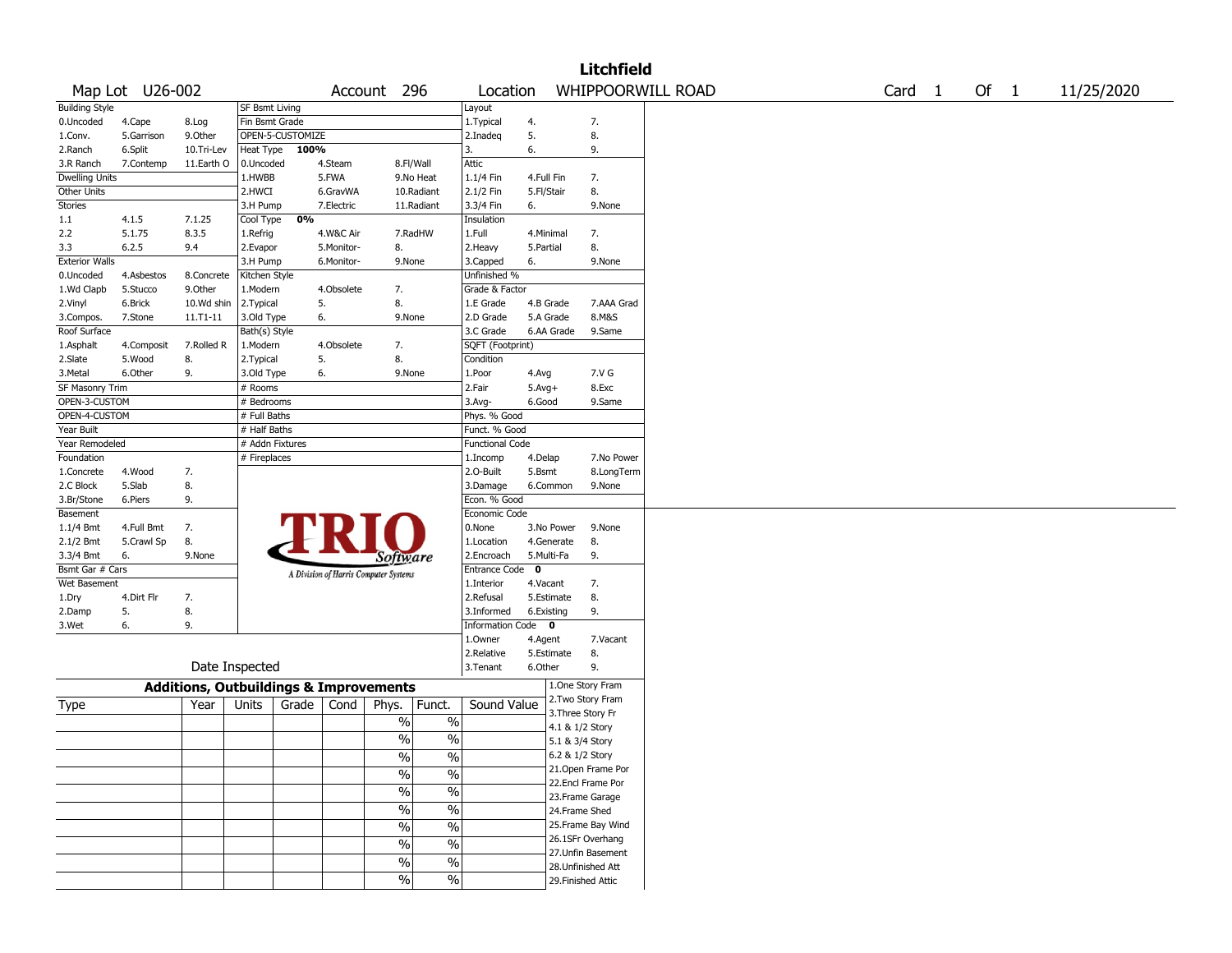|                         | Map Lot U26-003                             | Account 1030 | Location                       |                                  | <b>25 LEBLANC DRIVE</b> |                                  |             |                          | Card <sub>1</sub>    | Of $1$        |                                                      | 11/25/2020                           |
|-------------------------|---------------------------------------------|--------------|--------------------------------|----------------------------------|-------------------------|----------------------------------|-------------|--------------------------|----------------------|---------------|------------------------------------------------------|--------------------------------------|
|                         | WATSON, WALTER P JR                         |              |                                | <b>Property Data</b>             |                         |                                  |             | <b>Assessment Record</b> |                      |               |                                                      |                                      |
| WATSON, KARRIE L        |                                             |              | Neighborhood 111 Leblanc Drive |                                  |                         | Year                             | Land        |                          | <b>Buildings</b>     |               | Exempt                                               | <b>Total</b>                         |
| <b>25 LEBLANC DRIVE</b> |                                             |              |                                |                                  |                         | 2007                             |             | 131,660                  |                      | 43,537        | 0                                                    | 175,197                              |
|                         | LITCHFIELD ME 04350                         |              | Tree Growth Year               | $\mathbf 0$                      |                         | 2008                             |             | 131,660                  |                      | 43,497        | 0                                                    | 175,157                              |
|                         |                                             |              | X Coordinate                   |                                  | $\mathbf 0$             |                                  |             |                          |                      |               |                                                      |                                      |
|                         | B4928P84 B9343P152 B11305P294 B11305P298    |              | Y Coordinate<br>Zone/Land Use  | 17 Woodbury Pond                 | $\mathbf 0$             | 2009                             |             | 185,410                  |                      | 47,468        | 0                                                    | 232,878                              |
| <b>Previous Owner</b>   | <b>WATSON'S PROPERTY LLC</b>                |              |                                |                                  |                         | 2010                             |             | 185,410                  |                      | 42,059        | 0                                                    | 227,469                              |
| 96 WEBSTER ROAD         |                                             |              | Secondary Zone                 |                                  |                         | 2011                             |             | 185,410                  |                      | 37,592        | 0                                                    | 223,002                              |
|                         |                                             |              |                                |                                  |                         | 2012                             |             | 185,410                  |                      | 37,592        | 0                                                    | 223,002                              |
| LISBON ME 04250         |                                             |              | Topography 2 Rolling           |                                  |                         | 2013                             |             | 185,410                  |                      | 37,592        | 0                                                    | 223,002                              |
| Previous Owner          | Sale Date: 2/06/2013                        |              | 1.Level                        | 4.Below St                       | 7.Res Protec            | 2014                             |             | 185,410                  |                      | 37,592        | 0                                                    | 223,002                              |
|                         | <b>LEBLANC FAMILY TRUST</b>                 |              | 2.Rolling<br>3.Above St        | 5.Low<br>6.Swampy                | 8.<br>9.                | 2015                             |             | 185,410                  |                      | 40,592        | 0                                                    | 226,002                              |
| C/O JEANNE READ         | 7 MAPLEWOOD ROAD                            |              | 5 Dug Well<br>Utilities        |                                  | <b>6 Septic System</b>  | 2016                             |             | 185,410                  |                      | 40,592        | 0                                                    | 226,002                              |
|                         | LEWISTON ME 04240                           |              | 1.Public                       | 4.Dr Well                        | 7.Cesspool              | 2017                             |             | 185,410                  |                      | 40,592        | 0                                                    | 226,002                              |
|                         | Sale Date: 5/04/2007                        |              | 2. Water                       | 5.Dug Well                       | 8.Lake/Pond             | 2018                             |             | 189,010                  |                      | 165,392       | 0                                                    | 354,402                              |
|                         |                                             |              | 3.Sewer                        | 6.Septic                         | 9.None                  | 2019                             |             | 199,300                  |                      | 220,500       | 20,000                                               | 399,800                              |
|                         |                                             |              | <b>Street</b><br>3 Gravel      |                                  |                         | 2020                             |             | 199,300                  |                      | 220,500       | 25,000                                               | 394,800                              |
|                         |                                             |              | 1.Paved                        | 4.Proposed                       | 7.                      |                                  |             |                          | <b>Land Data</b>     |               |                                                      |                                      |
|                         |                                             |              | 2.Semi Imp<br>3.Gravel         | 5.R/O/W<br>6.                    | 8.<br>9.None            | <b>Front Foot</b>                |             |                          | <b>Effective</b>     |               | <b>Influence</b>                                     | <b>Influence</b>                     |
|                         |                                             |              |                                |                                  | 0                       | 11.1-100                         | <b>Type</b> | Frontage                 | Depth                | <b>Factor</b> | Code<br>%                                            | <b>Codes</b><br>1.Unimproved         |
|                         | <b>Inspection Witnessed By:</b>             |              |                                |                                  | $\mathbf 0$             | 12.101-200                       |             |                          |                      |               | $\overline{\frac{9}{6}}$                             | 2. Excess Frtg                       |
|                         |                                             |              |                                | <b>Sale Data</b>                 |                         | $13.201+$<br>14.                 |             |                          |                      |               | $\overline{\frac{9}{6}}$<br>$\overline{\frac{9}{6}}$ | 3. Topography<br>4.Size/Shape        |
| X                       |                                             | Date         | Sale Date                      |                                  | 2/06/2013               | 15.                              |             |                          |                      |               | $\overline{\frac{9}{6}}$                             | 5.Access                             |
| No./Date                | Description                                 | Date Insp.   | Price                          |                                  |                         |                                  |             |                          |                      |               | %<br>$\overline{\frac{9}{6}}$                        | 6.Restriction<br>7. Right of Way     |
|                         |                                             |              | Sale Type<br>1.Land            | 2 Land & Buildings<br>4.MFG UNIT | 7.                      | <b>Square Foot</b>               |             |                          | <b>Square Feet</b>   |               |                                                      | 8.View/Environ                       |
|                         |                                             |              | 2.L & B                        | 5.Other                          | 8.                      | 16.Regular Lot                   |             |                          |                      |               | %                                                    | 9. Fract Share<br><b>Acres</b>       |
|                         |                                             |              | 3.Building                     | 6.                               | 9.                      | 17.Secondary Lot                 |             |                          |                      |               | %<br>%                                               | 30. Frontage 1                       |
|                         |                                             |              | Financing                      | 1 Conventional                   |                         | 18.Excess Land<br>19.Condominium |             |                          |                      |               | $\overline{\frac{9}{6}}$                             | 31. Frontage 2                       |
| Notes:                  |                                             |              | 1.Convent                      | 4.Seller                         | 7.                      | 20.Miscellaneous                 |             |                          |                      |               | $\overline{\frac{9}{6}}$                             | 32.Tillable<br>33.Tillable           |
|                         |                                             |              | 2.FHA/VA                       | 5.Private                        | 8.                      |                                  |             |                          |                      |               | %                                                    | 34.Softwood F&O                      |
|                         | 05/24/2018 W/ Mrs. old hse gone add new hse |              | 3.Assumed                      | 6.Cash                           | 9.Unknown               | <b>Fract. Acre</b>               |             |                          |                      |               | %                                                    | 35. Mixed Wood F&O                   |
| '15 new shed.           |                                             |              | Validity                       | <b>2 Related Parties</b>         |                         | 21. Houselot (Frac               | 21          | <b>Acreage/Sites</b>     | 0.50                 | 100           | %<br>0                                               | 36.Hardwood F&O                      |
|                         |                                             |              | 1.Valid                        | 4.Split                          | 7.Renovate              | 22.Baselot(Fract)                | 30          |                          | 0.42                 | 100           | $\overline{0}$<br>%                                  | 37.Softwood TG                       |
|                         |                                             |              | 2.Related                      | 5.Partial                        | 8.Other<br>9.           | 23.                              | 44          |                          | 1.00                 | 85            | $\frac{9}{6}$<br>$\overline{0}$                      | 38. Mixed Wood TG<br>39.Hardwood TG  |
|                         |                                             |              | 3.Distress                     | 6.Exempt                         |                         | Acres<br>24. Houselot            |             |                          |                      |               | %                                                    | 40.Wasteland                         |
|                         |                                             |              |                                |                                  |                         |                                  |             |                          |                      |               | %                                                    |                                      |
|                         |                                             |              | Verified                       | <b>5 Public Record</b>           |                         |                                  |             |                          |                      |               |                                                      | 41.Gravel Pit                        |
|                         |                                             |              | 1.Buyer                        | 4.Agent                          | 7.Family                | 25.Baselot<br>26.Rear 1          |             |                          |                      |               | $\overline{\frac{9}{6}}$                             | 42. Mobile Home Si                   |
|                         |                                             |              | 2.Seller                       | 5.Pub Rec                        | 8.Other                 | 27. Rear 2                       |             |                          |                      |               | %                                                    | 43.Camp Site                         |
| <b>Litchfield</b>       |                                             |              | 3.Lender                       | 6.MLS                            | 9.                      | 28. Rear 3<br>29. Rear 4         |             |                          | <b>Total Acreage</b> | 0.92          |                                                      | 44.Lot Improvemen<br>45.Access Right |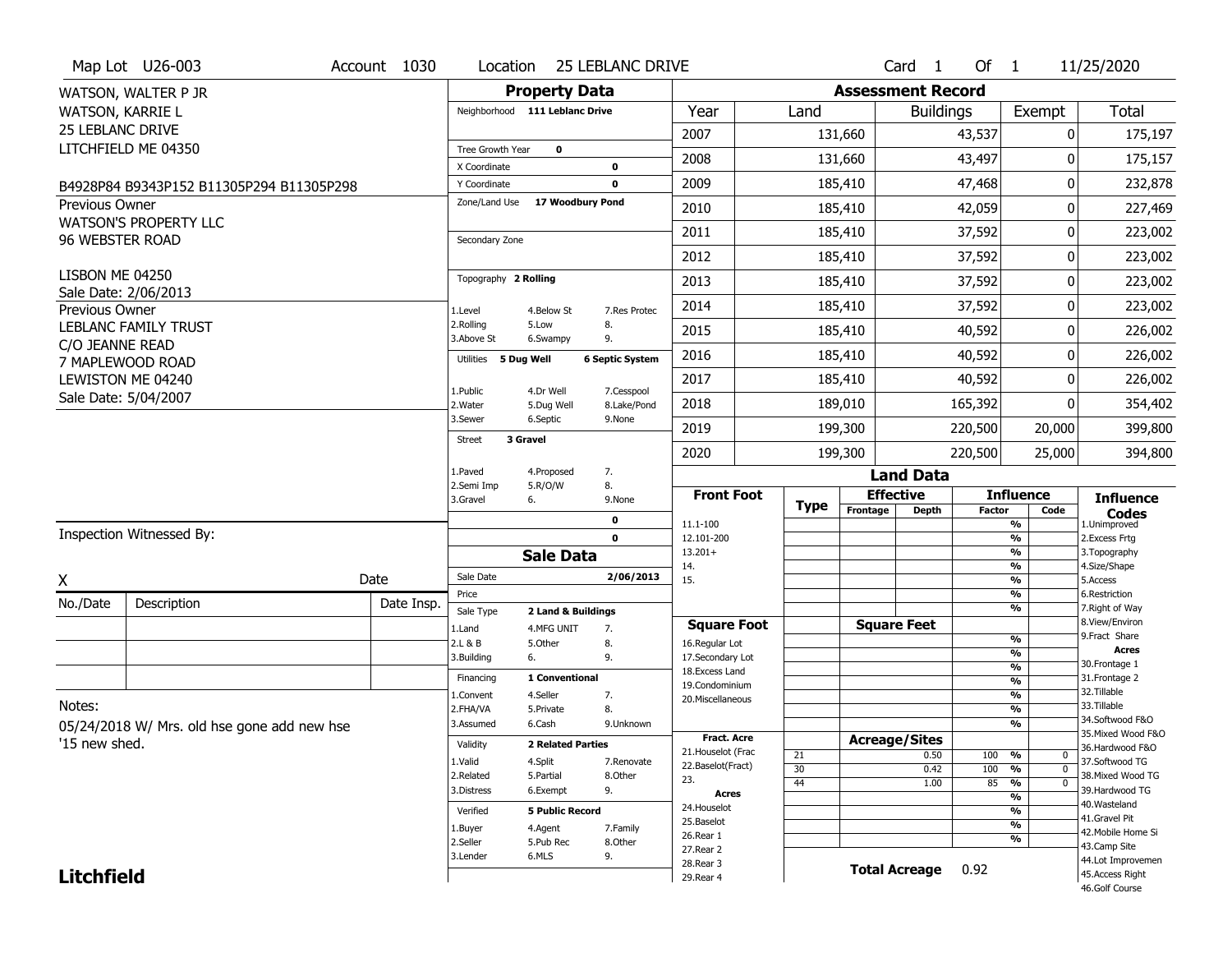|                        |                                                                                                                                                                                                                                                                                                       |                                                   |                |                          |                         |                                       |                         |                                  |               |                    | Litchfield |  |      |                |                        |       |     |  |            |  |
|------------------------|-------------------------------------------------------------------------------------------------------------------------------------------------------------------------------------------------------------------------------------------------------------------------------------------------------|---------------------------------------------------|----------------|--------------------------|-------------------------|---------------------------------------|-------------------------|----------------------------------|---------------|--------------------|------------|--|------|----------------|------------------------|-------|-----|--|------------|--|
|                        | 25 LEBLANC DRIVE<br>Card <sub>1</sub><br>Of<br>Map Lot U26-003<br>Account 1030<br>Location<br>$\overline{1}$<br>11/25/2020<br>Building Style 1 Conventional<br><b>SF Bsmt Living</b><br>$\mathbf 0$<br>1 Typical<br>Layout<br>54'<br>$\overline{0}0$<br>Fin Bsmt Grade<br>4.<br>7.<br>A1/4 (f)/1sFr/B |                                                   |                |                          |                         |                                       |                         |                                  |               |                    |            |  |      |                |                        |       |     |  |            |  |
|                        |                                                                                                                                                                                                                                                                                                       |                                                   |                |                          |                         |                                       |                         |                                  |               |                    |            |  |      |                |                        |       |     |  |            |  |
| 0.Uncoded              | 4.Cape                                                                                                                                                                                                                                                                                                | 8.Log                                             |                |                          |                         |                                       |                         | 1. Typical                       |               |                    |            |  |      |                |                        |       |     |  |            |  |
| 1.Conv.                | 5.Garrison                                                                                                                                                                                                                                                                                            | 9.Other                                           |                | OPEN-5-CUSTOMIZE         | $\mathbf 0$             |                                       |                         | 2.Inadeg                         | 5.            | 8.                 |            |  |      | <b>WD</b>      | OP                     |       |     |  | 12'        |  |
| 2.Ranch                | 6.Split                                                                                                                                                                                                                                                                                               | 10.Tri-Lev                                        | Heat Type      | 100%                     |                         | 10 Radiant Heat - 1st                 |                         | 3.                               | 6.            | 9.                 |            |  |      |                |                        |       |     |  |            |  |
| 3.R Ranch              | 7.Contemp                                                                                                                                                                                                                                                                                             | 11.Earth O                                        | 0.Uncoded      |                          | 4.Stearlevel            |                                       | 8.Fl/Wall               | Attic                            | 11/4 Finished |                    |            |  |      | 21.0"          | 21.0'                  | 26'   |     |  |            |  |
| Dwelling Units 1       |                                                                                                                                                                                                                                                                                                       |                                                   | 1.HWBB         |                          | 5.FWA                   |                                       | 9.No Heat               | 1.1/4 Fin                        | 4.Full Fin    | 7.                 |            |  |      |                |                        |       |     |  |            |  |
| Other Units            | $\mathbf 0$                                                                                                                                                                                                                                                                                           |                                                   | 2.HWCI         |                          | 6.GravWA                |                                       | 10.Radiant              | 2.1/2 Fin                        | 5.Fl/Stair    | 8.                 |            |  |      | $12.0^{\circ}$ | 11.0'                  |       |     |  | 20'<br>14' |  |
| <b>Stories</b>         | 1 One Story                                                                                                                                                                                                                                                                                           |                                                   | 3.H Pump       |                          | 7.Electric              |                                       | 11.Radiant              | 3.3/4 Fin                        | 6.            |                    | 9.None     |  |      |                |                        |       |     |  |            |  |
| 1.1                    | 4.1.5                                                                                                                                                                                                                                                                                                 | 7.1.25                                            | Cool Type      | 0%                       |                         | 9 None                                |                         | Insulation                       | 1 Full        |                    |            |  |      |                | 23.0'<br>$5.0^{\circ}$ |       | 40' |  |            |  |
| 2.2                    | 5.1.75                                                                                                                                                                                                                                                                                                | 8.3.5                                             | 1.Refrig       |                          | 4.W&C Air               |                                       | 7.RadHW                 | 1.Full                           | 4.Minimal     | 7.                 |            |  |      |                |                        | 5.0"  |     |  | 14'        |  |
| 3.3                    | 6.2.5                                                                                                                                                                                                                                                                                                 | 9.4                                               | 2.Evapor       |                          | 5.Monitor-              | 8.                                    |                         | 2.Heavy                          | 5.Partial     | 8.                 |            |  |      |                |                        |       |     |  |            |  |
| Exterior Walls 2 Vinyl |                                                                                                                                                                                                                                                                                                       |                                                   | 3.H Pump       |                          | 6.Monitor-              |                                       | 9.None                  | 3.Capped                         | 6.            |                    | 9.None     |  |      |                | 11/2sGar               |       |     |  |            |  |
| 0.Uncoded              | 4.Asbestos                                                                                                                                                                                                                                                                                            | 8.Concrete                                        | Kitchen Style  |                          | 2 Typical               |                                       |                         | Unfinished %                     | 0%            |                    |            |  |      | 30.0'          |                        |       |     |  |            |  |
| 1.Wd Clapb             | 5.Stucco                                                                                                                                                                                                                                                                                              | 9.0ther                                           | 1.Modern       |                          | 4.Obsolete              | 7.                                    |                         | Grade & Factor                   |               | 4 Good 100%        |            |  |      |                |                        | 25.0" |     |  |            |  |
| 2.Vinyl                | 6.Brick                                                                                                                                                                                                                                                                                               | 10.Wd shin                                        | 2.Typical      |                          | 5.                      | 8.                                    |                         | 1.E Grade                        | 4.B Grade     |                    | 7.AAA Grad |  |      |                |                        |       |     |  |            |  |
| 3.Compos.              | 7.Stone                                                                                                                                                                                                                                                                                               | 11.T1-11                                          | 3.Old Type     |                          | 6.                      |                                       | 9.None                  | 2.D Grade                        | 5.A Grade     |                    | 8.M&S      |  |      |                |                        |       |     |  |            |  |
| Roof Surface           | 1 Asphalt Shingles                                                                                                                                                                                                                                                                                    |                                                   | Bath(s) Style  |                          |                         | 2 Typical Bath(s)                     |                         | 3.C Grade                        | 6.AA Grade    |                    | 9.Same     |  |      |                |                        |       |     |  |            |  |
| 1.Asphalt              | 4.Composit                                                                                                                                                                                                                                                                                            | 7.Rolled R                                        | 1.Modern       |                          | 4.Obsolete              | 7.                                    |                         | SQFT (Footprint) 1306            |               |                    |            |  |      |                | $28.0^\circ$           |       |     |  |            |  |
| 2.Slate                | 5.Wood                                                                                                                                                                                                                                                                                                | 8.                                                | 2. Typical     |                          | 5.                      | 8.                                    |                         | Condition                        | 4 Average     |                    |            |  |      |                |                        |       |     |  |            |  |
| 3.Metal                | 6.Other                                                                                                                                                                                                                                                                                               | 9.                                                | 3.Old Type     |                          | 6.                      |                                       | 9.None                  | 1.Poor                           | 4.Avg         |                    | 7.V G      |  |      |                |                        |       |     |  |            |  |
| SF Masonry Trim 0      |                                                                                                                                                                                                                                                                                                       |                                                   | # Rooms        |                          | $\mathbf 0$             |                                       |                         | 2.Fair                           | $5.Avg+$      |                    | 8.Exc      |  |      |                |                        |       |     |  |            |  |
| OPEN-3-CUSTOM 0        |                                                                                                                                                                                                                                                                                                       |                                                   | # Bedrooms     |                          | $\overline{\mathbf{2}}$ |                                       |                         | 3.Avg-                           | 6.Good        |                    | 9.Same     |  |      |                |                        |       |     |  |            |  |
| OPEN-4-CUSTOM 0        |                                                                                                                                                                                                                                                                                                       |                                                   | # Full Baths   |                          | $\overline{\mathbf{2}}$ |                                       |                         | Phys. % Good                     | 0%            |                    |            |  |      |                |                        |       |     |  |            |  |
| Year Built             | 2017                                                                                                                                                                                                                                                                                                  |                                                   | $#$ Half Baths |                          | $\mathbf 0$             |                                       |                         | Funct. % Good                    | 100%          |                    |            |  |      |                |                        |       |     |  |            |  |
| Year Remodeled         | $\mathbf 0$                                                                                                                                                                                                                                                                                           |                                                   |                | # Addn Fixtures          | $\mathbf 0$             |                                       |                         | <b>Functional Code</b>           |               | 9 None             |            |  |      |                |                        |       |     |  |            |  |
| Foundation             | 1 Concrete                                                                                                                                                                                                                                                                                            |                                                   | # Fireplaces   |                          | 0                       |                                       |                         | 1.Incomp                         | 4.Delap       |                    | 7.No Power |  |      |                |                        |       |     |  |            |  |
| 1.Concrete             | 4.Wood                                                                                                                                                                                                                                                                                                | 7.                                                |                |                          |                         |                                       |                         | 2.0-Built                        | 5.Bsmt        |                    | 8.LongTerm |  |      | Shed           |                        |       |     |  |            |  |
| 2.C Block              | 5.Slab                                                                                                                                                                                                                                                                                                | 8.                                                |                |                          |                         |                                       |                         | 3.Damage                         | 6.Common      |                    | 9.None     |  | 10.C |                |                        |       |     |  |            |  |
| 3.Br/Stone             | 6.Piers                                                                                                                                                                                                                                                                                               | 9.                                                |                |                          |                         |                                       |                         | Econ. % Good                     | 100%          |                    |            |  |      | $16.0^{\circ}$ |                        |       |     |  |            |  |
| Basement               | <b>4 Full Basement</b>                                                                                                                                                                                                                                                                                |                                                   |                |                          |                         |                                       |                         | Economic Code None               |               |                    |            |  |      |                |                        |       |     |  |            |  |
| $1.1/4$ Bmt            | 4.Full Bmt                                                                                                                                                                                                                                                                                            | 7.                                                |                |                          |                         |                                       |                         | 0.None                           | 3.No Power    |                    | 9.None     |  |      |                |                        |       |     |  |            |  |
| 2.1/2 Bmt              | 5.Crawl Sp                                                                                                                                                                                                                                                                                            | 8.                                                |                |                          |                         |                                       |                         | 1.Location                       | 4.Generate    | 8.                 |            |  |      |                |                        |       |     |  |            |  |
| 3.3/4 Bmt              | 6.                                                                                                                                                                                                                                                                                                    | 9.None                                            |                |                          |                         | Software                              |                         | 2.Encroach                       | 5.Multi-Fa    | 9.                 |            |  |      |                |                        |       |     |  |            |  |
| Bsmt Gar # Cars 0      |                                                                                                                                                                                                                                                                                                       |                                                   |                |                          |                         | A Division of Harris Computer Systems |                         | Entrance Code 1 Interior Inspect |               |                    |            |  |      |                |                        |       |     |  |            |  |
| Wet Basement           | 1 Dry Basement                                                                                                                                                                                                                                                                                        |                                                   |                |                          |                         |                                       |                         | 1.Interior                       | 4.Vacant      | 7.                 |            |  |      |                |                        |       |     |  |            |  |
| 1.Dry                  | 4.Dirt Flr                                                                                                                                                                                                                                                                                            | 7.                                                |                |                          |                         |                                       |                         | 2.Refusal                        | 5.Estimate    | 8.                 |            |  |      |                |                        |       |     |  |            |  |
| 2.Damp                 | 5.                                                                                                                                                                                                                                                                                                    | 8.                                                |                |                          |                         |                                       |                         | 3.Informed                       | 6.Existing    | 9.                 |            |  |      |                |                        |       |     |  |            |  |
| 3.Wet                  | 6.                                                                                                                                                                                                                                                                                                    | 9.                                                |                |                          |                         |                                       |                         | Information Code 1 Owner         |               |                    |            |  |      |                |                        |       |     |  |            |  |
|                        |                                                                                                                                                                                                                                                                                                       |                                                   |                |                          |                         |                                       |                         | 1.Owner                          | 4.Agent       |                    | 7.Vacant   |  |      |                |                        |       |     |  |            |  |
|                        |                                                                                                                                                                                                                                                                                                       |                                                   |                |                          |                         |                                       |                         | 2.Relative                       | 5.Estimate    | 8.                 |            |  |      |                |                        |       |     |  |            |  |
|                        |                                                                                                                                                                                                                                                                                                       |                                                   |                | Date Inspected 5/24/2018 |                         |                                       |                         | 3.Tenant                         | 6.Other       | 9.                 |            |  |      |                |                        |       |     |  |            |  |
|                        |                                                                                                                                                                                                                                                                                                       | <b>Additions, Outbuildings &amp; Improvements</b> |                |                          |                         |                                       |                         |                                  |               | 1.One Story Fram   |            |  |      |                |                        |       |     |  |            |  |
| Type                   |                                                                                                                                                                                                                                                                                                       | Year                                              | Units          | Grade   Cond             |                         | Phys.                                 | Funct.                  | Sound Value                      |               | 2. Two Story Fram  |            |  |      |                |                        |       |     |  |            |  |
| 21 Open Frame          |                                                                                                                                                                                                                                                                                                       | 0                                                 | 231            | O O                      | 10                      | 0                                     | $\%$<br>% 0             |                                  |               | 3. Three Story Fr  |            |  |      |                |                        |       |     |  |            |  |
|                        |                                                                                                                                                                                                                                                                                                       |                                                   |                |                          |                         |                                       |                         |                                  |               | 4.1 & 1/2 Story    |            |  |      |                |                        |       |     |  |            |  |
| 68 Wood Deck/s         |                                                                                                                                                                                                                                                                                                       | 0                                                 | 252            | 00                       | 10                      | 0                                     | $\frac{9}{6}$ 0<br>$\%$ |                                  |               | 5.1 & 3/4 Story    |            |  |      |                |                        |       |     |  |            |  |
| 72 1 1/4s Garage       |                                                                                                                                                                                                                                                                                                       | 0                                                 | 815            | 00                       | ١o                      | 10                                    | $\frac{0}{0}$<br>% 0    |                                  |               | 6.2 & 1/2 Story    |            |  |      |                |                        |       |     |  |            |  |
| 24 Frame Shed          |                                                                                                                                                                                                                                                                                                       | 0                                                 |                |                          |                         | %                                     |                         | %3,000                           |               | 21. Open Frame Por |            |  |      |                |                        |       |     |  |            |  |
|                        |                                                                                                                                                                                                                                                                                                       |                                                   |                |                          |                         | $\%$                                  | $\%$                    |                                  |               | 22.Encl Frame Por  |            |  |      |                |                        |       |     |  |            |  |
|                        |                                                                                                                                                                                                                                                                                                       |                                                   |                |                          |                         |                                       |                         |                                  |               | 23. Frame Garage   |            |  |      |                |                        |       |     |  |            |  |
|                        |                                                                                                                                                                                                                                                                                                       |                                                   |                |                          |                         | $\sqrt{6}$                            | $\%$                    |                                  |               | 24.Frame Shed      |            |  |      |                |                        |       |     |  |            |  |
|                        |                                                                                                                                                                                                                                                                                                       |                                                   |                |                          |                         | $\%$                                  | $\%$                    |                                  |               | 25. Frame Bay Wind |            |  |      |                |                        |       |     |  |            |  |
|                        |                                                                                                                                                                                                                                                                                                       |                                                   |                |                          |                         | $\sqrt{6}$                            | $\%$                    |                                  |               | 26.1SFr Overhang   |            |  |      |                |                        |       |     |  |            |  |
|                        |                                                                                                                                                                                                                                                                                                       |                                                   |                |                          |                         | $\%$                                  | $\%$                    |                                  |               | 27.Unfin Basement  |            |  |      |                |                        |       |     |  |            |  |
|                        |                                                                                                                                                                                                                                                                                                       |                                                   |                |                          |                         |                                       |                         |                                  |               | 28. Unfinished Att |            |  |      |                |                        |       |     |  |            |  |
|                        |                                                                                                                                                                                                                                                                                                       |                                                   |                |                          |                         | $\frac{0}{0}$                         | $\%$                    |                                  |               | 29. Finished Attic |            |  |      |                |                        |       |     |  |            |  |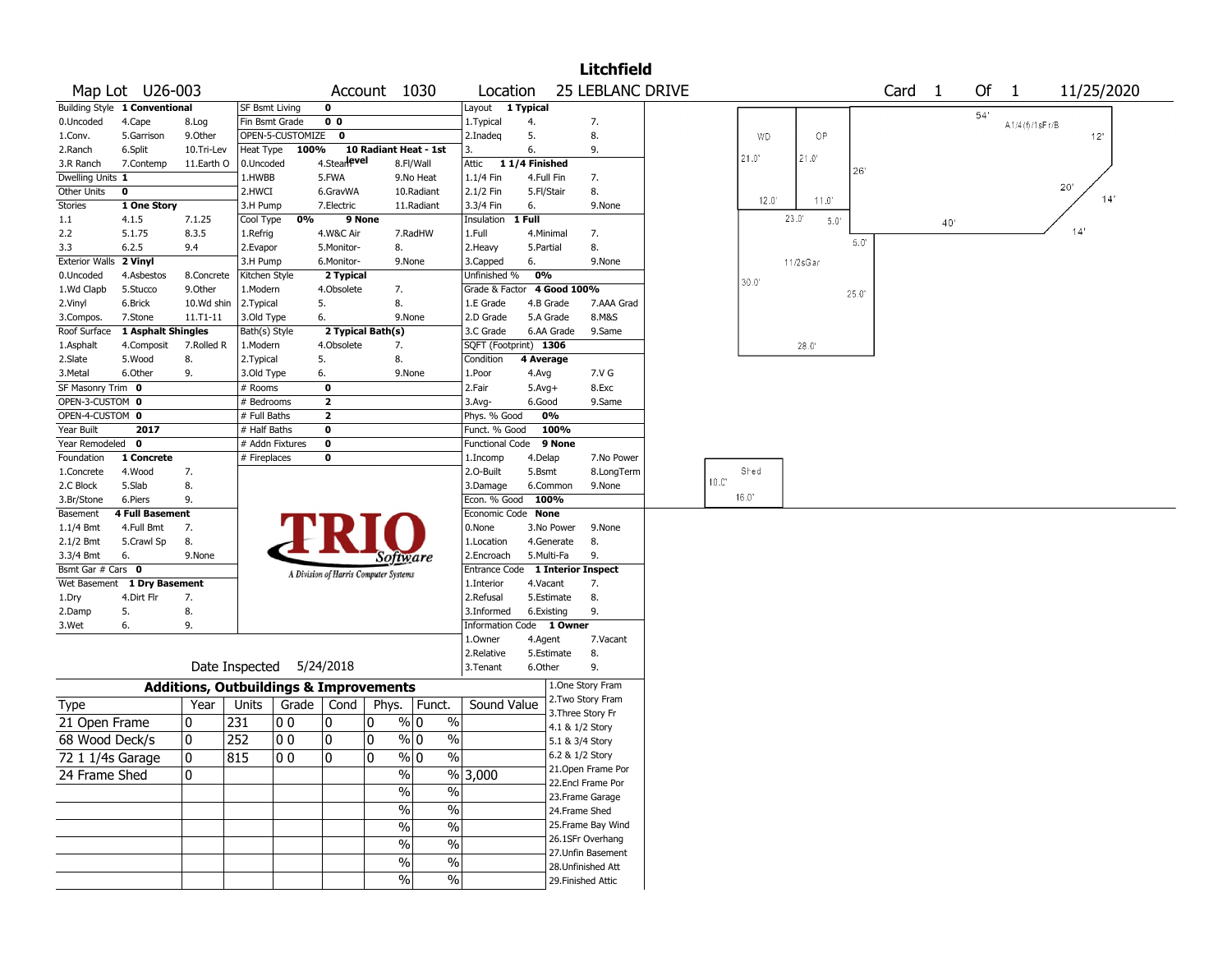|                       | Map Lot U26-004                       | Account 1096 | Location                     | 11 LEBLANC DRIVE                                |                          |                                   |                 |          | Card <sub>1</sub>        | Of $1$        |                                        | 11/25/2020                           |
|-----------------------|---------------------------------------|--------------|------------------------------|-------------------------------------------------|--------------------------|-----------------------------------|-----------------|----------|--------------------------|---------------|----------------------------------------|--------------------------------------|
|                       | LONGLEY-LEAHY KATHRYN M TRUSTEE ET AL |              |                              | <b>Property Data</b>                            |                          |                                   |                 |          | <b>Assessment Record</b> |               |                                        |                                      |
| <b>NANCY MOORE</b>    |                                       |              |                              | Neighborhood 111 Leblanc Drive                  |                          | Year                              | Land            |          | <b>Buildings</b>         |               | Exempt                                 | <b>Total</b>                         |
| 640 PINE STREET       |                                       |              |                              |                                                 | 2007                     |                                   |                 | 146,848  |                          | 84,332        | 0                                      | 231,180                              |
| WINNETKA IL 60093     |                                       |              | Tree Growth Year             | $\mathbf 0$                                     | 2008                     |                                   |                 | 146,848  |                          | 84,135        | 0                                      | 230,983                              |
|                       |                                       |              | X Coordinate<br>Y Coordinate | $\mathbf 0$<br>$\mathbf{0}$                     | 2009                     |                                   |                 | 199,358  |                          | 91,566        | 0                                      | 290,924                              |
| <b>Previous Owner</b> | B6760P293 B9125P5 B11488P282          |              | Zone/Land Use                | 17 Woodbury Pond                                |                          |                                   |                 |          |                          |               |                                        |                                      |
|                       | LONGLEY, HELEN, ESTATE OF             |              |                              |                                                 | 2010                     |                                   |                 | 199,358  |                          | 77,685        | 0                                      | 277,043                              |
|                       | C/O: EILEEN M.L.EPSTEIN, PERS.REP.    |              | Secondary Zone               |                                                 | 2011                     |                                   |                 | 199,358  |                          | 65,934        | 0                                      | 265,292                              |
|                       | 2 MONUMENT SQUARE                     |              |                              |                                                 | 2012                     |                                   |                 | 199,358  |                          | 65,934        | 0                                      | 265,292                              |
|                       | PORTLAND ME 04101                     |              | Topography 2 Rolling         |                                                 | 2013                     |                                   |                 | 199,358  |                          | 65,886        | 0                                      | 265,244                              |
|                       | Sale Date: 10/26/2006                 |              | 1.Level                      | 4.Below St                                      | 2014<br>7.Res Protec     |                                   |                 | 199,358  |                          | 65,647        | 0                                      | 265,005                              |
|                       |                                       |              | 2.Rolling<br>3.Above St      | 5.Low<br>8.<br>6.Swampy<br>9.                   | 2015                     |                                   |                 | 199,358  |                          | 65,407        | 0                                      | 264,765                              |
|                       |                                       |              | Utilities                    | <b>4 Drilled Well</b><br><b>6 Septic System</b> | 2016                     |                                   |                 | 199,358  |                          | 65,407        | $\mathbf{0}$                           | 264,765                              |
|                       |                                       |              | 1.Public                     | 4.Dr Well                                       | 2017<br>7.Cesspool       |                                   |                 | 199,358  |                          | 65,120        | 0                                      | 264,478                              |
|                       |                                       |              | 2. Water                     | 5.Dug Well                                      | 2018<br>8.Lake/Pond      |                                   |                 | 199,358  |                          | 64,879        | 0                                      | 264,237                              |
|                       |                                       |              | 3.Sewer                      | 6.Septic<br>9.None                              | 2019                     |                                   |                 | 225,900  |                          | 119,500       | 0                                      | 345,400                              |
|                       |                                       |              | 3 Gravel<br><b>Street</b>    |                                                 | 2020                     |                                   |                 | 225,900  |                          | 119,500       | $\mathbf{0}$                           | 345,400                              |
|                       |                                       |              | 1.Paved                      | 4.Proposed<br>7.                                |                          |                                   |                 |          | <b>Land Data</b>         |               |                                        |                                      |
|                       |                                       |              |                              |                                                 |                          |                                   |                 |          |                          |               |                                        |                                      |
|                       |                                       |              | 2.Semi Imp<br>3.Gravel       | 5.R/O/W<br>8.<br>6.<br>9.None                   |                          | <b>Front Foot</b>                 |                 |          | <b>Effective</b>         |               | <b>Influence</b>                       | <b>Influence</b>                     |
|                       |                                       |              |                              | 0                                               |                          |                                   | <b>Type</b>     | Frontage | <b>Depth</b>             | <b>Factor</b> | Code                                   | <b>Codes</b>                         |
|                       | Inspection Witnessed By:              |              |                              | $\mathbf 0$                                     |                          | 11.1-100<br>12.101-200            |                 |          |                          |               | $\frac{9}{6}$<br>$\frac{9}{6}$         | 1.Unimproved<br>2. Excess Frtg       |
|                       |                                       |              |                              | <b>Sale Data</b>                                |                          | $13.201+$                         |                 |          |                          |               | $\frac{9}{6}$<br>$\frac{9}{6}$         | 3. Topography                        |
| χ                     |                                       | Date         | Sale Date                    |                                                 | 14.<br>10/26/2006<br>15. |                                   |                 |          |                          |               | $\frac{9}{6}$                          | 4.Size/Shape<br>5.Access             |
| No./Date              | Description                           | Date Insp.   | Price                        |                                                 | 380,000                  |                                   |                 |          |                          |               | $\frac{9}{6}$                          | 6.Restriction                        |
|                       |                                       |              | Sale Type                    | 2 Land & Buildings                              |                          | <b>Square Foot</b>                |                 |          | <b>Square Feet</b>       |               | $\frac{9}{6}$                          | 7. Right of Way<br>8.View/Environ    |
|                       |                                       |              | 1.Land<br>2.L & B            | 4.MFG UNIT<br>7.<br>5.Other<br>8.               |                          | 16.Regular Lot                    |                 |          |                          |               | $\frac{9}{6}$                          | 9. Fract Share                       |
|                       |                                       |              | 3.Building                   | 9.<br>6.                                        |                          | 17.Secondary Lot                  |                 |          |                          |               | $\frac{9}{6}$<br>$\frac{9}{6}$         | <b>Acres</b><br>30. Frontage 1       |
|                       |                                       |              | Financing                    | 9 Unknown                                       |                          | 18. Excess Land<br>19.Condominium |                 |          |                          |               | $\frac{9}{6}$                          | 31. Frontage 2                       |
|                       |                                       |              | 1.Convent                    | 4.Seller<br>7.                                  |                          | 20. Miscellaneous                 |                 |          |                          |               | $\frac{9}{6}$                          | 32.Tillable                          |
| Notes:                |                                       |              | 2.FHA/VA                     | 5.Private<br>8.                                 |                          |                                   |                 |          |                          |               | $\frac{9}{6}$                          | 33.Tillable<br>34.Softwood F&O       |
|                       |                                       |              | 3.Assumed                    | 6.Cash                                          | 9.Unknown                | <b>Fract. Acre</b>                |                 |          |                          |               | $\frac{9}{6}$                          | 35. Mixed Wood F&O                   |
|                       |                                       |              | Validity                     | <b>2 Related Parties</b>                        |                          | 21. Houselot (Frac                |                 |          | <b>Acreage/Sites</b>     |               |                                        | 36.Hardwood F&O                      |
|                       |                                       |              | 1.Valid                      | 4.Split                                         | 7.Renovate               | 22.Baselot(Fract)                 | 21<br>30        |          | 0.50<br>0.75             | 100<br>100    | %<br>$\mathbf{0}$<br>$\mathbf{0}$<br>% | 37.Softwood TG                       |
|                       |                                       |              | 2.Related                    | 8.Other<br>5.Partial                            | 23.                      |                                   | 26              |          | 2.85                     | 100           | $\frac{9}{6}$<br>$\overline{0}$        | 38. Mixed Wood TG                    |
|                       |                                       |              | 3.Distress                   | 9.<br>6.Exempt                                  |                          | Acres                             | $\overline{40}$ |          | 14.30                    | 100           | $\overline{0}$<br>%                    | 39.Hardwood TG<br>40.Wasteland       |
|                       |                                       |              | Verified                     | <b>5 Public Record</b>                          |                          | 24. Houselot                      | 44              |          | 1.00                     | 100           | %<br>$\mathbf 0$                       | 41.Gravel Pit                        |
|                       |                                       |              | 1.Buyer                      | 4.Agent<br>7.Family                             |                          | 25.Baselot<br>26.Rear 1           |                 |          |                          |               | %                                      | 42. Mobile Home Si                   |
|                       |                                       |              | 2.Seller                     | 5.Pub Rec<br>8.Other                            |                          | 27. Rear 2                        |                 |          |                          |               | %                                      | 43.Camp Site                         |
| <b>Litchfield</b>     |                                       |              | 3.Lender                     | 9.<br>6.MLS                                     |                          | 28. Rear 3<br>29. Rear 4          |                 |          | <b>Total Acreage</b>     | 18.40         |                                        | 44.Lot Improvemen<br>45.Access Right |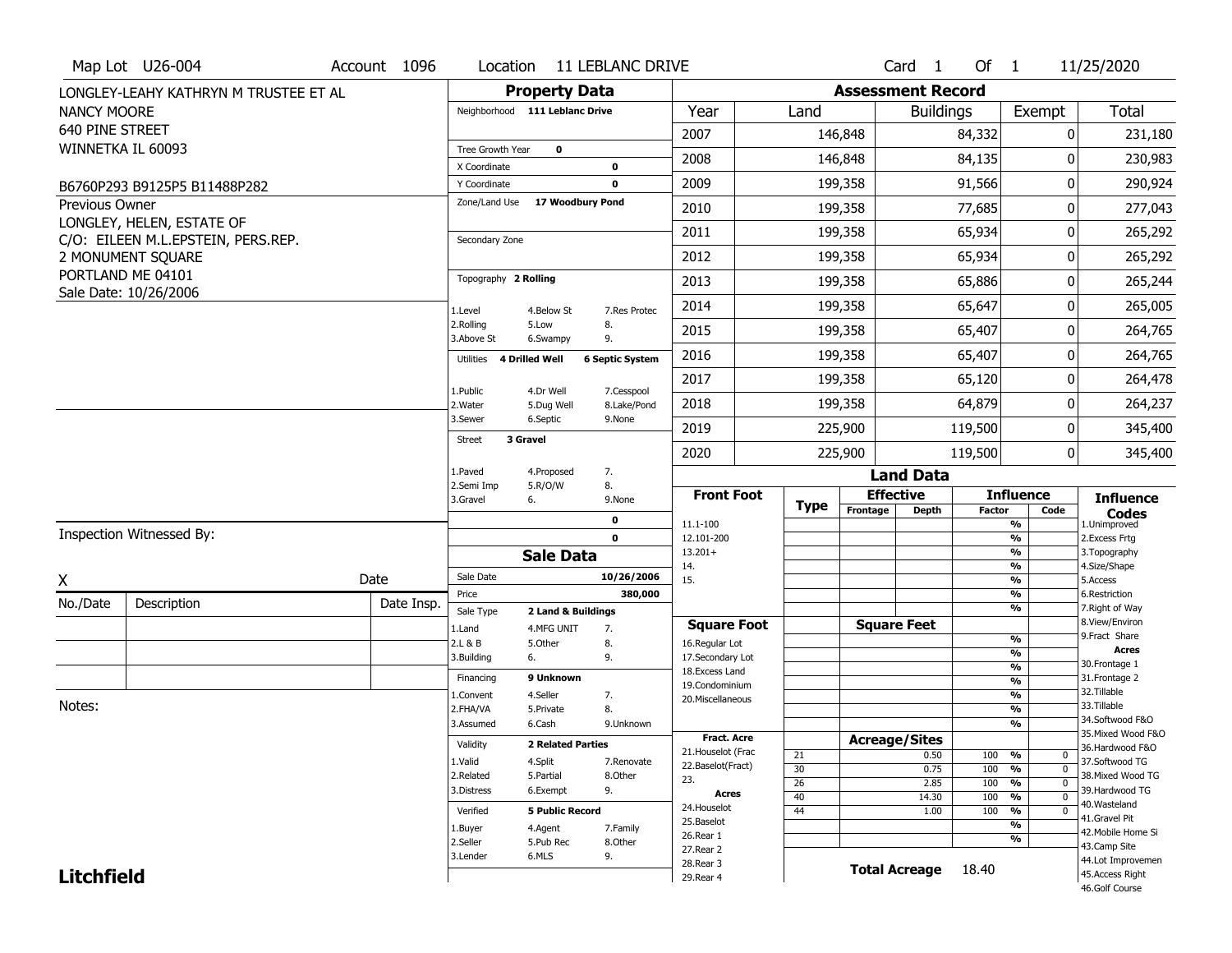|                        |                             |                 |                                                   |                  |                                       |                   |                       |                                   |              |                          | <b>Litchfield</b>                      |        |       |      |                   |       |          |       |              |            |
|------------------------|-----------------------------|-----------------|---------------------------------------------------|------------------|---------------------------------------|-------------------|-----------------------|-----------------------------------|--------------|--------------------------|----------------------------------------|--------|-------|------|-------------------|-------|----------|-------|--------------|------------|
|                        | Map Lot U26-004             |                 |                                                   |                  |                                       |                   | Account 1096          | Location                          |              |                          | <b>11 LEBLANC DRIVE</b>                |        |       |      | Card <sub>1</sub> |       | Of       | 1     |              | 11/25/2020 |
| Building Style 2 Ranch |                             |                 | <b>SF Bsmt Living</b>                             |                  | 0                                     |                   |                       | Layout 1 Typical                  |              |                          |                                        |        |       |      |                   |       |          |       |              |            |
| 0.Uncoded              | 4.Cape                      | 8.Log           | Fin Bsmt Grade                                    |                  | 0 <sub>0</sub>                        |                   |                       | 1. Typical                        | 4.           |                          | 7.                                     |        | 10.0' |      | WD/B              |       |          | 8.0'  |              |            |
| 1.Conv.                | 5.Garrison                  | 9.0ther         |                                                   | OPEN-5-CUSTOMIZE | $\mathbf{o}$                          |                   |                       | 2.Inadeg                          | 5.           |                          | 8.                                     |        |       | 6.5' |                   | 33.0' |          |       |              |            |
| 2.Ranch                | 6.Split                     | 10.Tri-Lev      | Heat Type                                         | 100%             |                                       | <b>7 Electric</b> |                       | 3.                                | 6.           |                          | 9.                                     |        |       |      |                   |       |          |       |              |            |
| 3.R Ranch              | 7.Contemp                   | 11.Earth O      | 0.Uncoded                                         |                  | 4.Steam                               |                   | 8.Fl/Wall             | Attic                             | 9 None       |                          |                                        |        |       |      |                   |       |          |       |              |            |
| Dwelling Units 1       |                             |                 | 1.HWBB                                            |                  | 5.FWA                                 |                   | 9.No Heat             | 1.1/4 Fin                         |              | 4.Full Fin               | 7.                                     |        | 30.0' |      |                   |       | 1sFr/B   |       | BE           |            |
| Other Units            | 0                           |                 | 2.HWCI                                            |                  | 6.GravWA                              |                   | 10.Radiant            | 2.1/2 Fin                         |              | 5.Fl/Stair               | 8.                                     |        |       |      |                   |       |          |       |              |            |
| Stories                | 1 One Story                 |                 | 3.H Pump<br>Cool Type                             | 0%               | 7.Electric                            |                   | 11.Radiant            | 3.3/4 Fin                         | 6.<br>1 Full |                          | 9.None                                 |        |       |      |                   |       |          |       |              |            |
| $1.1\,$<br>2.2         | 4.1.5<br>5.1.75             | 7.1.25<br>8.3.5 | 1.Refrig                                          |                  | 4.W&C Air                             | 9 None            | 7.RadHW               | Insulation<br>1.Full              |              | 4.Minimal                |                                        |        |       |      |                   |       |          | 30.0  |              |            |
| 3.3                    | 6.2.5                       | 9.4             | 2.Evapor                                          |                  | 5.Monitor-                            |                   | 8.                    | 2. Heavy                          | 5.Partial    |                          | 7.<br>8.                               |        |       |      |                   |       |          |       |              |            |
| <b>Exterior Walls</b>  | 14 Log Siding               |                 | 3.H Pump                                          |                  | 6.Monitor-                            |                   | 9.None                | 3.Capped                          | 6.           |                          | 9.None                                 |        |       |      | 31.0'             |       |          |       |              |            |
| 0.Uncoded              | 4.Asbestos                  | 8.Concrete      | Kitchen Style                                     |                  | 2 Typical                             |                   |                       | Unfinished %                      | 0%           |                          |                                        |        |       |      |                   |       |          |       |              |            |
| 1.Wd Clapb             | 5.Stucco                    | 9.0ther         | 1.Modern                                          |                  | 4.Obsolete                            |                   | 7.                    | Grade & Factor 3 Average 100%     |              |                          |                                        |        |       |      |                   |       | 6.5'     | 12.0' |              |            |
| 2.Vinyl                | 6.Brick                     | 10.Wd shin      | 2.Typical                                         |                  | 5.                                    |                   | 8.                    | 1.E Grade                         |              | 4.B Grade                | 7.AAA Grad                             |        |       |      |                   |       |          |       |              |            |
| 3.Compos.              | 7.Stone                     | 11.T1-11        | 3.Old Type                                        |                  | 6.                                    |                   | 9.None                | 2.D Grade                         |              | 5.A Grade                | 8.M&S                                  |        |       |      |                   |       |          |       |              |            |
| Roof Surface           | 1 Asphalt Shingles          |                 | Bath(s) Style                                     |                  | 2 Typical Bath(s)                     |                   |                       | 3.C Grade                         |              | 6.AA Grade               | 9.Same                                 |        |       |      |                   |       |          |       |              |            |
| 1.Asphalt              | 4.Composit                  | 7.Rolled R      | 1.Modern                                          |                  | 4.Obsolete                            |                   | 7.                    | SQFT (Footprint) 1154             |              |                          |                                        | 28.0'  |       |      |                   |       |          |       |              |            |
| 2.Slate                | 5.Wood                      | 8.              | 2.Typical                                         |                  | 5.                                    |                   | 8.                    | Condition                         |              | <b>5 Above Average</b>   |                                        |        |       |      |                   |       | 20.0"    |       |              |            |
| 3. Metal               | 6.Other                     | 9.              | 3.Old Type                                        |                  | 6.                                    |                   | 9.None                | 1.Poor                            | 4.Avg        |                          | 7.V G                                  | Canopy |       |      |                   |       | GuestHse |       |              |            |
| SF Masonry Trim 0      |                             |                 | # Rooms                                           |                  | 5                                     |                   |                       | 2.Fair                            | $5.Avg+$     |                          | 8.Exc                                  |        | 20.0' |      |                   | 16.0' | as 1sFr  |       |              |            |
| OPEN-3-CUSTOM 0        |                             |                 | # Bedrooms                                        |                  | $\mathbf{2}$                          |                   |                       | $3.$ Avg-                         | 6.Good       |                          | 9.Same                                 |        |       |      |                   |       |          |       |              |            |
| OPEN-4-CUSTOM 0        |                             |                 | # Full Baths                                      |                  | 1                                     |                   |                       | Phys. % Good                      |              | 0%                       |                                        |        |       |      |                   |       |          |       |              |            |
| Year Built             | 1950                        |                 | # Half Baths                                      |                  | $\bf{0}$                              |                   |                       | Funct. % Good                     |              | 100%                     |                                        |        |       |      |                   |       |          |       |              |            |
| Year Remodeled 1985    |                             |                 | # Addn Fixtures                                   |                  | $\mathbf 0$                           |                   |                       | <b>Functional Code</b>            |              | 9 None                   |                                        |        |       |      |                   |       |          |       |              |            |
| Foundation             | 1 Concrete                  |                 | # Fireplaces                                      |                  | 1                                     |                   |                       | 1.Incomp                          | 4.Delap      |                          | 7.No Power                             |        |       |      |                   |       |          |       | Tennis Court |            |
| 1.Concrete             | 4.Wood                      | 7.              |                                                   |                  |                                       |                   |                       | 2.O-Built                         | 5.Bsmt       |                          | 8.LongTerm                             |        |       |      |                   |       |          |       |              |            |
| 2.C Block              | 5.Slab                      | 8.              |                                                   |                  |                                       |                   |                       | 3.Damage                          |              | 6.Common                 | 9.None                                 |        |       |      |                   |       |          |       |              |            |
| 3.Br/Stone             | 6.Piers                     | 9.              |                                                   |                  |                                       |                   |                       | Econ. % Good                      |              | 100%                     |                                        |        |       |      |                   |       |          |       |              |            |
| Basement               | <b>4 Full Basement</b>      |                 |                                                   |                  |                                       |                   |                       | Economic Code None                |              |                          |                                        |        |       |      |                   |       |          |       |              |            |
| 1.1/4 Bmt              | 4.Full Bmt                  | 7.              |                                                   |                  |                                       |                   |                       | 0.None                            |              | 3.No Power               | 9.None                                 |        |       |      |                   |       |          |       |              |            |
| 2.1/2 Bmt<br>3.3/4 Bmt | 5.Crawl Sp<br>6.            | 8.<br>9.None    |                                                   |                  |                                       |                   |                       | 1.Location<br>2.Encroach          |              | 4.Generate<br>5.Multi-Fa | 8.<br>9.                               |        |       |      |                   |       |          |       |              |            |
| Bsmt Gar # Cars 0      |                             |                 |                                                   |                  |                                       |                   | Software              | Entrance Code 4 Note left to Insp |              |                          |                                        |        |       |      |                   |       |          |       |              |            |
|                        | Wet Basement 1 Dry Basement |                 |                                                   |                  | A Division of Harris Computer Systems |                   |                       | 1.Interior                        |              | 4.Vacant                 | 7.                                     |        |       |      |                   |       |          |       |              |            |
| 1.Dry                  | 4.Dirt Flr                  | 7.              |                                                   |                  |                                       |                   |                       | 2.Refusal                         |              | 5.Estimate               | 8.                                     |        |       |      |                   |       |          |       |              |            |
| 2.Damp                 | 5.                          | 8.              |                                                   |                  |                                       |                   |                       | 3.Informed                        |              | 6.Existing               | 9.                                     |        |       |      |                   |       |          |       |              |            |
| 3.Wet                  | 6.                          | 9.              |                                                   |                  |                                       |                   |                       | Information Code 5 Estimate       |              |                          |                                        |        |       |      |                   |       |          |       |              |            |
|                        |                             |                 |                                                   |                  |                                       |                   |                       | 1.0wner                           | 4.Agent      |                          | 7.Vacant                               |        |       |      |                   |       |          |       |              |            |
|                        |                             |                 |                                                   |                  |                                       |                   |                       | 2.Relative                        |              | 5.Estimate               | 8.                                     |        |       |      |                   |       |          |       |              |            |
|                        |                             |                 | Date Inspected                                    |                  | 9/06/2018                             |                   |                       | 3.Tenant                          | 6.Other      |                          | 9.                                     |        |       |      |                   |       |          |       |              |            |
|                        |                             |                 | <b>Additions, Outbuildings &amp; Improvements</b> |                  |                                       |                   |                       |                                   |              |                          | 1.One Story Fram                       |        |       |      |                   |       |          |       |              |            |
| <b>Type</b>            |                             | Year            | Units                                             | Grade            | Cond                                  |                   | Phys.   Funct.        | Sound Value                       |              |                          | 2.Two Story Fram                       |        |       |      |                   |       |          |       |              |            |
| 68 Wood Deck/s         |                             | 0               | 264                                               | O O              | 10                                    | 0                 | % 0<br>$\%$           |                                   |              |                          | 3. Three Story Fr                      |        |       |      |                   |       |          |       |              |            |
|                        |                             |                 |                                                   |                  |                                       |                   |                       |                                   |              |                          | 4.1 & 1/2 Story                        |        |       |      |                   |       |          |       |              |            |
|                        | 27 Unfin Basement           | 10              | 264                                               | 00               | 10                                    | 0                 | $\frac{9}{6}$<br>$\%$ |                                   |              |                          | 5.1 & 3/4 Story                        |        |       |      |                   |       |          |       |              |            |
|                        | 1 One Story Frame           | $1950$ 320      |                                                   | 3100             | $\sqrt{4}$                            | 0                 | $\frac{9}{6}$ 100 %   |                                   |              |                          | 6.2 & 1/2 Story                        |        |       |      |                   |       |          |       |              |            |
| 61 Canopy/s            |                             | 1960            | 560                                               | 2 100            | 3                                     | 0                 | % 100 %               |                                   |              |                          | 21.Open Frame Por<br>22.Encl Frame Por |        |       |      |                   |       |          |       |              |            |
| 64 Tennis Court/00     |                             | 1960 75         |                                                   | 2 100            | 3                                     | 0                 | % 50<br>$\%$          |                                   |              |                          | 23. Frame Garage                       |        |       |      |                   |       |          |       |              |            |
|                        |                             |                 |                                                   |                  |                                       |                   | $\sqrt{6}$<br>$\%$    |                                   |              |                          | 24.Frame Shed                          |        |       |      |                   |       |          |       |              |            |
|                        |                             |                 |                                                   |                  |                                       |                   |                       |                                   |              |                          | 25. Frame Bay Wind                     |        |       |      |                   |       |          |       |              |            |
|                        |                             |                 |                                                   |                  |                                       |                   | $\frac{1}{2}$<br>$\%$ |                                   |              |                          | 26.1SFr Overhang                       |        |       |      |                   |       |          |       |              |            |
|                        |                             |                 |                                                   |                  |                                       |                   | $\frac{1}{2}$<br>$\%$ |                                   |              |                          | 27.Unfin Basement                      |        |       |      |                   |       |          |       |              |            |
|                        |                             |                 |                                                   |                  |                                       |                   | $\frac{1}{2}$<br>$\%$ |                                   |              |                          | 28. Unfinished Att                     |        |       |      |                   |       |          |       |              |            |
|                        |                             |                 |                                                   |                  |                                       |                   | $\sqrt{6}$<br>$\%$    |                                   |              |                          | 29. Finished Attic                     |        |       |      |                   |       |          |       |              |            |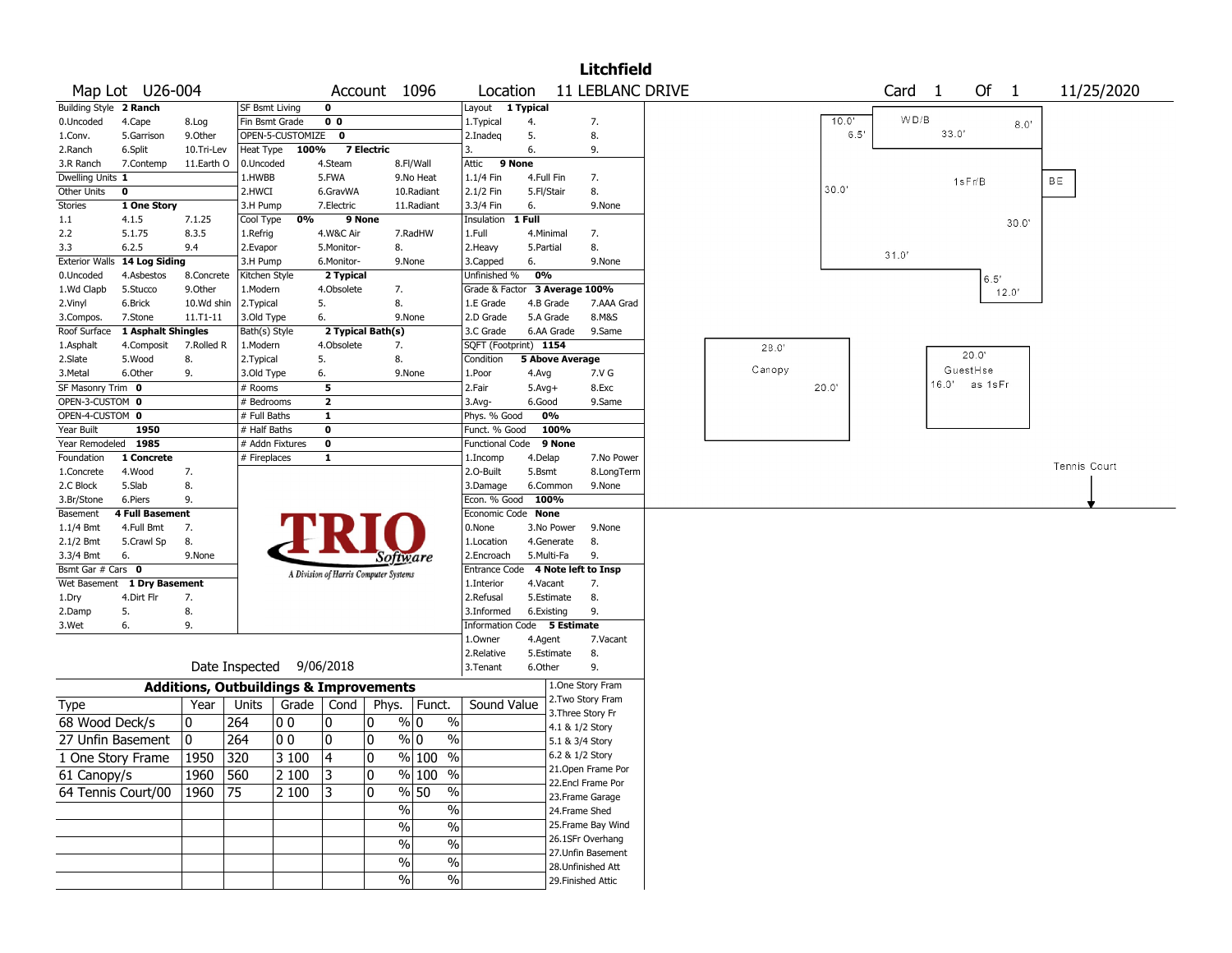|                       | Map Lot U26-005                            | Account 1263 | Location                           |                          | <b>30 SIMARD DRIVE</b> |                                      |             |                          | Card <sub>1</sub>    | Of $1$        |                                | 11/25/2020                         |
|-----------------------|--------------------------------------------|--------------|------------------------------------|--------------------------|------------------------|--------------------------------------|-------------|--------------------------|----------------------|---------------|--------------------------------|------------------------------------|
| <b>MULLEN STEVE P</b> |                                            |              |                                    | <b>Property Data</b>     |                        |                                      |             | <b>Assessment Record</b> |                      |               |                                |                                    |
|                       | <b>MULLEN MARYLEE T</b>                    |              | Neighborhood 194 Simard Drive      |                          |                        | Year                                 | Land        |                          | <b>Buildings</b>     |               | Exempt                         | <b>Total</b>                       |
| 166 BROOK ROAD        |                                            |              |                                    |                          |                        | 2007                                 |             | 148,660                  |                      | 65,772        | 0                              | 214,432                            |
|                       | FALMOUTH ME 04105 2216                     |              | Tree Growth Year                   | $\mathbf 0$              |                        |                                      |             |                          |                      |               |                                |                                    |
|                       |                                            |              | X Coordinate                       |                          | $\mathbf 0$            | 2008                                 |             | 148,660                  |                      | 65,547        | 0                              | 214,207                            |
|                       | B3715P32 B9141P39                          |              | Y Coordinate                       |                          | $\mathbf 0$            | 2009                                 |             | 209,750                  |                      | 62,587        | 0                              | 272,337                            |
| Previous Owner        |                                            |              | Zone/Land Use                      | 17 Woodbury Pond         |                        | 2010                                 |             | 209,750                  |                      | 58,395        | 0                              | 268,145                            |
| MULLEN, JEANNE        | <b>6 COACHLIGHT LANE</b>                   |              | Secondary Zone                     |                          |                        | 2011                                 |             | 213,350                  |                      | 49,818        | 0                              | 263,168                            |
|                       |                                            |              |                                    |                          |                        | 2012                                 |             | 213,350                  |                      | 49,818        | 0                              | 263,168                            |
|                       | PORTLAND ME 04102<br>Sale Date: 10/28/2006 |              | Topography 2 Rolling               |                          |                        | 2013                                 |             | 213,350                  |                      | 49,707        | 0                              | 263,057                            |
|                       |                                            |              | 1.Level                            | 4.Below St               | 7.Res Protec           | 2014                                 |             | 213,350                  |                      | 49,707        | 0                              | 263,057                            |
|                       |                                            |              | 2.Rolling<br>3.Above St            | 5.Low<br>6.Swampy        | 8.<br>9.               | 2015                                 |             | 213,350                  |                      | 49,596        | 0                              | 262,946                            |
|                       |                                            |              | <b>4 Drilled Well</b><br>Utilities |                          | <b>6 Septic System</b> | 2016                                 |             | 213,350                  |                      | 49,596        | 0                              | 262,946                            |
|                       |                                            |              | 1.Public                           | 4.Dr Well                | 7.Cesspool             | 2017                                 |             | 213,350                  |                      | 49,484        | 0                              | 262,834                            |
|                       |                                            |              | 2. Water                           | 5.Dug Well               | 8.Lake/Pond            | 2018                                 |             | 213,350                  |                      | 49,484        | 0                              | 262,834                            |
|                       |                                            |              | 3.Sewer                            | 6.Septic                 | 9.None                 | 2019                                 |             | 222,100                  |                      | 75,400        | 0                              | 297,500                            |
|                       |                                            |              | 3 Gravel<br>Street                 |                          |                        | 2020                                 |             | 222,100                  |                      | 75,400        | 0                              | 297,500                            |
|                       |                                            |              | 1.Paved                            | 4.Proposed               | 7.                     |                                      |             |                          | <b>Land Data</b>     |               |                                |                                    |
|                       |                                            |              | 2.Semi Imp<br>3.Gravel<br>6.       | 5.R/O/W                  | 8.<br>9.None           | <b>Front Foot</b>                    | <b>Type</b> | <b>Effective</b>         |                      |               | <b>Influence</b>               | <b>Influence</b>                   |
|                       |                                            |              |                                    |                          | $\mathbf 0$            | 11.1-100                             |             | Frontage                 | <b>Depth</b>         | <b>Factor</b> | Code<br>%                      | <b>Codes</b><br>1.Unimproved       |
|                       | Inspection Witnessed By:                   |              |                                    |                          | $\mathbf 0$            | 12.101-200                           |             |                          |                      |               | $\frac{9}{6}$                  | 2.Excess Frtg                      |
|                       |                                            |              |                                    | <b>Sale Data</b>         |                        | $13.201+$<br>14.                     |             |                          |                      |               | %<br>%                         | 3. Topography<br>4.Size/Shape      |
| X                     |                                            | Date         | Sale Date                          |                          | 10/28/2006             | 15.                                  |             |                          |                      |               | $\frac{9}{6}$                  | 5.Access                           |
| No./Date              | Description                                | Date Insp.   | Price                              |                          | 250,000                |                                      |             |                          |                      |               | %                              | 6.Restriction                      |
|                       |                                            |              | Sale Type                          | 2 Land & Buildings       |                        |                                      |             |                          |                      |               | %                              | 7. Right of Way<br>8.View/Environ  |
|                       |                                            |              | 1.Land<br>2.L & B                  | 4.MFG UNIT<br>5.Other    | 7.<br>8.               | <b>Square Foot</b><br>16.Regular Lot |             | <b>Square Feet</b>       |                      |               | $\frac{9}{6}$                  | 9. Fract Share                     |
|                       |                                            |              | 3.Building<br>6.                   |                          | 9.                     | 17.Secondary Lot                     |             |                          |                      |               | $\frac{9}{6}$                  | <b>Acres</b>                       |
|                       |                                            |              | Financing                          | 1 Conventional           |                        | 18.Excess Land                       |             |                          |                      |               | $\frac{9}{6}$                  | 30. Frontage 1<br>31. Frontage 2   |
|                       |                                            |              |                                    |                          |                        | 19.Condominium                       |             |                          |                      |               | $\frac{9}{6}$                  | 32. Tillable                       |
| Notes:                |                                            |              | 1.Convent<br>2.FHA/VA              | 4.Seller<br>5.Private    | 7.<br>8.               | 20.Miscellaneous                     |             |                          |                      |               | $\frac{9}{6}$<br>$\frac{9}{6}$ | 33.Tillable                        |
|                       |                                            |              | 3.Assumed                          | 6.Cash                   | 9.Unknown              |                                      |             |                          |                      |               | $\%$                           | 34.Softwood F&O                    |
|                       |                                            |              |                                    |                          |                        | <b>Fract. Acre</b>                   |             | <b>Acreage/Sites</b>     |                      |               |                                | 35. Mixed Wood F&O                 |
|                       |                                            |              | Validity                           | <b>2 Related Parties</b> |                        | 21. Houselot (Frac                   | 21          |                          | 0.50                 | 100           | %<br>0                         | 36.Hardwood F&O                    |
|                       |                                            |              | 1.Valid                            | 4.Split                  | 7.Renovate             | 22.Baselot(Fract)                    | 30          |                          | 0.90                 | 100           | $\frac{9}{6}$<br>$\mathbf 0$   | 37.Softwood TG                     |
|                       |                                            |              | 2.Related                          | 5.Partial                | 8.Other                | 23.                                  | 44          |                          | 1.00                 | 100           | %<br>$\mathbf 0$               | 38. Mixed Wood TG                  |
|                       |                                            |              | 3.Distress                         | 6.Exempt                 | 9.                     | <b>Acres</b>                         |             |                          |                      |               | $\frac{9}{6}$                  | 39.Hardwood TG                     |
|                       |                                            |              | Verified                           | <b>5 Public Record</b>   |                        | 24. Houselot                         |             |                          |                      |               | $\frac{9}{6}$                  | 40. Wasteland                      |
|                       |                                            |              | 1.Buyer                            | 4.Agent                  | 7.Family               | 25.Baselot                           |             |                          |                      |               | $\frac{9}{6}$                  | 41.Gravel Pit                      |
|                       |                                            |              | 2.Seller                           | 5.Pub Rec                | 8.0ther                | 26.Rear 1                            |             |                          |                      |               | %                              | 42. Mobile Home Si<br>43.Camp Site |
|                       |                                            |              | 3.Lender                           | 6.MLS                    | 9.                     | 27.Rear 2                            |             |                          |                      |               |                                | 44.Lot Improvemen                  |
| <b>Litchfield</b>     |                                            |              |                                    |                          |                        | 28. Rear 3<br>29. Rear 4             |             |                          | <b>Total Acreage</b> | 1.40          |                                | 45.Access Right                    |
|                       |                                            |              |                                    |                          |                        |                                      |             |                          |                      |               |                                |                                    |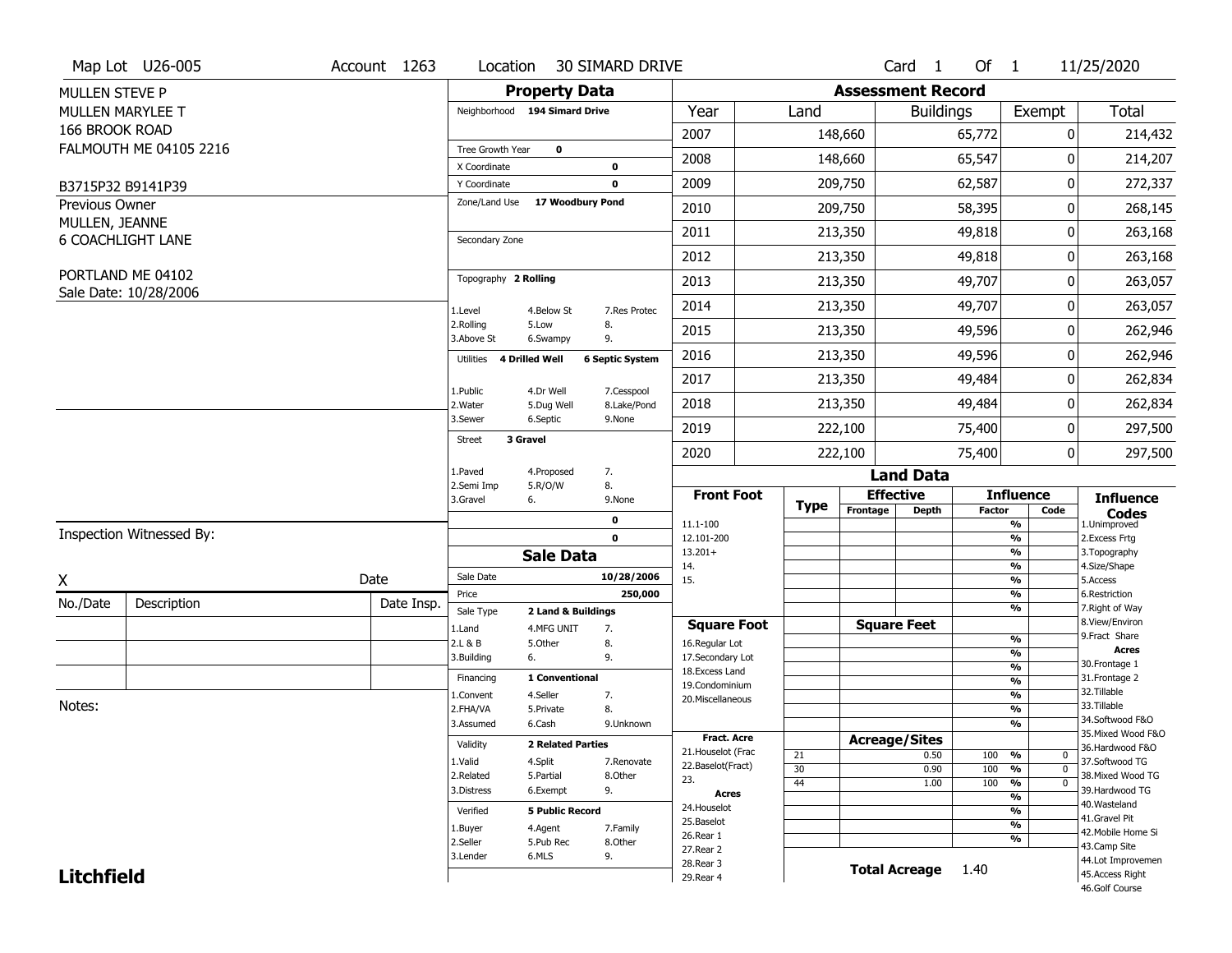|                       |                           |                                                   |                |                    |                         |                                       |                          |                       |                                   | <b>Litchfield</b>  |       |       |       |                   |             |      |             |  |
|-----------------------|---------------------------|---------------------------------------------------|----------------|--------------------|-------------------------|---------------------------------------|--------------------------|-----------------------|-----------------------------------|--------------------|-------|-------|-------|-------------------|-------------|------|-------------|--|
|                       | Map Lot U26-005           |                                                   |                |                    |                         | Account 1263                          |                          | Location              |                                   | 30 SIMARD DRIVE    |       |       |       | Card <sub>1</sub> | Of 1        |      | 11/25/2020  |  |
|                       | Building Style 15 Cottage |                                                   | SF Bsmt Living |                    | $\mathbf 0$             |                                       |                          | Layout                | 1 Typical                         |                    |       |       |       |                   |             |      |             |  |
| 0.Uncoded             | 4.Cape                    | 8.Log                                             | Fin Bsmt Grade |                    | 0 <sub>0</sub>          |                                       |                          | 1.Typical             | 4.                                | 7.                 |       | 27.0' |       |                   |             |      |             |  |
| 1.Conv.               | 5.Garrison                | 9.0ther                                           |                | OPEN-5-CUSTOMIZE 0 |                         |                                       |                          | 2.Inadeg              | 5.                                | 8.                 | 10.0' |       | OP    |                   |             |      |             |  |
| 2.Ranch               | 6.Split                   | 10.Tri-Lev                                        |                | Heat Type 100%     |                         | 8 Floor/Wall Unit                     |                          | 3.                    | 6.                                | 9.                 |       |       |       |                   |             |      |             |  |
| 3.R Ranch             | 7.Contemp                 | 11.Earth O                                        | 0.Uncoded      |                    | 4.Steam                 |                                       | 8.Fl/Wall                | Attic<br>9 None       |                                   |                    |       |       |       | 11.0              |             |      |             |  |
| Dwelling Units 1      |                           |                                                   | 1.HWBB         |                    | 5.FWA                   |                                       | 9.No Heat                | 1.1/4 Fin             | 4.Full Fin                        | 7.                 |       |       | 20.0" |                   | $3^{\circ}$ |      |             |  |
| Other Units           | $\mathbf 0$               |                                                   | 2.HWCI         |                    | 6.GravWA                |                                       | 10.Radiant               | 2.1/2 Fin             | 5.Fl/Stair                        | 8.                 |       |       |       |                   | 3'          |      |             |  |
| Stories               | 1 One Story               |                                                   | 3.H Pump       |                    | 7.Electric              |                                       | 11.Radiant               | 3.3/4 Fin             | 6.                                | 9.None             | 17.0' |       |       |                   | WD          |      |             |  |
| 1.1                   | 4.1.5                     | 7.1.25                                            | Cool Type      | 0%                 |                         | 9 None                                |                          | Insulation            | 5 Partial                         |                    |       | 10.0' | 10.0  | 10.0'             |             |      |             |  |
| 2.2                   | 5.1.75                    | 8.3.5                                             | 1.Refrig       |                    | 4.W&C Air               |                                       | 7.RadHW                  | 1.Full                | 4.Minimal                         | 7.                 |       |       |       |                   | 7.0'        |      |             |  |
| 3.3                   | 6.2.5                     | 9.4                                               | 2.Evapor       |                    | 5.Monitor-              | 8.                                    |                          | 2. Heavy              | 5.Partial                         | 8.                 |       |       | 10.0' | 14.0'             |             |      |             |  |
| <b>Exterior Walls</b> | 2 Vinyl                   |                                                   | 3.H Pump       |                    | 6.Monitor-              |                                       | 9.None                   | 3.Capped              | 6.                                | 9.None             |       |       |       |                   |             |      |             |  |
| 0.Uncoded             | 4.Asbestos                | 8.Concrete                                        | Kitchen Style  |                    | 2 Typical               |                                       |                          | Unfinished %          | 0%                                |                    |       |       |       | 24.0'             |             |      |             |  |
| 1.Wd Clapb            | 5.Stucco                  | 9.Other                                           | 1.Modern       |                    | 4.Obsolete              | 7.                                    |                          | Grade & Factor        | 2 Fair 110%                       |                    |       |       |       |                   |             |      |             |  |
| 2.Vinyl               | 6.Brick                   | 10.Wd shin                                        | 2. Typical     |                    | 5.                      | 8.                                    |                          | 1.E Grade             | 4.B Grade                         | 7.AAA Grad         |       |       |       | 1sFr/C            |             |      |             |  |
| 3.Compos.             | 7.Stone                   | 11.T1-11                                          | 3.Old Type     |                    | 6.                      |                                       | 9.None                   | 2.D Grade             | 5.A Grade                         | 8.M&S              |       |       |       |                   |             |      |             |  |
| Roof Surface          | 1 Asphalt Shingles        |                                                   | Bath(s) Style  |                    |                         | 2 Typical Bath(s)                     |                          | 3.C Grade             | 6.AA Grade                        | 9.Same             | 38.0' |       |       |                   | 20.0"       |      |             |  |
| 1.Asphalt             | 4.Composit                | 7.Rolled R                                        | 1.Modern       |                    | 4.Obsolete              | 7.                                    |                          | SQFT (Footprint) 1206 |                                   |                    |       |       |       |                   |             |      |             |  |
| 2.Slate               | 5.Wood                    | 8.                                                | 2. Typical     |                    | 5.                      | 8.                                    |                          | Condition             | 5 Above Average                   |                    |       |       |       |                   |             |      |             |  |
| 3.Metal               | 6.Other                   | 9.                                                | 3.Old Type     |                    | 6.                      |                                       | 9.None                   | 1.Poor                | 4.Avg                             | 7.V G              |       |       |       |                   |             |      |             |  |
| SF Masonry Trim 0     |                           |                                                   | # Rooms        |                    | 5                       |                                       |                          | 2.Fair                | $5.Avg+$                          | 8.Exc              |       |       |       |                   |             |      |             |  |
| OPEN-3-CUSTOM 0       |                           |                                                   | # Bedrooms     |                    | $\overline{\mathbf{4}}$ |                                       |                          | $3.$ Avg-             | 6.Good                            | 9.Same             |       |       |       | 14.0'             |             |      |             |  |
| OPEN-4-CUSTOM 0       |                           |                                                   | # Full Baths   |                    | $\mathbf{1}$            |                                       |                          | Phys. % Good          | 0%                                |                    |       |       |       |                   |             |      |             |  |
| Year Built            | 1950                      |                                                   | # Half Baths   |                    | $\mathbf 0$             |                                       |                          | Funct. % Good         | 100%                              |                    |       |       |       |                   |             |      | 6.0'        |  |
| Year Remodeled 1995   |                           |                                                   |                | # Addn Fixtures    | $\mathbf 0$             |                                       |                          |                       | Functional Code 9 None            |                    |       |       | 8.0'  |                   |             |      |             |  |
| Foundation            | 1 Concrete                |                                                   | # Fireplaces   |                    | 0                       |                                       |                          | 1.Incomp              | 4.Delap                           | 7.No Power         |       | 27.0' |       |                   |             |      |             |  |
| 1.Concrete            | 4.Wood                    | 7.                                                |                |                    |                         |                                       |                          | 2.O-Built             | 5.Bsmt                            | 8.LongTerm         |       |       |       |                   |             | 8.0' | <b>Bhed</b> |  |
| 2.C Block             | 5.Slab                    | 8.                                                |                |                    |                         |                                       |                          | 3.Damage              | 6.Common                          | 9.None             |       |       |       |                   |             |      |             |  |
| 3.Br/Stone            | 6.Piers                   | 9.                                                |                |                    |                         |                                       |                          | Econ. % Good          | 100%                              |                    |       |       |       |                   |             |      |             |  |
| Basement              | <b>5 Crawl Space</b>      |                                                   |                |                    |                         |                                       |                          | Economic Code None    |                                   |                    |       |       |       |                   |             |      |             |  |
| 1.1/4 Bmt             | 4.Full Bmt                | 7.                                                |                |                    |                         |                                       |                          | 0.None                | 3.No Power                        | 9.None             |       |       |       |                   |             |      |             |  |
| 2.1/2 Bmt             | 5.Crawl Sp                | 8.                                                |                |                    |                         |                                       |                          | 1.Location            | 4.Generate                        | 8.                 |       |       |       |                   |             |      |             |  |
| 3.3/4 Bmt             | 6.                        | 9.None                                            |                |                    |                         | Software                              |                          | 2.Encroach            | 5.Multi-Fa                        | 9.                 |       |       |       |                   |             |      |             |  |
| Bsmt Gar # Cars 0     |                           |                                                   |                |                    |                         | A Division of Harris Computer Systems |                          |                       | Entrance Code 4 Note left to Insp |                    |       |       |       |                   |             |      |             |  |
| Wet Basement          | 1 Dry Basement            |                                                   |                |                    |                         |                                       |                          | 1.Interior            | 4.Vacant                          | 7.                 |       |       |       |                   |             |      |             |  |
| 1.Dry                 | 4.Dirt Flr                | 7.                                                |                |                    |                         |                                       |                          | 2.Refusal             | 5.Estimate                        | 8.                 |       |       |       |                   |             |      |             |  |
| 2.Damp                | 5.                        | 8.                                                |                |                    |                         |                                       |                          | 3.Informed            | 6.Existing                        | 9.                 |       |       |       |                   |             |      |             |  |
| 3.Wet                 | 6.                        | 9.                                                |                |                    |                         |                                       |                          |                       | Information Code 5 Estimate       |                    |       |       |       |                   |             |      |             |  |
|                       |                           |                                                   |                |                    |                         |                                       |                          | 1.Owner               | 4.Agent                           | 7.Vacant           |       |       |       |                   |             |      |             |  |
|                       |                           |                                                   |                |                    |                         |                                       |                          | 2.Relative            | 5.Estimate                        | 8.                 |       |       |       |                   |             |      |             |  |
|                       |                           | Date Inspected                                    |                |                    | 9/06/2018               |                                       |                          | 3.Tenant              | 6.Other                           | 9.                 |       |       |       |                   |             |      |             |  |
|                       |                           | <b>Additions, Outbuildings &amp; Improvements</b> |                |                    |                         |                                       |                          |                       |                                   | 1.One Story Fram   |       |       |       |                   |             |      |             |  |
| <b>Type</b>           |                           | Year                                              | Units          | Grade $ $          | Cond                    | Phys.                                 | Funct.                   | Sound Value           |                                   | 2. Two Story Fram  |       |       |       |                   |             |      |             |  |
| 21 Open Frame         |                           | 1995                                              | 370            | 2 100              | 4                       | 0                                     | % 100 %                  |                       |                                   | 3. Three Story Fr  |       |       |       |                   |             |      |             |  |
|                       |                           |                                                   |                |                    |                         |                                       |                          |                       |                                   | 4.1 & 1/2 Story    |       |       |       |                   |             |      |             |  |
| 68 Wood Deck/s        |                           | 1995                                              | 136            | 3 100              | 14                      | 0                                     | % 100 %                  |                       |                                   | 5.1 & 3/4 Story    |       |       |       |                   |             |      |             |  |
| 24 Frame Shed         |                           | 0                                                 |                |                    |                         | $\frac{1}{2}$                         |                          | $\frac{9}{6}$ 300     |                                   | 6.2 & 1/2 Story    |       |       |       |                   |             |      |             |  |
|                       |                           |                                                   |                |                    |                         | %                                     | $\%$                     |                       |                                   | 21.Open Frame Por  |       |       |       |                   |             |      |             |  |
|                       |                           |                                                   |                |                    |                         | $\sqrt{0}$                            | $\%$                     |                       |                                   | 22.Encl Frame Por  |       |       |       |                   |             |      |             |  |
|                       |                           |                                                   |                |                    |                         |                                       |                          |                       |                                   | 23. Frame Garage   |       |       |       |                   |             |      |             |  |
|                       |                           |                                                   |                |                    |                         | $\sqrt{6}$                            | $\%$                     |                       |                                   | 24.Frame Shed      |       |       |       |                   |             |      |             |  |
|                       |                           |                                                   |                |                    |                         | $\sqrt{0}$                            | $\%$                     |                       |                                   | 25. Frame Bay Wind |       |       |       |                   |             |      |             |  |
|                       |                           |                                                   |                |                    |                         | $\sqrt{6}$                            | $\overline{\frac{0}{6}}$ |                       |                                   | 26.1SFr Overhang   |       |       |       |                   |             |      |             |  |
|                       |                           |                                                   |                |                    |                         | $\sqrt{6}$                            | $\overline{\frac{0}{6}}$ |                       |                                   | 27. Unfin Basement |       |       |       |                   |             |      |             |  |
|                       |                           |                                                   |                |                    |                         |                                       |                          |                       |                                   | 28. Unfinished Att |       |       |       |                   |             |      |             |  |
|                       |                           |                                                   |                |                    |                         | $\sqrt{0}$                            | $\%$                     |                       |                                   | 29. Finished Attic |       |       |       |                   |             |      |             |  |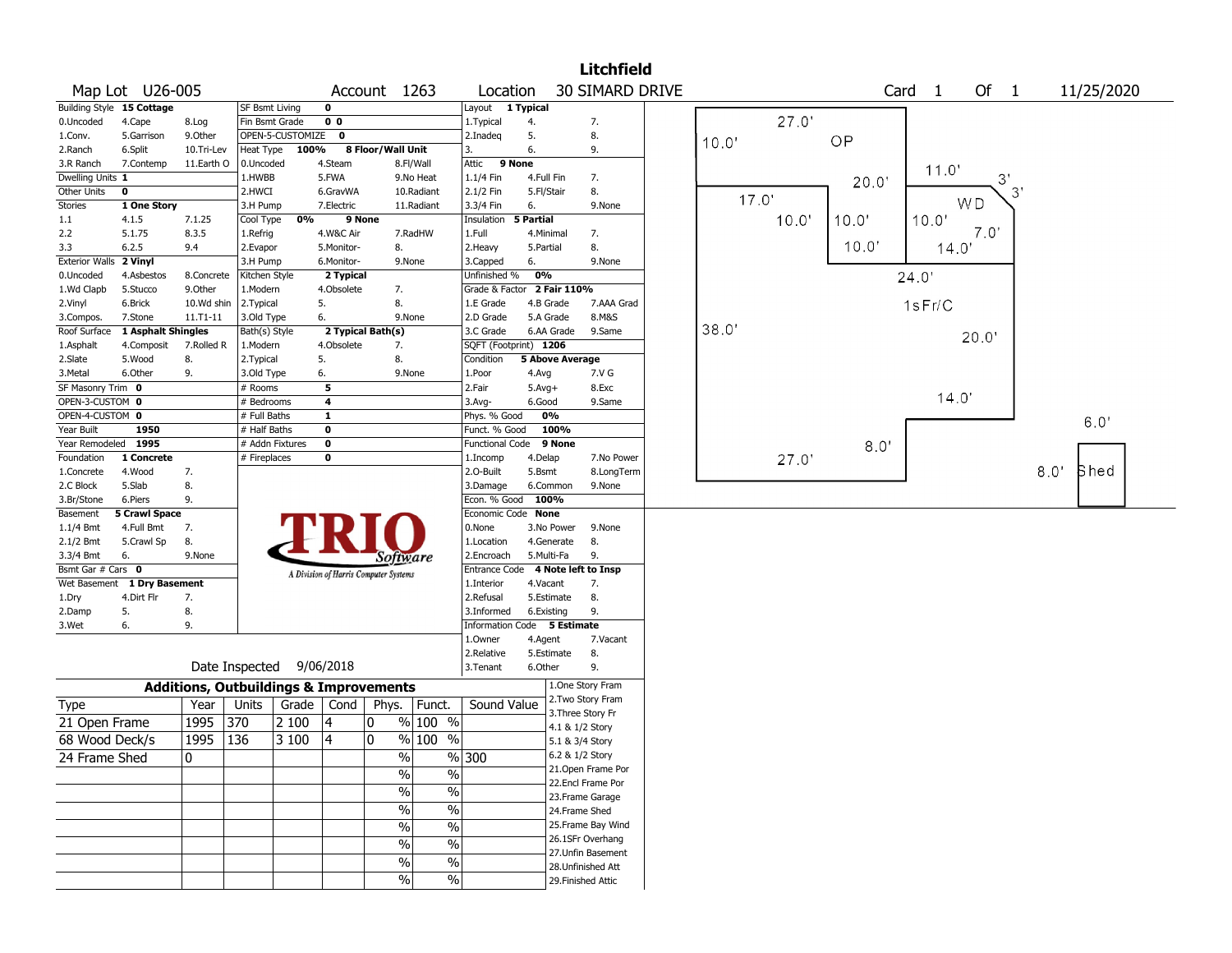|                   | Map Lot U26-006          | Account 1591 | Location                      |                      | <b>25 SIMARD DRIVE</b>     |                                         |                 |                          | Card 1               | Of 1            |                                      | 11/25/2020                            |
|-------------------|--------------------------|--------------|-------------------------------|----------------------|----------------------------|-----------------------------------------|-----------------|--------------------------|----------------------|-----------------|--------------------------------------|---------------------------------------|
|                   | FOURNIER, ANITA SIMARD   |              |                               | <b>Property Data</b> |                            |                                         |                 | <b>Assessment Record</b> |                      |                 |                                      |                                       |
|                   | 10 HEATHWOOD LANE        |              | Neighborhood 194 Simard Drive |                      |                            | Year                                    | Land            |                          | <b>Buildings</b>     |                 | Exempt                               | Total                                 |
|                   | LEWISTON ME 04240        |              |                               |                      |                            | 2007                                    |                 | 73,288                   |                      | 54,311          | 0                                    | 127,599                               |
|                   |                          |              | Tree Growth Year              | $\mathbf 0$          |                            | 2008                                    |                 | 73,288                   |                      | 54,146          | 0                                    | 127,434                               |
|                   |                          |              | X Coordinate                  |                      | $\mathbf 0$<br>$\mathbf 0$ | 2009                                    |                 | 104,163                  |                      | 58,182          | 0                                    | 162,345                               |
| B2574P200         |                          |              | Y Coordinate<br>Zone/Land Use | 17 Woodbury Pond     |                            |                                         |                 |                          |                      |                 |                                      |                                       |
|                   |                          |              |                               |                      |                            | 2010                                    |                 | 104,163                  |                      | 53,261          | 0                                    | 157,424                               |
|                   |                          |              | Secondary Zone                |                      |                            | 2011                                    |                 | 106,563                  |                      | 42,708          | 0                                    | 149,271                               |
|                   |                          |              |                               |                      |                            | 2012                                    |                 | 106,563                  |                      | 42,708          | 0                                    | 149,271                               |
|                   |                          |              | Topography 2 Rolling          |                      |                            | 2013                                    |                 | 106,563                  |                      | 42,524          | 0                                    | 149,087                               |
|                   |                          |              | 1.Level                       | 4.Below St           | 7.Res Protec               | 2014                                    |                 | 106,563                  |                      | 41,846          | 0                                    | 148,409                               |
|                   |                          |              | 2.Rolling<br>3.Above St       | 5.Low<br>6.Swampy    | 8.<br>9.                   | 2015                                    |                 | 106,563                  |                      | 41,662          | 0                                    | 148,225                               |
|                   |                          |              | 8 Lake/Pond<br>Utilities      |                      | <b>6 Septic System</b>     | 2016                                    |                 | 106,563                  |                      | 41,145          | 0                                    | 147,708                               |
|                   |                          |              | 1.Public                      | 4.Dr Well            | 7.Cesspool                 | 2017                                    |                 | 106,563                  |                      | 40,972          | 0                                    | 147,535                               |
|                   |                          |              | 2. Water                      | 5.Dug Well           | 8.Lake/Pond                | 2018                                    |                 | 106,563                  |                      | 40,285          | 0                                    | 146,848                               |
|                   |                          |              | 3.Sewer                       | 6.Septic             | 9.None                     | 2019                                    |                 | 167,000                  |                      | 51,800          | 0                                    | 218,800                               |
|                   |                          |              | 3 Gravel<br><b>Street</b>     |                      |                            | 2020                                    |                 | 167,000                  |                      | 51,800          | 0                                    | 218,800                               |
|                   |                          |              | 1.Paved                       | 4.Proposed           | 7.                         |                                         |                 |                          | <b>Land Data</b>     |                 |                                      |                                       |
|                   |                          |              | 2.Semi Imp<br>3.Gravel        | 5.R/O/W<br>6.        | 8.<br>9.None               | <b>Front Foot</b>                       |                 | <b>Effective</b>         |                      |                 | <b>Influence</b>                     | <b>Influence</b>                      |
|                   |                          |              |                               |                      | 0                          | 11.1-100                                | <b>Type</b>     | Frontage                 | Depth                | <b>Factor</b>   | Code<br>$\frac{9}{6}$                | <b>Codes</b><br>1.Unimproved          |
|                   | Inspection Witnessed By: |              |                               |                      | $\mathbf 0$                | 12.101-200                              |                 |                          |                      |                 | $\frac{9}{6}$                        | 2. Excess Frtg                        |
|                   |                          |              |                               | <b>Sale Data</b>     |                            | $13.201+$<br>14.                        |                 |                          |                      |                 | %<br>$\frac{9}{6}$                   | 3. Topography<br>4.Size/Shape         |
| X                 |                          | Date         | Sale Date                     |                      |                            | 15.                                     |                 |                          |                      |                 | $\frac{9}{6}$                        | 5.Access                              |
| No./Date          | Description              | Date Insp.   | Price                         |                      |                            |                                         |                 |                          |                      |                 | %<br>%                               | 6.Restriction<br>7. Right of Way      |
|                   |                          |              | Sale Type<br>1.Land           | 4.MFG UNIT           | 7.                         | <b>Square Foot</b>                      |                 | <b>Square Feet</b>       |                      |                 |                                      | 8.View/Environ                        |
|                   |                          |              | 2.L & B                       | 5.0ther              | 8.                         | 16.Regular Lot                          |                 |                          |                      |                 | %                                    | 9.Fract Share                         |
|                   |                          |              | 3.Building                    | 6.                   | 9.                         | 17.Secondary Lot                        |                 |                          |                      |                 | %<br>$\frac{9}{6}$                   | <b>Acres</b><br>30. Frontage 1        |
|                   |                          |              | Financing                     |                      |                            | 18.Excess Land<br>19.Condominium        |                 |                          |                      |                 | $\frac{9}{6}$                        | 31. Frontage 2                        |
|                   |                          |              | 1.Convent                     | 4.Seller             | 7.                         | 20.Miscellaneous                        |                 |                          |                      |                 | $\frac{9}{6}$                        | 32.Tillable                           |
| Notes:            |                          |              | 2.FHA/VA                      | 5.Private            | 8.                         |                                         |                 |                          |                      |                 | $\frac{9}{6}$                        | 33.Tillable                           |
|                   |                          |              | 3.Assumed                     | 6.Cash               | 9.Unknown                  |                                         |                 |                          |                      |                 | $\frac{9}{6}$                        | 34.Softwood F&O<br>35. Mixed Wood F&O |
|                   |                          |              | Validity                      |                      |                            | <b>Fract. Acre</b>                      |                 | <b>Acreage/Sites</b>     |                      |                 |                                      | 36.Hardwood F&O                       |
|                   |                          |              | 1.Valid                       | 4.Split              | 7.Renovate                 | 21. Houselot (Frac<br>22.Baselot(Fract) | 21              |                          | 0.43                 | 100             | %<br>0                               | 37.Softwood TG                        |
|                   |                          |              | 2.Related                     | 5.Partial            | 8.Other                    | 23.                                     | $\overline{44}$ |                          | 1.00                 | $\overline{70}$ | $\overline{0}$<br>%<br>$\frac{9}{6}$ | 38. Mixed Wood TG                     |
|                   |                          |              | 3.Distress                    | 6.Exempt             | 9.                         | Acres                                   |                 |                          |                      |                 | $\frac{9}{6}$                        | 39.Hardwood TG                        |
|                   |                          |              | Verified                      |                      |                            | 24. Houselot                            |                 |                          |                      |                 | $\frac{9}{6}$                        | 40. Wasteland                         |
|                   |                          |              | 1.Buyer                       | 4.Agent              | 7.Family                   | 25.Baselot                              |                 |                          |                      |                 | $\frac{9}{6}$                        | 41.Gravel Pit                         |
|                   |                          |              | 2.Seller                      | 5.Pub Rec            | 8.Other                    | 26.Rear 1                               |                 |                          |                      |                 | $\frac{9}{6}$                        | 42. Mobile Home Si<br>43.Camp Site    |
|                   |                          |              | 3.Lender                      | 6.MLS                | 9.                         | 27. Rear 2                              |                 |                          |                      |                 |                                      | 44.Lot Improvemen                     |
| <b>Litchfield</b> |                          |              |                               |                      |                            | 28. Rear 3<br>29. Rear 4                |                 |                          | <b>Total Acreage</b> | 0.43            |                                      | 45.Access Right                       |
|                   |                          |              |                               |                      |                            |                                         |                 |                          |                      |                 |                                      | 46.Golf Course                        |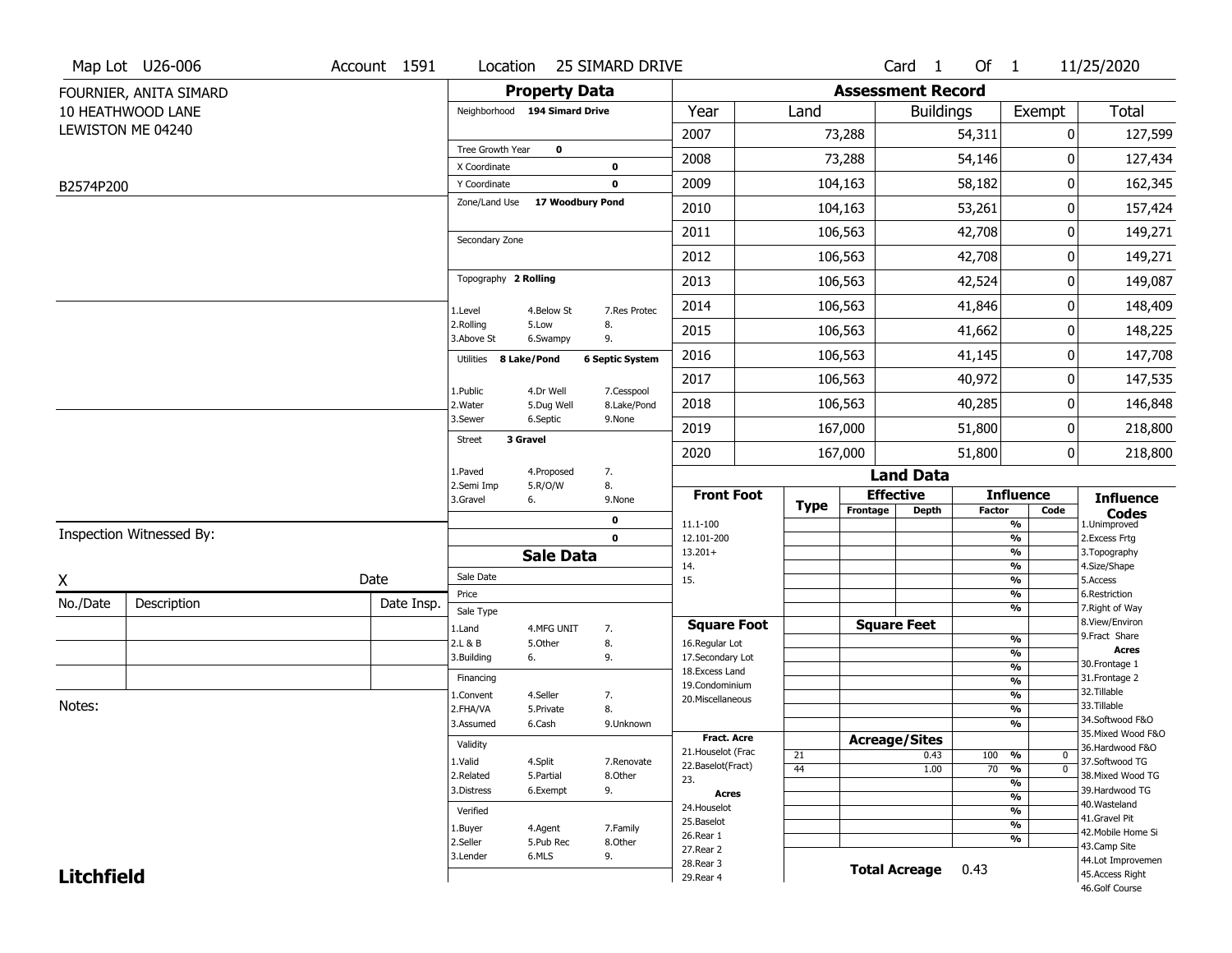|                        |                           |                                                   |                       |                  |                |                                       |                          |                                   |              |                 | <b>Litchfield</b>  |       |        |       |        |        |       |            |  |
|------------------------|---------------------------|---------------------------------------------------|-----------------------|------------------|----------------|---------------------------------------|--------------------------|-----------------------------------|--------------|-----------------|--------------------|-------|--------|-------|--------|--------|-------|------------|--|
|                        | Map Lot U26-006           |                                                   |                       |                  |                | Account 1591                          |                          | Location                          |              |                 | 25 SIMARD DRIVE    |       | Card 1 |       |        | Of $1$ |       | 11/25/2020 |  |
|                        | Building Style 15 Cottage |                                                   | <b>SF Bsmt Living</b> |                  | $\mathbf 0$    |                                       |                          | Layout 1 Typical                  |              |                 |                    |       |        |       |        |        |       |            |  |
| 0.Uncoded              | 4.Cape                    | 8.Log                                             | Fin Bsmt Grade        |                  | 0 <sub>0</sub> |                                       |                          | 1. Typical                        | 4.           |                 | 7.                 |       |        |       |        |        |       |            |  |
| 1.Conv.                | 5.Garrison                | 9.Other                                           |                       | OPEN-5-CUSTOMIZE | $\mathbf 0$    |                                       |                          | 2.Inadeg                          | 5.           |                 | 8.                 |       | 8.0'   |       |        |        | EP    |            |  |
| 2.Ranch                | 6.Split                   | 10.Tri-Lev                                        | Heat Type             | 0%               |                | 9 Not Heated                          |                          | 3.                                | 6.           |                 | 9.                 |       |        |       |        |        |       |            |  |
| 3.R Ranch              | 7.Contemp                 | 11.Earth O                                        | 0.Uncoded             |                  | 4.Steam        |                                       | 8.Fl/Wall                | 9 None<br>Attic                   |              |                 |                    |       |        |       |        |        |       |            |  |
| Dwelling Units 1       |                           |                                                   | 1.HWBB                |                  | 5.FWA          |                                       | 9.No Heat                | 1.1/4 Fin                         | 4.Full Fin   |                 | 7.                 |       |        |       |        |        |       |            |  |
| Other Units            | $\mathbf 0$               |                                                   | 2.HWCI                |                  | 6.GravWA       |                                       | 10.Radiant               | 2.1/2 Fin                         | 5.Fl/Stair   |                 | 8.                 |       |        |       | 2sFr/P |        |       |            |  |
| Stories                | 2 Two Story               |                                                   | 3.H Pump              |                  | 7.Electric     |                                       | 11.Radiant               | 3.3/4 Fin                         | 6.           |                 | 9.None             |       |        |       |        |        |       |            |  |
| $1.1\,$                | 4.1.5                     | 7.1.25                                            | Cool Type             | 0%               |                | 9 None                                |                          | Insulation                        | 9 None       |                 |                    |       |        |       |        |        |       |            |  |
| 2.2                    | 5.1.75                    | 8.3.5                                             | 1.Refrig              |                  | 4.W&C Air      |                                       | 7.RadHW                  | 1.Full                            | 4.Minimal    |                 | 7.                 |       |        |       |        |        |       |            |  |
| 3.3                    | 6.2.5                     | 9.4                                               | 2.Evapor              |                  | 5.Monitor-     | 8.                                    |                          | 2.Heavy                           | 5.Partial    |                 | 8.                 |       | 24.0   |       |        |        | 40.0' |            |  |
| Exterior Walls 2 Vinyl |                           |                                                   | 3.H Pump              |                  | 6.Monitor-     |                                       | 9.None                   | 3.Capped                          | 6.           |                 | 9.None             |       |        |       |        |        |       |            |  |
| 0.Uncoded              | 4.Asbestos                | 8.Concrete                                        | Kitchen Style         |                  | 2 Typical      |                                       |                          | Unfinished %                      | 5%           |                 |                    |       |        |       |        |        |       |            |  |
| 1.Wd Clapb             | 5.Stucco                  | 9.0ther                                           | 1.Modern              |                  | 4.Obsolete     | 7.                                    |                          | Grade & Factor                    |              | 2 Fair 100%     |                    |       |        |       |        |        |       |            |  |
| 2.Vinyl                | 6.Brick                   | 10.Wd shin                                        | 2.Typical             |                  | 5.             | 8.                                    |                          | 1.E Grade                         |              | 4.B Grade       | 7.AAA Grad         |       |        |       |        |        |       |            |  |
| 3.Compos.              | 7.Stone                   | 11.T1-11                                          | 3.Old Type            |                  | 6.             | 9.None                                |                          | 2.D Grade                         |              | 5.A Grade       | 8.M&S              |       |        | 20.0' |        |        |       |            |  |
| Roof Surface           | 1 Asphalt Shingles        |                                                   | Bath(s) Style         |                  |                | 2 Typical Bath(s)                     |                          | 3.C Grade                         |              | 6.AA Grade      | 9.Same             |       |        |       |        |        |       |            |  |
| 1.Asphalt              | 4.Composit                | 7.Rolled R                                        | 1.Modern              |                  | 4.Obsolete     | 7.                                    |                          | SQFT (Footprint) 480              |              |                 |                    |       |        |       |        |        |       |            |  |
| 2.Slate                | 5.Wood                    | 8.                                                | 2.Typical             |                  | 5.             | 8.                                    |                          | Condition                         | 4 Average    |                 |                    |       | 8.0'   |       |        |        |       |            |  |
| 3.Metal                | 6.Other                   | 9.                                                | 3.Old Type            |                  | 6.             | 9.None                                |                          | 1.Poor                            | 4.Avg        |                 | 7.V G              |       |        |       | 28.0'  |        |       |            |  |
| SF Masonry Trim 0      |                           |                                                   | # Rooms               |                  |                |                                       |                          | 2.Fair                            | $5.$ Avg $+$ |                 | 8.Exc              |       |        |       |        |        |       |            |  |
| OPEN-3-CUSTOM 0        |                           |                                                   | # Bedrooms            |                  | 5              |                                       |                          | 3.Avg-                            | 6.Good       |                 | 9.Same             |       |        |       |        |        |       |            |  |
| OPEN-4-CUSTOM 0        |                           |                                                   | # Full Baths          |                  | $\mathbf{1}$   |                                       |                          | Phys. % Good                      |              | 0%              |                    | 10.0  |        |       |        |        |       |            |  |
| Year Built             | 1958                      |                                                   | # Half Baths          |                  | $\mathbf{1}$   |                                       |                          | Funct. % Good                     |              | 100%            |                    |       |        |       |        |        |       |            |  |
| Year Remodeled 0       |                           |                                                   | # Addn Fixtures       |                  | 0              |                                       |                          | <b>Functional Code</b>            |              | 9 None          |                    |       |        |       |        |        |       |            |  |
| Foundation             | <b>6 Piers</b>            |                                                   | # Fireplaces          |                  | 0              |                                       |                          | 1.Incomp                          | 4.Delap      |                 | 7.No Power         | 14.0' |        |       |        |        |       |            |  |
| 1.Concrete             | 4.Wood                    | 7.                                                |                       |                  |                |                                       |                          | 2.0-Built                         | 5.Bsmt       |                 | 8.LongTerm         | Shed  |        |       |        |        |       |            |  |
| 2.C Block              | 5.Slab                    | 8.                                                |                       |                  |                |                                       |                          | 3.Damage                          |              | 6.Common        | 9.None             |       |        |       |        |        |       |            |  |
| 3.Br/Stone             | 6.Piers                   | 9.                                                |                       |                  |                |                                       |                          | Econ. % Good                      | 100%         |                 |                    |       |        |       |        |        |       |            |  |
| Basement               | 9 No Basement             |                                                   |                       |                  |                |                                       |                          | Economic Code None                |              |                 |                    |       |        |       |        |        |       |            |  |
| $1.1/4$ Bmt            | 4.Full Bmt                | 7.                                                |                       |                  |                |                                       |                          | 0.None                            |              | 3.No Power      | 9.None             |       |        |       |        |        |       |            |  |
| 2.1/2 Bmt              | 5.Crawl Sp                | 8.                                                |                       |                  |                |                                       |                          | 1.Location                        |              | 4.Generate      | 8.                 |       |        |       |        |        |       |            |  |
| 3.3/4 Bmt              | 6.                        | 9.None                                            |                       |                  |                | Software                              |                          | 2.Encroach                        | 5.Multi-Fa   |                 | 9.                 |       |        |       |        |        |       |            |  |
| Bsmt Gar # Cars 0      |                           |                                                   |                       |                  |                | A Division of Harris Computer Systems |                          | Entrance Code 4 Note left to Insp |              |                 |                    |       |        |       |        |        |       |            |  |
| Wet Basement           | 9 No Basement             |                                                   |                       |                  |                |                                       |                          | 1.Interior                        | 4.Vacant     |                 | 7.                 |       |        |       |        |        |       |            |  |
| 1.Dry                  | 4.Dirt Flr                | 7.                                                |                       |                  |                |                                       |                          | 2.Refusal                         |              | 5.Estimate      | 8.                 |       |        |       |        |        |       |            |  |
| 2.Damp                 | 5.                        | 8.                                                |                       |                  |                |                                       |                          | 3.Informed                        |              | 6.Existing      | 9.                 |       |        |       |        |        |       |            |  |
| 3.Wet                  | 6.                        | 9.                                                |                       |                  |                |                                       |                          | Information Code 5 Estimate       |              |                 |                    |       |        |       |        |        |       |            |  |
|                        |                           |                                                   |                       |                  |                |                                       |                          | 1.0wner                           | 4.Agent      |                 | 7.Vacant           |       |        |       |        |        |       |            |  |
|                        |                           |                                                   |                       |                  |                |                                       |                          | 2.Relative                        |              | 5.Estimate      | 8.                 |       |        |       |        |        |       |            |  |
|                        |                           |                                                   | Date Inspected        |                  | 9/06/2018      |                                       |                          | 3. Tenant                         | 6.Other      |                 | 9.                 |       |        |       |        |        |       |            |  |
|                        |                           | <b>Additions, Outbuildings &amp; Improvements</b> |                       |                  |                |                                       |                          |                                   |              |                 | 1.One Story Fram   |       |        |       |        |        |       |            |  |
| Type                   |                           | Year                                              | Units                 |                  | Grade   Cond   | Phys.                                 | Funct.                   | Sound Value                       |              |                 | 2. Two Story Fram  |       |        |       |        |        |       |            |  |
| 22 Encl Frame          |                           | 0                                                 | 640                   | O O              | 3              | 0                                     | $%100$ %                 |                                   |              |                 | 3. Three Story Fr  |       |        |       |        |        |       |            |  |
|                        |                           |                                                   |                       |                  |                |                                       |                          |                                   |              | 4.1 & 1/2 Story |                    |       |        |       |        |        |       |            |  |
| 24 Frame Shed          |                           | 0                                                 |                       |                  |                | $\%$                                  |                          | % 600                             |              | 5.1 & 3/4 Story |                    |       |        |       |        |        |       |            |  |
|                        |                           |                                                   |                       |                  |                | $\frac{0}{0}$                         | $\%$                     |                                   |              | 6.2 & 1/2 Story |                    |       |        |       |        |        |       |            |  |
|                        |                           |                                                   |                       |                  |                | $\frac{0}{0}$                         | $\frac{0}{0}$            |                                   |              |                 | 21. Open Frame Por |       |        |       |        |        |       |            |  |
|                        |                           |                                                   |                       |                  |                | $\frac{1}{2}$                         | $\frac{0}{0}$            |                                   |              |                 | 22.Encl Frame Por  |       |        |       |        |        |       |            |  |
|                        |                           |                                                   |                       |                  |                |                                       |                          |                                   |              |                 | 23. Frame Garage   |       |        |       |        |        |       |            |  |
|                        |                           |                                                   |                       |                  |                | $\frac{1}{2}$                         | $\frac{1}{2}$            |                                   |              |                 | 24.Frame Shed      |       |        |       |        |        |       |            |  |
|                        |                           |                                                   |                       |                  |                | $\frac{0}{0}$                         | $\overline{\frac{0}{0}}$ |                                   |              |                 | 25. Frame Bay Wind |       |        |       |        |        |       |            |  |
|                        |                           |                                                   |                       |                  |                | $\frac{1}{2}$                         | $\overline{\frac{0}{0}}$ |                                   |              |                 | 26.1SFr Overhang   |       |        |       |        |        |       |            |  |
|                        |                           |                                                   |                       |                  |                | $\%$                                  | $\%$                     |                                   |              |                 | 27. Unfin Basement |       |        |       |        |        |       |            |  |
|                        |                           |                                                   |                       |                  |                |                                       |                          |                                   |              |                 | 28. Unfinished Att |       |        |       |        |        |       |            |  |
|                        |                           |                                                   |                       |                  |                | $\frac{0}{0}$                         | $\frac{0}{0}$            |                                   |              |                 | 29. Finished Attic |       |        |       |        |        |       |            |  |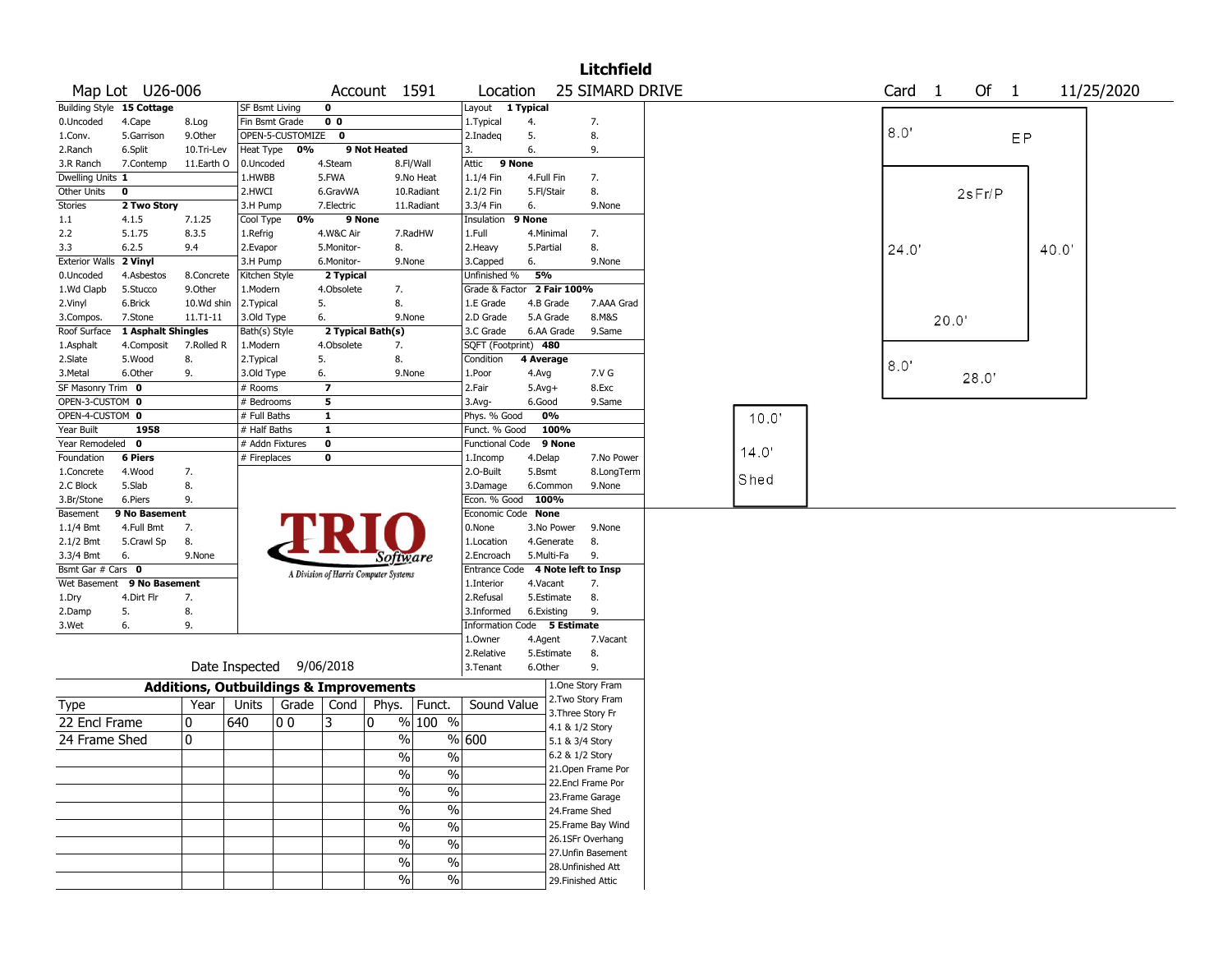|                   | Map Lot U26-007          | Account 1106                                               | Location                       |                      | 23 SIMARD DRIVE                               |                                     |             |                          | Card <sub>1</sub>    | Of $1$        |                                           | 11/25/2020                           |  |
|-------------------|--------------------------|------------------------------------------------------------|--------------------------------|----------------------|-----------------------------------------------|-------------------------------------|-------------|--------------------------|----------------------|---------------|-------------------------------------------|--------------------------------------|--|
| LUNN, MICHAEL P   |                          |                                                            |                                | <b>Property Data</b> |                                               |                                     |             | <b>Assessment Record</b> |                      |               |                                           |                                      |  |
| 38 ASHMOUNT ST    |                          |                                                            | Neighborhood 194 Simard Drive  |                      |                                               | Year                                | Land        |                          | <b>Buildings</b>     |               | Exempt                                    | Total                                |  |
|                   | LEWISTON ME 04240        |                                                            |                                |                      |                                               | 2007                                |             | 57,374                   |                      | 27,898        | 0                                         | 85,272                               |  |
|                   |                          |                                                            | Tree Growth Year               | $\mathbf 0$          |                                               | 2008                                |             | 57,374                   |                      | 27,898        | 0                                         | 85,272                               |  |
| B4449P207         |                          |                                                            | X Coordinate<br>Y Coordinate   |                      | 0<br>$\mathbf 0$                              | 2009                                |             | 83,374                   |                      | 32,350        | 0                                         | 115,724                              |  |
|                   |                          |                                                            | Zone/Land Use 17 Woodbury Pond |                      |                                               | 2010                                |             | 83,374                   |                      | 25,118        | 0                                         | 108,492                              |  |
|                   |                          |                                                            |                                |                      |                                               | 2011                                |             | 86,374                   |                      | 12,808        | 0                                         | 99,182                               |  |
|                   |                          |                                                            | Secondary Zone                 |                      |                                               | 2012                                |             | 86,374                   |                      |               | 0                                         |                                      |  |
|                   |                          |                                                            | Topography 2 Rolling           |                      |                                               |                                     |             |                          |                      | 12,808        |                                           | 99,182                               |  |
|                   |                          |                                                            |                                |                      |                                               | 2013                                |             | 86,374                   |                      | 12,808        | 0                                         | 99,182                               |  |
|                   |                          |                                                            | 1.Level                        | 4.Below St           | 7.Res Protec                                  | 2014                                |             | 86,374                   |                      | 12,789        | 0                                         | 99,163                               |  |
|                   |                          |                                                            | 2.Rolling<br>3.Above St        | 5.Low<br>6.Swampy    | 8.<br>9.                                      | 2015                                |             | 86,374                   |                      | 12,789        | 0                                         | 99,163                               |  |
|                   |                          |                                                            | Utilities 8 Lake/Pond          |                      | $\overline{\mathbf{z}}$                       | 2016                                |             | 86,374                   | 12,770               |               | 0                                         | 99,144                               |  |
|                   |                          |                                                            | 1.Public                       | 4.Dr Well            | <b>Cesspool/Holding</b><br>Tank<br>7.Cesspool | 2017                                |             | 86,374                   |                      | 12,770        | 0                                         | 99,144                               |  |
|                   |                          |                                                            | 2. Water                       | 5.Dug Well           | 8.Lake/Pond                                   | 2018                                |             | 86,374                   |                      | 12,751        | 0                                         | 99,125                               |  |
|                   |                          |                                                            | 3.Sewer<br><b>Street</b>       | 6.Septic<br>3 Gravel | 9.None                                        | 2019                                |             | 159,700                  |                      | 18,700        | 0                                         | 178,400                              |  |
|                   |                          |                                                            |                                |                      |                                               | 2020                                |             | 159,700                  |                      | 18,700        | 0                                         | 178,400                              |  |
|                   |                          | 1.Paved<br>7.<br>4.Proposed<br>2.Semi Imp<br>5.R/O/W<br>8. |                                |                      |                                               |                                     |             |                          | <b>Land Data</b>     |               |                                           |                                      |  |
|                   |                          |                                                            | 3.Gravel                       | 6.                   | 9.None                                        | <b>Front Foot</b>                   | <b>Type</b> | <b>Effective</b>         |                      |               | <b>Influence</b>                          | <b>Influence</b>                     |  |
|                   |                          |                                                            |                                |                      | 0                                             | 11.1-100                            |             | Frontage                 | <b>Depth</b>         | <b>Factor</b> | Code<br>$\overline{\frac{9}{6}}$          | <b>Codes</b><br>1.Unimproved         |  |
|                   | Inspection Witnessed By: |                                                            |                                |                      | $\mathbf 0$                                   | 12.101-200<br>$13.201+$             |             |                          |                      |               | $\frac{9}{6}$<br>$\overline{\frac{9}{6}}$ | 2.Excess Frtg<br>3. Topography       |  |
|                   |                          |                                                            |                                | <b>Sale Data</b>     |                                               | 14.                                 |             |                          |                      |               | $\frac{9}{6}$                             | 4.Size/Shape                         |  |
| X                 |                          | Date                                                       | Sale Date<br>Price             |                      |                                               | 15.                                 |             |                          |                      |               | $\overline{\frac{9}{6}}$<br>$\frac{9}{6}$ | 5.Access<br>6.Restriction            |  |
| No./Date          | Description              | Date Insp.                                                 | Sale Type                      |                      |                                               |                                     |             |                          |                      |               | $\overline{\frac{9}{6}}$                  | 7. Right of Way                      |  |
|                   |                          |                                                            | 1.Land                         | 4.MFG UNIT           | 7.                                            | <b>Square Foot</b>                  |             | <b>Square Feet</b>       |                      |               |                                           | 8.View/Environ<br>9.Fract Share      |  |
|                   |                          |                                                            | 2.L & B                        | 5.Other              | 8.                                            | 16.Regular Lot                      |             |                          |                      |               | $\frac{9}{6}$<br>$\frac{9}{6}$            | <b>Acres</b>                         |  |
|                   |                          |                                                            | 3.Building                     | 6.                   | 9.                                            | 17.Secondary Lot<br>18. Excess Land |             |                          |                      |               | $\frac{9}{6}$                             | 30. Frontage 1                       |  |
|                   |                          |                                                            | Financing                      |                      |                                               | 19.Condominium                      |             |                          |                      |               | $\frac{9}{6}$                             | 31. Frontage 2<br>32.Tillable        |  |
| Notes:            |                          |                                                            | 1.Convent                      | 4.Seller             | 7.                                            | 20.Miscellaneous                    |             |                          |                      |               | $\frac{9}{6}$                             | 33.Tillable                          |  |
|                   |                          |                                                            | 2.FHA/VA<br>3.Assumed          | 5.Private<br>6.Cash  | 8.<br>9.Unknown                               |                                     |             |                          |                      |               | $\frac{9}{6}$<br>$\frac{9}{6}$            | 34.Softwood F&O                      |  |
|                   |                          |                                                            |                                |                      |                                               | Fract. Acre                         |             | <b>Acreage/Sites</b>     |                      |               |                                           | 35. Mixed Wood F&O                   |  |
|                   |                          |                                                            | Validity                       |                      |                                               | 21. Houselot (Frac                  | 21          |                          | 0.39                 | 100 %         | 0                                         | 36.Hardwood F&O                      |  |
|                   |                          |                                                            | 1.Valid<br>2.Related           | 4.Split<br>5.Partial | 7.Renovate<br>8.Other                         | 22.Baselot(Fract)                   | 44          |                          | 1.00                 | $70 - 9/6$    | $\overline{0}$                            | 37.Softwood TG<br>38. Mixed Wood TG  |  |
|                   |                          |                                                            | 3.Distress                     | 6.Exempt             | 9.                                            | 23.                                 |             |                          |                      |               | $\overline{\frac{9}{6}}$                  | 39.Hardwood TG                       |  |
|                   |                          |                                                            |                                |                      |                                               | Acres<br>24. Houselot               |             |                          |                      |               | $\frac{9}{6}$                             | 40. Wasteland                        |  |
|                   |                          |                                                            | Verified                       |                      |                                               | 25.Baselot                          |             |                          |                      |               | %<br>$\overline{\frac{9}{6}}$             | 41.Gravel Pit                        |  |
|                   |                          | 1.Buyer<br>2.Seller                                        | 4.Agent<br>5.Pub Rec           | 7.Family<br>8.Other  | 26.Rear 1                                     |                                     |             |                          |                      | %             | 42. Mobile Home Si                        |                                      |  |
|                   |                          |                                                            | 3.Lender                       | 6.MLS                | 9.                                            | 27. Rear 2                          |             |                          |                      |               |                                           | 43.Camp Site                         |  |
| <b>Litchfield</b> |                          |                                                            |                                |                      |                                               | 28. Rear 3                          |             |                          | <b>Total Acreage</b> | 0.39          |                                           | 44.Lot Improvemen<br>45.Access Right |  |
|                   |                          |                                                            |                                |                      |                                               | 29. Rear 4                          |             |                          |                      |               |                                           |                                      |  |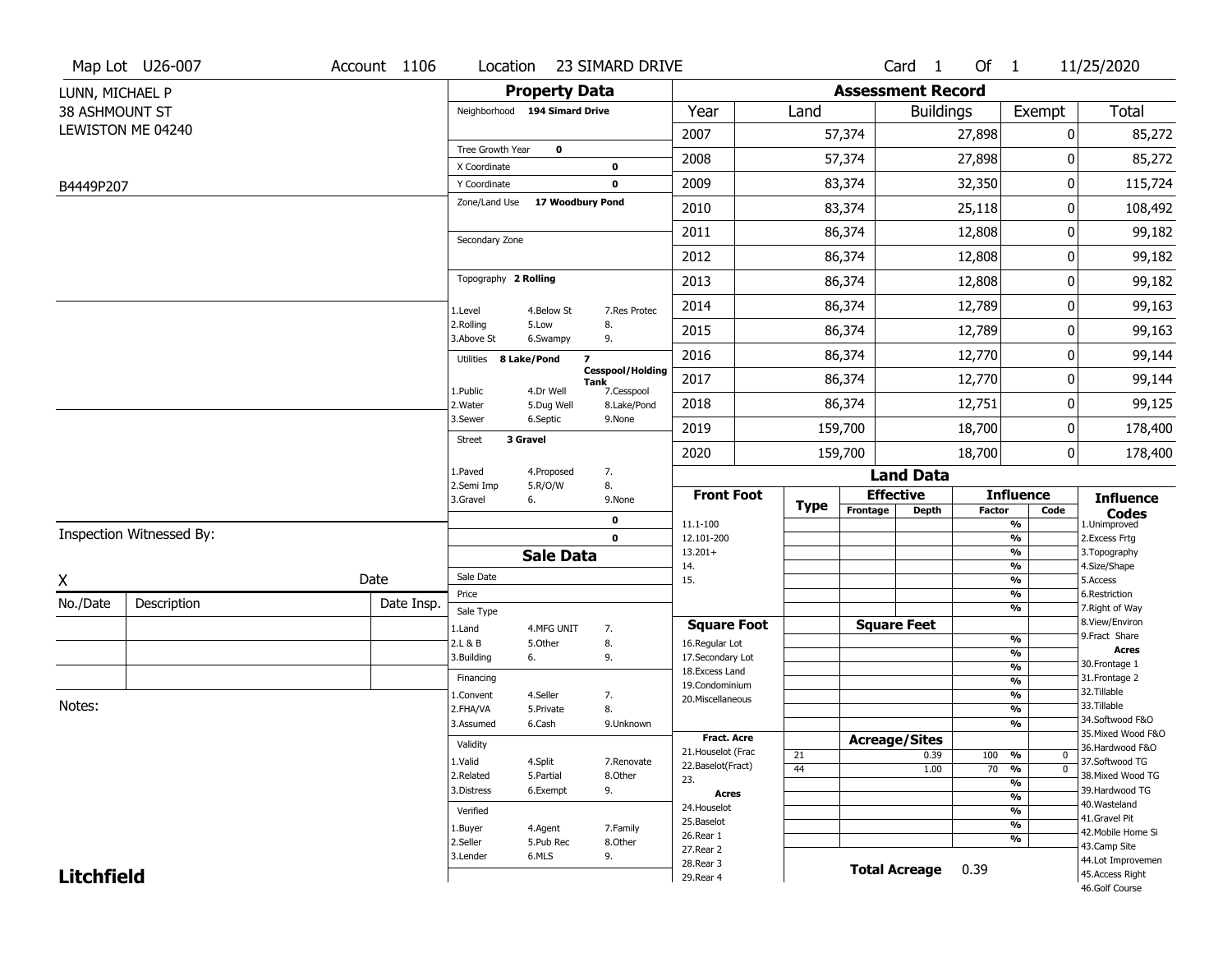|                                                    |                            |            |                                                   |                    |                                       |                 |                                |                                           |            |                          | <b>Litchfield</b>                  |      |      |       |                   |       |        |        |            |  |
|----------------------------------------------------|----------------------------|------------|---------------------------------------------------|--------------------|---------------------------------------|-----------------|--------------------------------|-------------------------------------------|------------|--------------------------|------------------------------------|------|------|-------|-------------------|-------|--------|--------|------------|--|
|                                                    | Map Lot U26-007            |            |                                                   |                    |                                       | Account 1106    |                                | Location                                  |            |                          | 23 SIMARD DRIVE                    |      |      |       | Card <sub>1</sub> |       |        | Of $1$ | 11/25/2020 |  |
|                                                    | Building Style 15 Cottage  |            | <b>SF Bsmt Living</b>                             |                    | $\mathbf 0$                           |                 |                                | Layout 1 Typical                          |            |                          |                                    |      |      |       |                   |       |        |        |            |  |
| 0.Uncoded                                          | 4.Cape                     | 8.Log      | Fin Bsmt Grade                                    |                    | 0 <sub>0</sub>                        |                 |                                | 1. Typical                                | 4.         |                          | 7.                                 |      |      |       |                   |       |        |        |            |  |
| 1.Conv.                                            | 5.Garrison                 | 9.0ther    |                                                   | OPEN-5-CUSTOMIZE 0 |                                       |                 |                                | 2.Inadeq                                  | 5.         |                          | 8.                                 |      |      |       |                   |       |        |        |            |  |
| 2.Ranch                                            | 6.Split                    | 10.Tri-Lev | Heat Type                                         | 0%                 |                                       | 9 Not Heated    |                                | 3.                                        | 6.         |                          | 9.                                 |      |      |       |                   |       | 1sFr/P |        |            |  |
| 3.R Ranch                                          | 7.Contemp                  | 11.Earth O | 0.Uncoded                                         |                    | 4.Steam                               |                 | 8.Fl/Wall                      | 9 None<br>Attic                           |            |                          |                                    |      |      |       |                   |       |        |        |            |  |
| Dwelling Units 1                                   |                            |            | 1.HWBB                                            |                    | 5.FWA                                 |                 | 9.No Heat                      | 1.1/4 Fin                                 | 4.Full Fin |                          | 7.                                 |      |      |       |                   |       |        |        |            |  |
| Other Units                                        | $\mathbf 0$                |            | 2.HWCI                                            |                    | 6.GravWA                              |                 | 10.Radiant                     | 2.1/2 Fin                                 | 5.Fl/Stair |                          | 8.                                 |      |      | 16.0' |                   |       |        |        |            |  |
| Stories                                            | 1 One Story                |            | 3.H Pump                                          |                    | 7.Electric                            |                 | 11.Radiant                     | 3.3/4 Fin                                 | 6.         |                          | 9.None                             |      |      |       |                   |       |        |        |            |  |
| 1.1                                                | 4.1.5                      | 7.1.25     | Cool Type                                         | 0%                 |                                       | 9 None          |                                | Insulation                                | 9 None     |                          |                                    |      |      |       |                   |       |        |        |            |  |
| 2.2                                                | 5.1.75                     | 8.3.5      | 1.Refrig                                          |                    | 4.W&C Air                             |                 | 7.RadHW                        | 1.Full                                    |            | 4.Minimal                | 7.                                 |      |      |       |                   |       |        |        |            |  |
| 3.3                                                | 6.2.5                      | 9.4        | 2.Evapor                                          |                    | 5.Monitor-                            | 8.              |                                | 2. Heavy                                  | 5.Partial  |                          | 8.                                 |      |      |       |                   | 24.0' |        |        |            |  |
| <b>Exterior Walls</b>                              | 10 Wood Shingle            |            | 3.H Pump                                          |                    | 6.Monitor-                            |                 | 9.None                         | 3.Capped                                  | 6.         |                          | 9.None                             |      |      |       |                   |       |        |        |            |  |
| 0.Uncoded                                          | 4.Asbestos                 | 8.Concrete | Kitchen Style                                     |                    | 2 Typical                             |                 |                                | Unfinished %                              | 0%         |                          |                                    |      |      |       |                   |       |        |        |            |  |
| 1.Wd Clapb                                         | 5.Stucco                   | 9.Other    | 1.Modern                                          |                    | 4.Obsolete                            | 7.              |                                | Grade & Factor 2 Fair 90%                 |            |                          |                                    |      |      |       |                   |       |        |        |            |  |
| 2.Vinyl                                            | 6.Brick                    | 10.Wd shin | 2. Typical                                        |                    | 5.                                    | 8.              |                                | 1.E Grade                                 |            | 4.B Grade                | 7.AAA Grad                         |      |      |       |                   |       |        | WD     |            |  |
| 3.Compos.                                          | 7.Stone                    | 11.T1-11   | 3.Old Type                                        |                    | 6.                                    |                 | 9.None                         | 2.D Grade                                 |            | 5.A Grade                | 8.M&S                              |      |      |       |                   | 10.0' |        |        |            |  |
| Roof Surface                                       | 3 Sheet Metal              |            | Bath(s) Style                                     |                    | 2 Typical Bath(s)                     |                 |                                | 3.C Grade                                 |            | 6.AA Grade               | 9.Same                             |      |      |       |                   |       |        |        |            |  |
| 1.Asphalt                                          | 4.Composit                 | 7.Rolled R | 1.Modern                                          |                    | 4.Obsolete                            | 7.              |                                | SQFT (Footprint) 384                      |            |                          |                                    |      |      |       |                   |       | 16.0'  |        |            |  |
| 2.Slate                                            | 5.Wood                     | 8.         | 2. Typical                                        |                    | 5.                                    | 8.              |                                | Condition                                 |            | 3 Below Average          |                                    |      |      |       |                   |       |        |        |            |  |
| 3.Metal                                            | 6.Other                    | 9.         | 3.Old Type                                        |                    | 6.                                    |                 | 9.None                         | 1.Poor                                    | 4.Avg      |                          | 7.V G                              |      |      |       |                   |       |        |        |            |  |
| SF Masonry Trim 0                                  |                            |            | # Rooms                                           |                    | $\overline{\mathbf{2}}$               |                 |                                | 2.Fair                                    | $5.Avg+$   |                          | 8.Exc                              | 8.0' |      |       |                   |       |        |        |            |  |
| OPEN-3-CUSTOM 0                                    |                            |            | # Bedrooms                                        |                    | $\mathbf{1}$                          |                 |                                | 3.Avg-                                    | 6.Good     |                          | 9.Same                             |      |      |       |                   |       |        |        |            |  |
| OPEN-4-CUSTOM 0                                    |                            |            | # Full Baths                                      |                    | $\mathbf{1}$                          |                 |                                | Phys. % Good                              |            | 0%                       |                                    |      |      |       |                   |       |        |        |            |  |
| Year Built                                         | 1950                       |            | # Half Baths                                      |                    | $\mathbf 0$                           |                 |                                | Funct. % Good                             |            | 100%                     |                                    |      |      |       |                   |       |        |        |            |  |
| Year Remodeled 0<br>$\mathbf 0$<br># Addn Fixtures |                            |            |                                                   |                    |                                       | Functional Code |                                | 9 None                                    |            |                          |                                    |      |      |       |                   |       |        |        |            |  |
| Foundation                                         | <b>6 Piers</b>             |            | # Fireplaces                                      |                    | 0                                     |                 |                                | 1.Incomp                                  | 4.Delap    |                          | 7.No Power                         | Shed | 8.0' |       |                   |       |        |        |            |  |
| 1.Concrete                                         | 4.Wood                     | 7.         |                                                   |                    |                                       |                 |                                | 2.O-Built                                 | 5.Bsmt     |                          | 8.LongTerm                         |      |      |       |                   |       |        |        |            |  |
| 2.C Block                                          | 5.Slab                     | 8.         |                                                   |                    |                                       |                 |                                | 3.Damage                                  |            | 6.Common                 | 9.None                             |      |      |       |                   |       |        |        |            |  |
| 3.Br/Stone                                         | 6.Piers                    | 9.         |                                                   |                    |                                       |                 |                                | Econ. % Good 100%                         |            |                          |                                    |      |      |       |                   |       |        |        |            |  |
| Basement                                           | 9 No Basement              |            |                                                   |                    |                                       |                 |                                | Economic Code None                        |            |                          |                                    |      |      |       |                   |       |        |        |            |  |
| 1.1/4 Bmt                                          | 4.Full Bmt                 | 7.         |                                                   |                    |                                       |                 |                                | 0.None                                    |            | 3.No Power               | 9.None                             |      |      |       |                   |       |        |        |            |  |
| 2.1/2 Bmt                                          | 5.Crawl Sp                 | 8.         |                                                   |                    |                                       |                 |                                | 1.Location                                |            | 4.Generate               | 8.                                 |      |      |       |                   |       |        |        |            |  |
| 3.3/4 Bmt                                          | 6.                         | 9.None     |                                                   |                    |                                       |                 | Software                       | 2.Encroach                                |            | 5.Multi-Fa               | 9.                                 |      |      |       |                   |       |        |        |            |  |
| Bsmt Gar # Cars 0                                  |                            |            |                                                   |                    | A Division of Harris Computer Systems |                 |                                | Entrance Code                             |            |                          | 4 Note left to Insp                |      |      |       |                   |       |        |        |            |  |
|                                                    | Wet Basement 9 No Basement |            |                                                   |                    |                                       |                 |                                | 1.Interior                                | 4.Vacant   |                          | 7.                                 |      |      |       |                   |       |        |        |            |  |
| 1.Dry                                              | 4.Dirt Flr<br>5.           | 7.<br>8.   |                                                   |                    |                                       |                 |                                | 2.Refusal                                 |            | 5.Estimate<br>6.Existing | 8.<br>9.                           |      |      |       |                   |       |        |        |            |  |
| 2.Damp<br>3.Wet                                    | 6.                         | 9.         |                                                   |                    |                                       |                 |                                | 3.Informed<br>Information Code 5 Estimate |            |                          |                                    |      |      |       |                   |       |        |        |            |  |
|                                                    |                            |            |                                                   |                    |                                       |                 |                                | 1.Owner                                   | 4.Agent    |                          | 7.Vacant                           |      |      |       |                   |       |        |        |            |  |
|                                                    |                            |            |                                                   |                    |                                       |                 |                                | 2.Relative                                |            | 5.Estimate               | 8.                                 |      |      |       |                   |       |        |        |            |  |
|                                                    |                            |            | Date Inspected 9/06/2018                          |                    |                                       |                 |                                | 3.Tenant                                  | 6.Other    |                          | 9.                                 |      |      |       |                   |       |        |        |            |  |
|                                                    |                            |            | <b>Additions, Outbuildings &amp; Improvements</b> |                    |                                       |                 |                                |                                           |            |                          | 1.One Story Fram                   |      |      |       |                   |       |        |        |            |  |
| Type                                               |                            | Year       | Units                                             | Grade              | Cond                                  |                 | Phys. Funct.                   | Sound Value                               |            |                          | 2. Two Story Fram                  |      |      |       |                   |       |        |        |            |  |
| 68 Wood Deck/s                                     |                            | 2004       | 160                                               | 3 100              | 14                                    | 10              | % 100 %                        |                                           |            |                          | 3. Three Story Fr                  |      |      |       |                   |       |        |        |            |  |
| 24 Frame Shed                                      |                            | 0          |                                                   |                    |                                       |                 | $\%$                           | %300                                      |            |                          | 4.1 & 1/2 Story<br>5.1 & 3/4 Story |      |      |       |                   |       |        |        |            |  |
|                                                    |                            |            |                                                   |                    |                                       |                 |                                |                                           |            |                          | 6.2 & 1/2 Story                    |      |      |       |                   |       |        |        |            |  |
|                                                    |                            |            |                                                   |                    |                                       |                 | $\%$<br>$\%$                   |                                           |            |                          | 21.Open Frame Por                  |      |      |       |                   |       |        |        |            |  |
| $\%$<br>$\%$                                       |                            |            |                                                   |                    |                                       |                 |                                |                                           |            |                          | 22.Encl Frame Por                  |      |      |       |                   |       |        |        |            |  |
| $\%$<br>%                                          |                            |            |                                                   |                    |                                       |                 |                                |                                           |            |                          | 23. Frame Garage                   |      |      |       |                   |       |        |        |            |  |
| $\%$<br>$\frac{1}{2}$                              |                            |            |                                                   |                    |                                       |                 |                                |                                           |            |                          | 24.Frame Shed                      |      |      |       |                   |       |        |        |            |  |
| $\frac{0}{6}$<br>$\%$                              |                            |            |                                                   |                    |                                       |                 |                                |                                           |            | 25. Frame Bay Wind       |                                    |      |      |       |                   |       |        |        |            |  |
| $\frac{0}{6}$<br>$\%$                              |                            |            |                                                   |                    |                                       |                 |                                |                                           |            | 26.1SFr Overhang         |                                    |      |      |       |                   |       |        |        |            |  |
|                                                    |                            |            |                                                   |                    |                                       |                 | $\frac{0}{6}$                  |                                           |            |                          | 27.Unfin Basement                  |      |      |       |                   |       |        |        |            |  |
|                                                    |                            |            |                                                   |                    |                                       |                 | $\%$                           |                                           |            |                          | 28. Unfinished Att                 |      |      |       |                   |       |        |        |            |  |
|                                                    |                            |            |                                                   |                    |                                       |                 | $\frac{9}{6}$<br>$\frac{0}{0}$ |                                           |            |                          | 29. Finished Attic                 |      |      |       |                   |       |        |        |            |  |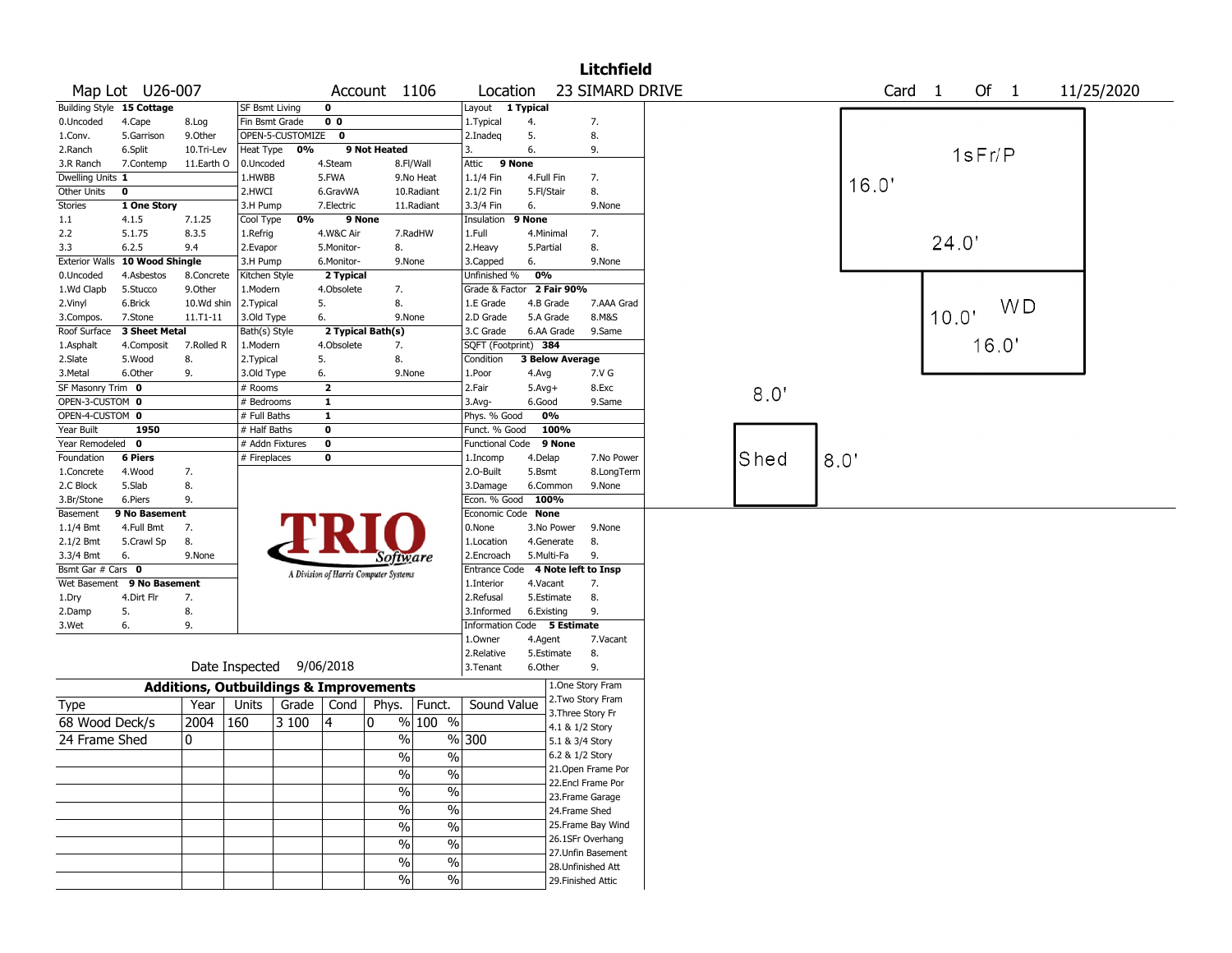|                                                            | Map Lot U26-008          | Account 372 | Location                                        |                       | 19 SIMARD DRIVE        |                                    |             |          | Card 1                       | Of $1$         |                                                             | 11/25/2020                         |  |
|------------------------------------------------------------|--------------------------|-------------|-------------------------------------------------|-----------------------|------------------------|------------------------------------|-------------|----------|------------------------------|----------------|-------------------------------------------------------------|------------------------------------|--|
| COTE, BERTRAND                                             |                          |             |                                                 | <b>Property Data</b>  |                        |                                    |             |          | <b>Assessment Record</b>     |                |                                                             |                                    |  |
| <b>COTE LINDA</b>                                          |                          |             | Neighborhood 194 Simard Drive                   |                       |                        | Year                               | Land        |          | <b>Buildings</b>             |                | Exempt                                                      | Total                              |  |
| P O BOX 2002                                               |                          |             |                                                 |                       |                        | 2007                               |             | 118,982  |                              | 159,585        | 0                                                           | 278,567                            |  |
|                                                            | LEWISTON ME 04241        |             | Tree Growth Year                                | $\mathbf 0$           |                        | 2008                               |             | 118,982  |                              | 157,905        | O                                                           | 276,887                            |  |
|                                                            |                          |             | X Coordinate<br>Y Coordinate                    |                       | 0<br>$\mathbf 0$       | 2009                               |             | 167,232  |                              | 190,872        | 0                                                           | 358,104                            |  |
| B3574P112                                                  |                          |             | Zone/Land Use                                   | 17 Woodbury Pond      |                        |                                    |             |          |                              |                |                                                             |                                    |  |
|                                                            |                          |             |                                                 |                       |                        | 2010                               |             | 167,232  |                              | 150,508        | 0                                                           | 317,740                            |  |
|                                                            |                          |             | Secondary Zone                                  |                       |                        | 2011                               |             | 167,232  |                              | 227,824        | 0                                                           | 395,056                            |  |
|                                                            |                          |             |                                                 |                       |                        | 2012                               |             | 167,232  |                              | 227,824        | 0                                                           | 395,056                            |  |
|                                                            |                          |             | Topography 2 Rolling                            |                       |                        | 2013                               |             | 167,232  |                              | 227,735        | 0                                                           | 394,967                            |  |
|                                                            |                          |             | 1.Level                                         | 4.Below St            | 7.Res Protec           | 2014                               |             | 167,232  |                              | 225,328        | 0                                                           | 392,560                            |  |
|                                                            |                          |             | 2.Rolling<br>3.Above St                         | 5.Low<br>6.Swampy     | 8.<br>9.               | 2015                               |             | 167,232  |                              | 225,290        | 0                                                           | 392,522                            |  |
|                                                            |                          |             | Utilities                                       | <b>4 Drilled Well</b> | <b>6 Septic System</b> | 2016                               |             | 167,232  |                              | 222,875        | 0                                                           | 390,107                            |  |
|                                                            |                          |             | 1.Public                                        | 4.Dr Well             | 7.Cesspool             | 2017                               |             | 167,232  |                              | 222,801        | 0                                                           | 390,033                            |  |
|                                                            |                          |             | 2. Water                                        | 5.Dug Well            | 8.Lake/Pond            | 2018                               |             | 167,232  |                              | 220,374        | 0                                                           | 387,606                            |  |
|                                                            |                          |             | 3.Sewer                                         | 6.Septic              | 9.None                 | 2019                               |             | 196,100  |                              | 207,900        | 0                                                           | 404,000                            |  |
|                                                            |                          |             | 3 Gravel<br><b>Street</b>                       |                       |                        | 2020                               |             | 196,100  |                              | 207,900        | 0                                                           | 404,000                            |  |
|                                                            |                          |             | 1.Paved<br>7.<br>4.Proposed<br><b>Land Data</b> |                       |                        |                                    |             |          |                              |                |                                                             |                                    |  |
|                                                            |                          |             | 2.Semi Imp<br>3.Gravel                          | 5.R/O/W<br>6.         | 8.<br>9.None           | <b>Front Foot</b>                  | <b>Type</b> |          | <b>Effective</b>             |                | <b>Influence</b>                                            | <b>Influence</b>                   |  |
|                                                            |                          |             |                                                 |                       | 0                      | 11.1-100                           |             | Frontage | Depth                        | <b>Factor</b>  | Code<br>$\overline{\frac{9}{6}}$                            | <b>Codes</b><br>1.Unimproved       |  |
|                                                            | Inspection Witnessed By: |             |                                                 |                       | $\mathbf 0$            | 12.101-200                         |             |          |                              |                | $\overline{\frac{9}{6}}$                                    | 2.Excess Frtg                      |  |
|                                                            |                          |             |                                                 | <b>Sale Data</b>      |                        | $13.201+$<br>14.                   |             |          |                              |                | $\frac{9}{6}$<br>$\frac{9}{6}$                              | 3. Topography<br>4.Size/Shape      |  |
| X                                                          |                          | Date        | Sale Date                                       |                       |                        | 15.                                |             |          |                              |                | $\frac{9}{6}$                                               | 5.Access                           |  |
| No./Date                                                   | Description              | Date Insp.  | Price<br>Sale Type                              |                       |                        |                                    |             |          |                              |                | %<br>%                                                      | 6.Restriction<br>7. Right of Way   |  |
|                                                            |                          |             | 1.Land                                          | 4.MFG UNIT            | 7.                     | <b>Square Foot</b>                 |             |          | <b>Square Feet</b>           |                |                                                             | 8.View/Environ                     |  |
|                                                            |                          |             | 2.L & B                                         | 5.0ther               | 8.                     | 16.Regular Lot                     |             |          |                              |                | $\frac{9}{6}$<br>%                                          | 9.Fract Share<br><b>Acres</b>      |  |
|                                                            |                          |             | 3.Building                                      | 6.                    | 9.                     | 17.Secondary Lot<br>18.Excess Land |             |          |                              |                | %                                                           | 30. Frontage 1                     |  |
|                                                            |                          |             | Financing                                       |                       |                        | 19.Condominium                     |             |          |                              |                | $\frac{9}{6}$                                               | 31. Frontage 2<br>32.Tillable      |  |
| Notes:                                                     |                          |             | 1.Convent<br>2.FHA/VA                           | 4.Seller<br>5.Private | 7.<br>8.               | 20.Miscellaneous                   |             |          |                              |                | $\frac{9}{6}$<br>%                                          | 33.Tillable                        |  |
|                                                            |                          |             | 3.Assumed                                       | 6.Cash                | 9.Unknown              |                                    |             |          |                              |                | %                                                           | 34.Softwood F&O                    |  |
| 10/9/2012: Currently under foreclosure-see assessing file. |                          |             | Validity                                        |                       |                        | <b>Fract. Acre</b>                 |             |          | <b>Acreage/Sites</b>         |                |                                                             | 35. Mixed Wood F&O                 |  |
|                                                            |                          |             | 1.Valid                                         | 4.Split               | 7.Renovate             | 21. Houselot (Frac                 | 21          |          | 0.50                         | 100            | %<br>0                                                      | 36.Hardwood F&O<br>37.Softwood TG  |  |
|                                                            |                          |             | 2.Related                                       | 5.Partial             | 8.Other                | 22.Baselot(Fract)<br>23.           | 30          |          | 0.27                         | 100            | $\overline{\mathfrak{o}}$<br>%                              | 38. Mixed Wood TG                  |  |
|                                                            |                          |             | 3.Distress                                      | 6.Exempt              | 9.                     | Acres                              | 44          |          | 1.00                         | 100            | $\frac{9}{6}$<br>$\overline{0}$<br>$\overline{\frac{9}{6}}$ | 39.Hardwood TG                     |  |
|                                                            |                          |             | Verified                                        |                       |                        | 24. Houselot                       |             |          |                              |                | $\overline{\frac{9}{6}}$                                    | 40. Wasteland                      |  |
|                                                            |                          |             | 1.Buyer                                         | 4.Agent               | 7.Family               | 25.Baselot                         |             |          |                              |                | $\frac{9}{6}$                                               | 41.Gravel Pit                      |  |
|                                                            |                          |             | 2.Seller                                        | 5.Pub Rec             | 8.Other                | 26.Rear 1                          |             |          |                              |                | %                                                           | 42. Mobile Home Si<br>43.Camp Site |  |
|                                                            |                          |             | 3.Lender                                        | 6.MLS                 | 9.                     | 27. Rear 2                         |             |          |                              |                |                                                             | 44.Lot Improvemen                  |  |
| <b>Litchfield</b>                                          |                          |             |                                                 |                       |                        | 28.Rear 3<br>29. Rear 4            |             |          | <b>Total Acreage</b><br>0.77 |                |                                                             | 45.Access Right                    |  |
|                                                            |                          |             |                                                 |                       |                        |                                    |             |          |                              | 46.Golf Course |                                                             |                                    |  |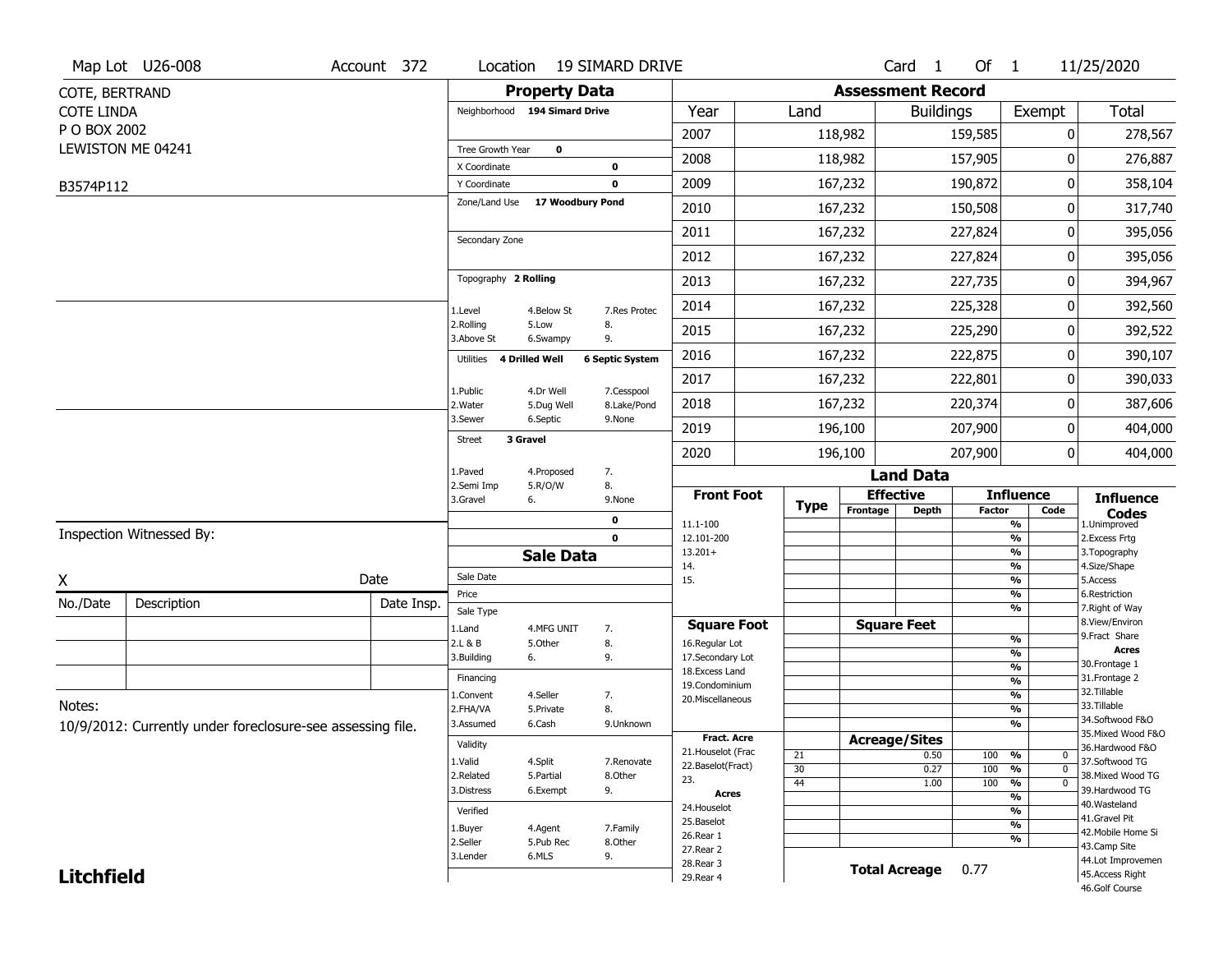|                       |                               |            |                                                   |                  |                         |                                       |                         |                               |                   |                    | <b>Litchfield</b>  |       |       |                   |       |                 |       |            |
|-----------------------|-------------------------------|------------|---------------------------------------------------|------------------|-------------------------|---------------------------------------|-------------------------|-------------------------------|-------------------|--------------------|--------------------|-------|-------|-------------------|-------|-----------------|-------|------------|
|                       | Map Lot U26-008               |            |                                                   |                  |                         | Account 372                           |                         | Location                      |                   |                    | 19 SIMARD DRIVE    |       |       | Card <sub>1</sub> |       | Of 1            |       | 11/25/2020 |
|                       | Building Style 1 Conventional |            | <b>SF Bsmt Living</b>                             |                  | 622                     |                                       |                         | Layout 1 Typical              |                   |                    |                    |       |       |                   |       | WD              |       |            |
| 0.Uncoded             | 4.Cape                        | 8.Log      | Fin Bsmt Grade                                    |                  | 2 100                   |                                       |                         | 1. Typical                    | 4.                |                    | 7.                 |       |       |                   | 10.0" |                 |       |            |
| 1.Conv.               | 5.Garrison                    | 9.0ther    |                                                   | OPEN-5-CUSTOMIZE | $\mathbf 0$             |                                       |                         | 2.Inadeg                      | 5.                |                    | 8.                 |       |       |                   |       | 12.0'           |       |            |
| 2.Ranch               | 6.Split                       | 10.Tri-Lev | Heat Type                                         | 100%             |                         | 1 Hot Water BB                        |                         | 3.                            | 6.                |                    | 9.                 |       |       |                   |       |                 |       |            |
| 3.R Ranch             | 7.Contemp                     | 11.Earth O | 0.Uncoded                                         |                  | 4.Steam                 |                                       | 8.Fl/Wall               | Attic                         | 9 None            |                    |                    |       |       |                   |       |                 |       |            |
| Dwelling Units 1      |                               |            | 1.HWBB                                            |                  | 5.FWA                   |                                       | 9.No Heat               | 1.1/4 Fin                     | 4.Full Fin        |                    | 7.                 | Shed  |       |                   |       |                 |       |            |
| Other Units           | $\mathbf 0$                   |            | 2.HWCI                                            |                  | 6.GravWA                |                                       | 10.Radiant              | 2.1/2 Fin                     | 5.Fl/Stair        |                    | 8.                 |       |       |                   |       |                 |       |            |
| Stories               | 4 One & 1/2 Story             |            | 3.H Pump                                          |                  | 7.Electric              |                                       | 11.Radiant              | 3.3/4 Fin                     | 6.                |                    | 9.None             | 12.0' |       |                   | 32.0' |                 |       |            |
| $1.1\,$               | 4.1.5                         | 7.1.25     | Cool Type                                         | 0%               |                         | 9 None                                |                         | Insulation                    | 1 Full            |                    |                    | 8.0'  | 12.0' |                   |       |                 |       |            |
| 2.2                   | 5.1.75                        | 8.3.5      | 1.Refrig                                          |                  | 4.W&C Air               |                                       | 7.RadHW                 | 1.Full                        | 4.Minimal         |                    | 7.                 |       |       |                   | WD    |                 |       |            |
| 3.3                   | 6.2.5                         | 9.4        | 2.Evapor                                          |                  | 5.Monitor-              | 8.                                    |                         | 2. Heavy                      | 5.Partial         |                    | 8.                 |       |       |                   |       |                 |       |            |
| <b>Exterior Walls</b> | 2 Vinyl                       |            | 3.H Pump                                          |                  | 6.Monitor-              |                                       | 9.None                  | 3.Capped                      | 6.                |                    | 9.None             |       |       |                   |       | 26.0'           |       |            |
| 0.Uncoded             | 4.Asbestos                    | 8.Concrete | Kitchen Style                                     |                  | 2 Typical               |                                       |                         | Unfinished %                  | 0%                |                    |                    |       |       |                   |       |                 |       |            |
| 1.Wd Clapb            | 5.Stucco                      | 9.0ther    | 1.Modern                                          |                  | 4.Obsolete              | 7.                                    |                         | Grade & Factor 3 Average 110% |                   |                    |                    |       | EР    | 14.0'             |       |                 | 14.0' |            |
| 2.Vinyl               | 6.Brick                       | 10.Wd shin | 2.Typical                                         |                  | 5.                      | 8.                                    |                         | 1.E Grade                     | 4.B Grade         |                    | 7.AAA Grad         |       |       |                   |       |                 |       |            |
| 3.Compos.             | 7.Stone                       | 11.T1-11   | 3.Old Type                                        |                  | 6.                      |                                       | 9.None                  | 2.D Grade                     | 5.A Grade         |                    | 8.M&S              |       |       |                   |       | $11/2$ s $Fr/B$ |       |            |
| Roof Surface          | 3 Sheet Metal                 |            | Bath(s) Style                                     |                  |                         | 2 Typical Bath(s)                     |                         | 3.C Grade                     |                   | 6.AA Grade         | 9.Same             |       |       |                   |       |                 |       |            |
| 1.Asphalt             | 4.Composit                    | 7.Rolled R | 1.Modern                                          |                  | 4.Obsolete              | 7.                                    |                         | SQFT (Footprint) 1244         |                   |                    |                    |       | 6.0'  |                   |       |                 |       |            |
| 2.Slate               | 5.Wood                        | 8.         | 2. Typical                                        |                  | 5.                      | 8.                                    |                         | Condition                     | 4 Average         |                    |                    |       |       |                   |       |                 |       | 12.0'      |
| 3.Metal               | 6.Other                       | 9.         | 3.Old Type                                        |                  | 6.                      |                                       | 9.None                  | 1.Poor                        | 4.Avg             |                    | 7.V G              |       |       |                   |       |                 |       |            |
| SF Masonry Trim 0     |                               |            | # Rooms                                           |                  | 5                       |                                       |                         | 2.Fair                        | $5.Avg+$          |                    | 8.Exc              |       |       |                   |       |                 |       | 4.0'       |
| OPEN-3-CUSTOM 0       |                               |            | # Bedrooms                                        |                  | $\overline{\mathbf{3}}$ |                                       |                         | 3.Avg-                        | 6.Good            |                    | 9.Same             |       | 26.0' |                   |       |                 |       |            |
| OPEN-4-CUSTOM 0       |                               |            | # Full Baths                                      |                  | 3                       |                                       |                         | Phys. % Good                  |                   | 0%                 |                    |       |       |                   |       |                 |       |            |
| Year Built            | 2006                          |            | # Half Baths                                      |                  | $\mathbf{1}$            |                                       |                         | Funct. % Good                 |                   | 100%               |                    |       |       |                   |       |                 | 14.0' |            |
| Year Remodeled 0      |                               |            | # Addn Fixtures                                   |                  | $\mathbf 0$             |                                       |                         | <b>Functional Code</b>        |                   | 9 None             |                    |       |       |                   |       |                 |       |            |
| Foundation            | 1 Concrete                    |            | # Fireplaces                                      |                  | $\mathbf 0$             |                                       |                         | 1.Incomp                      | 4.Delap           |                    | 7.No Power         |       |       |                   | 32.0' |                 |       |            |
| 1.Concrete            | 4.Wood                        | 7.         |                                                   |                  |                         |                                       |                         | 2.0-Built                     | 5.Bsmt            |                    | 8.LongTerm         |       |       |                   |       |                 |       |            |
| 2.C Block             | 5.Slab                        | 8.         |                                                   |                  |                         |                                       |                         | 3.Damage                      |                   | 6.Common           | 9.None             |       |       | OP                | 5.0   |                 |       |            |
| 3.Br/Stone            | 6.Piers                       | 9.         |                                                   |                  |                         |                                       |                         |                               | Econ. % Good 100% |                    |                    |       |       | 6.0'              |       |                 |       |            |
| Basement              | 4 Full Basement               |            |                                                   |                  |                         |                                       |                         | Economic Code None            |                   |                    |                    |       |       |                   |       |                 |       |            |
| 1.1/4 Bmt             | 4.Full Bmt                    | 7.         |                                                   |                  |                         |                                       |                         | 0.None                        |                   | 3.No Power         | 9.None             |       |       |                   |       |                 |       |            |
| 2.1/2 Bmt             | 5.Crawl Sp                    | 8.         |                                                   |                  |                         |                                       |                         | 1.Location                    |                   | 4.Generate         | 8.                 |       |       |                   |       |                 |       |            |
| 3.3/4 Bmt             | 6.                            | 9.None     |                                                   |                  |                         | Software                              |                         | 2.Encroach                    | 5.Multi-Fa        |                    | 9.                 |       |       |                   |       |                 |       |            |
| Bsmt Gar # Cars 0     |                               |            |                                                   |                  |                         | A Division of Harris Computer Systems |                         | Entrance Code                 |                   | 1 Interior Inspect |                    |       |       |                   |       |                 |       |            |
| Wet Basement          | 1 Dry Basement                |            |                                                   |                  |                         |                                       |                         | 1.Interior                    | 4.Vacant          |                    | 7.                 |       |       |                   |       |                 |       |            |
| 1.Dry                 | 4.Dirt Flr                    | 7.         |                                                   |                  |                         |                                       |                         | 2.Refusal                     |                   | 5.Estimate         | 8.                 |       |       |                   |       |                 |       |            |
| 2.Damp                | 5.                            | 8.         |                                                   |                  |                         |                                       |                         | 3.Informed                    | 6.Existing        |                    | 9.                 |       |       |                   |       |                 |       |            |
| 3.Wet                 | 6.                            | 9.         |                                                   |                  |                         |                                       |                         | Information Code 1 Owner      |                   |                    |                    |       |       |                   |       |                 |       |            |
|                       |                               |            |                                                   |                  |                         |                                       |                         | 1.0wner                       | 4.Agent           |                    | 7.Vacant           |       |       |                   |       |                 |       |            |
|                       |                               |            |                                                   |                  |                         |                                       |                         | 2.Relative                    |                   | 5.Estimate         | 8.                 |       |       |                   |       |                 |       |            |
|                       |                               |            | Date Inspected                                    |                  | 9/06/2018               |                                       |                         | 3. Tenant                     | 6.Other           |                    | 9.                 |       |       |                   |       |                 |       |            |
|                       |                               |            | <b>Additions, Outbuildings &amp; Improvements</b> |                  |                         |                                       |                         |                               |                   |                    | 1.One Story Fram   |       |       |                   |       |                 |       |            |
| Type                  |                               | Year       | Units                                             | Grade            | Cond                    |                                       | Phys.   Funct.          | Sound Value                   |                   |                    | 2. Two Story Fram  |       |       |                   |       |                 |       |            |
| 21 Open Frame         |                               | 10         | 30                                                | 00               | 0                       | 10                                    | $\frac{9}{0}$ 0<br>$\%$ |                               |                   | 3. Three Story Fr  |                    |       |       |                   |       |                 |       |            |
|                       |                               |            |                                                   |                  |                         |                                       |                         |                               |                   | 4.1 & 1/2 Story    |                    |       |       |                   |       |                 |       |            |
| 22 Encl Frame         |                               | 0          | 84                                                | 00               | 0                       | 10                                    | $\frac{9}{0}$ 0<br>$\%$ |                               |                   | 5.1 & 3/4 Story    |                    |       |       |                   |       |                 |       |            |
| 68 Wood Deck/s        |                               | 0          | 384                                               | 00               | 10                      | ١o                                    | $\sqrt{2}$<br>% 0       |                               |                   | 6.2 & 1/2 Story    |                    |       |       |                   |       |                 |       |            |
| 68 Wood Deck/s        |                               | 10         | 120                                               | $\vert$ 1 100    | 4                       | 10                                    | % 100 %                 |                               |                   |                    | 21. Open Frame Por |       |       |                   |       |                 |       |            |
| 24 Frame Shed         |                               | 10         |                                                   |                  |                         | $\sqrt{2}$                            |                         | % 800                         |                   |                    | 22.Encl Frame Por  |       |       |                   |       |                 |       |            |
|                       |                               |            |                                                   |                  |                         |                                       |                         |                               |                   | 23. Frame Garage   |                    |       |       |                   |       |                 |       |            |
|                       |                               |            |                                                   |                  |                         | $\%$                                  | $\sqrt{6}$              |                               |                   | 24.Frame Shed      |                    |       |       |                   |       |                 |       |            |
|                       |                               |            |                                                   |                  |                         | $\%$                                  | $\frac{0}{6}$           |                               |                   |                    | 25.Frame Bay Wind  |       |       |                   |       |                 |       |            |
|                       |                               |            | $\%$                                              | $\sqrt{6}$       |                         |                                       |                         | 26.1SFr Overhang              |                   |                    |                    |       |       |                   |       |                 |       |            |
|                       |                               |            |                                                   |                  |                         | $\%$                                  | $\sqrt{6}$              |                               |                   |                    | 27.Unfin Basement  |       |       |                   |       |                 |       |            |
|                       |                               |            |                                                   |                  |                         |                                       |                         |                               |                   | 28.Unfinished Att  |                    |       |       |                   |       |                 |       |            |
|                       |                               |            |                                                   |                  |                         | $\%$                                  | %                       |                               |                   | 29. Finished Attic |                    |       |       |                   |       |                 |       |            |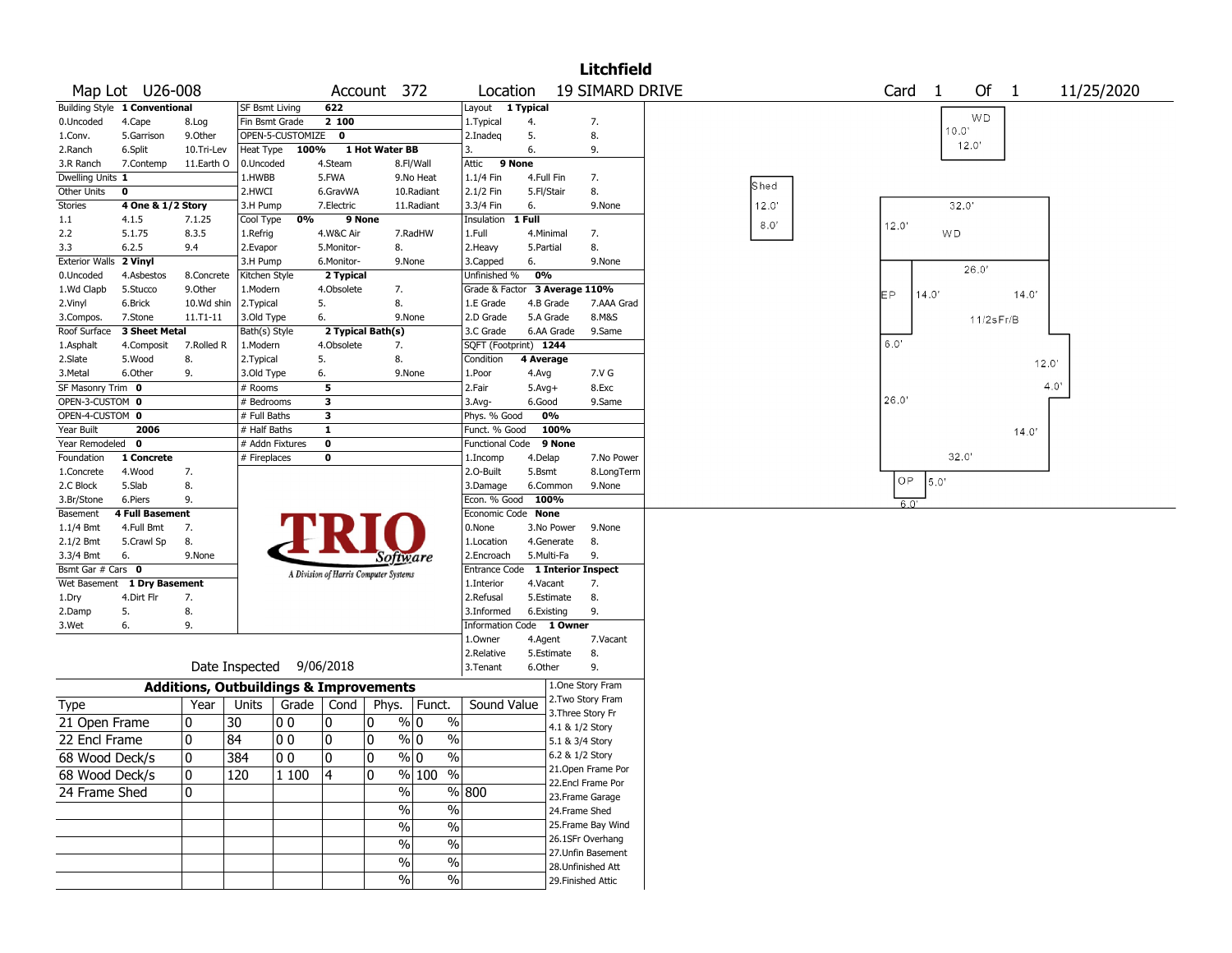|                   | Map Lot U26-009          | Account 225 | Location                      |                          | <b>15 SIMARD DRIVE</b>     |                                     |                       |                          | Card <sub>1</sub>  | Of $1$        |                                | 11/25/2020                        |
|-------------------|--------------------------|-------------|-------------------------------|--------------------------|----------------------------|-------------------------------------|-----------------------|--------------------------|--------------------|---------------|--------------------------------|-----------------------------------|
|                   | BROWN, RICHARD A         |             |                               | <b>Property Data</b>     |                            |                                     |                       | <b>Assessment Record</b> |                    |               |                                |                                   |
| 29 HIDDEN BAY DR  |                          |             | Neighborhood 194 Simard Drive |                          |                            | Year                                | Land                  |                          | <b>Buildings</b>   |               | Exempt                         | <b>Total</b>                      |
|                   | DARTMOUTH MA 02748       |             |                               |                          |                            | 2007                                |                       | 90,029                   |                    | 125,307       | 0                              | 215,336                           |
|                   |                          |             | Tree Growth Year              | $\mathbf{o}$             |                            | 2008                                |                       | 90,029                   |                    | 125,307       | 0                              | 215,336                           |
|                   |                          |             | X Coordinate<br>Y Coordinate  |                          | 0<br>$\mathbf 0$           | 2009                                |                       | 122,525                  |                    | 167,589       | 0                              | 290,114                           |
| B13395P324        |                          |             | Zone/Land Use                 | 17 Woodbury Pond         |                            |                                     |                       |                          |                    |               |                                |                                   |
| Previous Owner    | LUBAS, KRISTOFFER D      |             |                               |                          |                            | 2010                                |                       | 122,525                  |                    | 120,188       | 0                              | 242,713                           |
| LUBAS, DEBORAH G  |                          |             | Secondary Zone                |                          |                            | 2011                                |                       | 126,125                  |                    | 114,395       | 0                              | 240,520                           |
| 11 COLBY CIRCLE   |                          |             |                               |                          |                            | 2012                                |                       | 126,125                  |                    | 114,395       | 0                              | 240,520                           |
|                   | NEWINGTON CT 06111       |             | Topography 2 Rolling          |                          |                            | 2013                                |                       | 126,125                  |                    | 113,384       | 0                              | 239,509                           |
|                   | Sale Date: 11/06/2019    |             |                               |                          |                            | 2014                                |                       | 126,125                  |                    | 113,119       | 0                              | 239,244                           |
| Previous Owner    |                          |             | 1.Level<br>2.Rolling          | 4.Below St<br>5.Low      | 7.Res Protec<br>8.         |                                     |                       |                          |                    |               |                                |                                   |
| BROWN, RICHARD    | 29 HIDDEN BAY DRIVE      |             | 3.Above St                    | 6.Swampy                 | 9.                         | 2015                                |                       | 126,125                  |                    | 112,108       | 0                              | 238,233                           |
|                   |                          |             | Utilities 4 Drilled Well      |                          | <b>6 Septic System</b>     | 2016                                |                       | 126,125                  |                    | 112,108       | 0                              | 238,233                           |
|                   | N. DARTMOUTH MA 02748    |             | 1.Public                      | 4.Dr Well                | 7.Cesspool                 | 2017                                |                       | 126,125                  |                    | 111,097       | 0                              | 237,222                           |
|                   | Sale Date: 1/03/2012     |             | 2. Water                      | 5.Dug Well               | 8.Lake/Pond                | 2018                                |                       | 126,125                  |                    | 110,831       | 0                              | 236,956                           |
|                   |                          |             | 3.Sewer                       | 6.Septic                 | 9.None                     | 2019                                |                       | 186,500                  |                    | 125,300       | 0                              | 311,800                           |
|                   |                          |             | 3 Gravel<br>Street            |                          |                            | 2020                                |                       | 186,500                  |                    | 125,300       | $\mathbf 0$                    | 311,800                           |
|                   |                          |             | 1.Paved                       | 4.Proposed               | 7.                         |                                     |                       |                          | <b>Land Data</b>   |               |                                |                                   |
|                   |                          |             | 2.Semi Imp                    | 5.R/O/W                  | 8.                         | <b>Front Foot</b>                   |                       | <b>Effective</b>         |                    |               | <b>Influence</b>               |                                   |
|                   |                          |             | 3.Gravel<br>6.                |                          | 9.None                     |                                     | <b>Type</b>           | Frontage                 | <b>Depth</b>       | <b>Factor</b> | Code                           | <b>Influence</b><br><b>Codes</b>  |
|                   | Inspection Witnessed By: |             |                               |                          | $\mathbf 0$<br>$\mathbf 0$ | 11.1-100<br>12.101-200              |                       |                          |                    |               | $\frac{9}{6}$<br>$\frac{9}{6}$ | 1.Unimproved                      |
|                   |                          |             |                               | <b>Sale Data</b>         |                            | $13.201+$                           |                       |                          |                    |               | $\frac{9}{6}$                  | 2. Excess Frtg<br>3. Topography   |
|                   |                          |             | Sale Date                     |                          | 11/06/2019                 | 14.                                 |                       |                          |                    |               | $\frac{9}{6}$                  | 4.Size/Shape                      |
| X                 |                          | Date        | Price                         |                          |                            | 15.                                 |                       |                          |                    |               | $\frac{9}{6}$<br>%             | 5.Access<br>6.Restriction         |
| No./Date          | Description              | Date Insp.  | Sale Type                     | 2 Land & Buildings       |                            |                                     |                       |                          |                    |               | $\frac{9}{6}$                  | 7. Right of Way                   |
|                   |                          |             | 1.Land                        | 4.MFG UNIT               | 7.                         | <b>Square Foot</b>                  |                       | <b>Square Feet</b>       |                    |               |                                | 8.View/Environ<br>9. Fract Share  |
|                   |                          |             | 2.L & B                       | 5.Other                  | 8.                         | 16.Regular Lot                      |                       |                          |                    |               | $\frac{9}{6}$<br>%             | <b>Acres</b>                      |
|                   |                          |             | 3.Building<br>6.              |                          | 9.                         | 17.Secondary Lot<br>18. Excess Land |                       |                          |                    |               | %                              | 30. Frontage 1                    |
|                   |                          |             | Financing                     | 9 Unknown                |                            | 19.Condominium                      |                       |                          |                    |               | %                              | 31. Frontage 2                    |
| Notes:            |                          |             | 1.Convent                     | 4.Seller                 | 7.                         | 20.Miscellaneous                    |                       |                          |                    |               | %                              | 32.Tillable<br>33.Tillable        |
|                   |                          |             | 2.FHA/VA                      | 5.Private                | 8.                         |                                     |                       |                          |                    |               | %                              | 34.Softwood F&O                   |
|                   |                          |             | 3.Assumed                     | 6.Cash                   | 9.Unknown                  | <b>Fract. Acre</b>                  |                       |                          |                    |               | %                              | 35. Mixed Wood F&O                |
|                   |                          |             | Validity                      | <b>2 Related Parties</b> |                            | 21. Houselot (Frac                  |                       | <b>Acreage/Sites</b>     |                    |               |                                | 36.Hardwood F&O                   |
|                   |                          |             | 1.Valid                       | 4.Split                  | 7.Renovate                 | 22.Baselot(Fract)                   | 21<br>$\overline{26}$ |                          | 0.50<br>0.51       | 100 %<br>100  | 0<br>%<br>$\mathbf{0}$         | 37.Softwood TG                    |
|                   |                          |             | 2.Related                     | 5.Partial                | 8.Other                    | 23.                                 | 44                    |                          |                    |               | %<br>$\Omega$                  | 38. Mixed Wood TG                 |
|                   |                          |             |                               | 9.<br>6.Exempt           |                            |                                     |                       |                          | 1.00<br>100        |               |                                | 39.Hardwood TG                    |
|                   |                          |             | 3.Distress                    |                          |                            | <b>Acres</b>                        |                       |                          |                    |               | %                              |                                   |
|                   |                          |             | Verified                      | <b>5 Public Record</b>   |                            | 24. Houselot                        |                       |                          |                    |               | $\overline{\frac{9}{6}}$       | 40. Wasteland                     |
|                   |                          |             |                               |                          | 7.Family                   | 25.Baselot                          |                       |                          |                    |               | $\frac{9}{6}$                  | 41.Gravel Pit                     |
|                   |                          |             | 1.Buyer<br>2.Seller           | 4.Agent<br>5.Pub Rec     | 8.Other                    | 26.Rear 1                           |                       |                          |                    |               | $\frac{9}{6}$                  | 42. Mobile Home Si                |
|                   |                          |             | 3.Lender                      | 6.MLS                    | 9.                         | 27. Rear 2                          |                       |                          |                    |               |                                | 43.Camp Site<br>44.Lot Improvemen |
| <b>Litchfield</b> |                          |             |                               |                          |                            | 28. Rear 3<br>29. Rear 4            |                       |                          | Total Acreage 1.01 |               |                                | 45.Access Right                   |